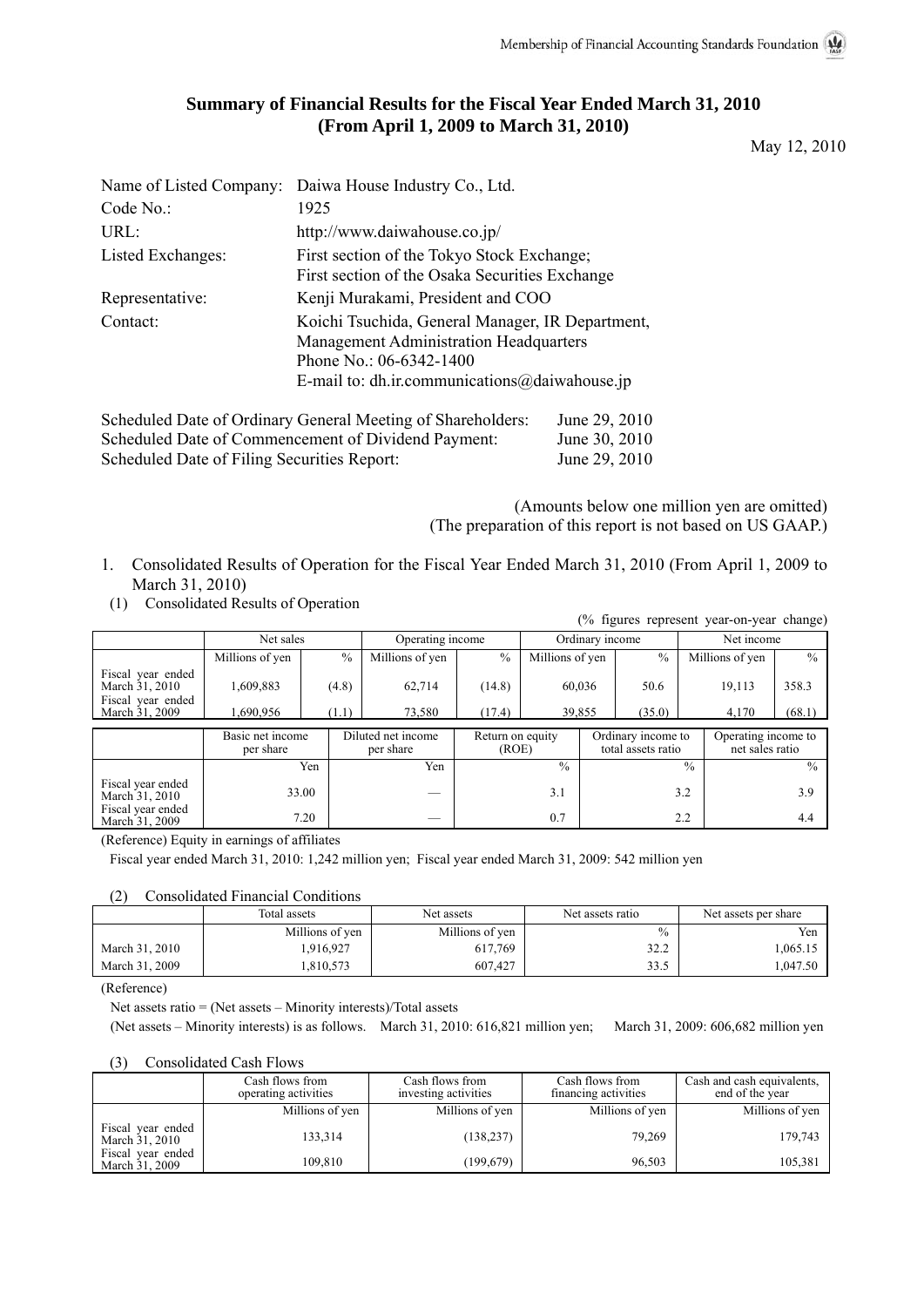# 2. Dividends

|                                                     |                                      |                                       | Dividend per share                   | Total                            | Dividend | Dividends to          |                                |                                    |
|-----------------------------------------------------|--------------------------------------|---------------------------------------|--------------------------------------|----------------------------------|----------|-----------------------|--------------------------------|------------------------------------|
| (Record date)                                       | End of<br>$1st$ quarter<br>(June 30) | End of<br>$2nd$ quarter<br>(Sept. 30) | End of<br>$3rd$ quarter<br>(Dec. 31) | Fiscal<br>year-end<br>(March 31) | Annual   | dividends<br>(annual) | payout ratio<br>(consolidated) | net assets ratio<br>(consolidated) |
|                                                     | Yen                                  | Yen                                   | Yen                                  | Yen                              | Yen      | Millions of yen       | $\frac{0}{0}$                  | $\frac{0}{0}$                      |
| Fiscal year ended<br>March 31, 2009                 |                                      | 0.00                                  |                                      | 24.00                            | 24.00    | 13,900                | 333.4                          | 2.2                                |
| Fiscal year ended<br>March 31, 2010                 |                                      | 0.00                                  | —                                    | 17.00                            | 17.00    | 9,844                 | 51.5                           | 1.6                                |
| Fiscal year ending<br>March 31, 2011<br>(forecasts) |                                      | 0.00                                  |                                      | 17.00                            | 17.00    |                       | 41.0                           |                                    |

#### 3. Consolidated Business Forecasts for the Fiscal Year Ending March 31, 2011 (From April 1, 2010 to March 31, 2011) (% figures represent year-on-year change)

|                                         | Net sales       |          | Operating income |        | Ordinary income |               | Net income      |        | Basic<br>net<br>income<br>per<br>share |
|-----------------------------------------|-----------------|----------|------------------|--------|-----------------|---------------|-----------------|--------|----------------------------------------|
|                                         | Millions of yen | $\%$     | Millions of yen  | $\%$   | Millions of yen | $\frac{0}{0}$ | Millions of yen | $\%$   | Yen                                    |
| Six months ending<br>September 30, 2010 | 768,000         | (4.5)    | 34.500           | (11.0) | 32,000          | (17.3)        | 14.000          | (34.5) | 24.18                                  |
| Fiscal year ending<br>March 31, 2011    | ,610,000        | $_{0.0}$ | 66,000           | 5.2    | 60,500          | 0.8           | 24,000          | 25.6   | 41.44                                  |

### 4. Others

- (1) Changes in Significant Subsidiaries during the Fiscal Year (Changes in specified subsidiaries associated with changes in the scope of consolidation): None Note: Please refer to "Corporate Group" on page 13.
- (2) Changes in Accounting Policies, Procedures and Methods of Presentation for the Preparation of Consolidated Financial Statements (Items recorded under changes under Basic Significant Matters Regarding Preparation of Consolidated Financial Statements)
- 1) Changes due to amendment of accounting standards: Yes
- 2) Changes due to reasons other than 1): None Note: For details, please refer to "(6) Basic Significant Matters Regarding Preparation of Consolidated Financial Statements" on page 24.

## (3) Number of Issued and Outstanding Shares (common stock)

|    | Number of shares at fiscal year-ends (including treasury stock)                    |                    |
|----|------------------------------------------------------------------------------------|--------------------|
|    | Fiscal year ended March 31, 2010                                                   | 599,921,851 shares |
|    | Fiscal year ended March 31, 2009                                                   | 599,921,851 shares |
| 2) | Number of treasury stock at fiscal year-ends                                       |                    |
|    | Fiscal year ended March 31, 2010                                                   | 20,829,959 shares  |
|    | Fiscal year ended March 31, 2009                                                   | 20,750,714 shares  |
|    | Note: For the number of shares used as the basis of calculating basic net income i |                    |

Note: For the number of shares used as the basis of calculating basic net income per share (consolidated), please refer to "Per Share Information" on page 38.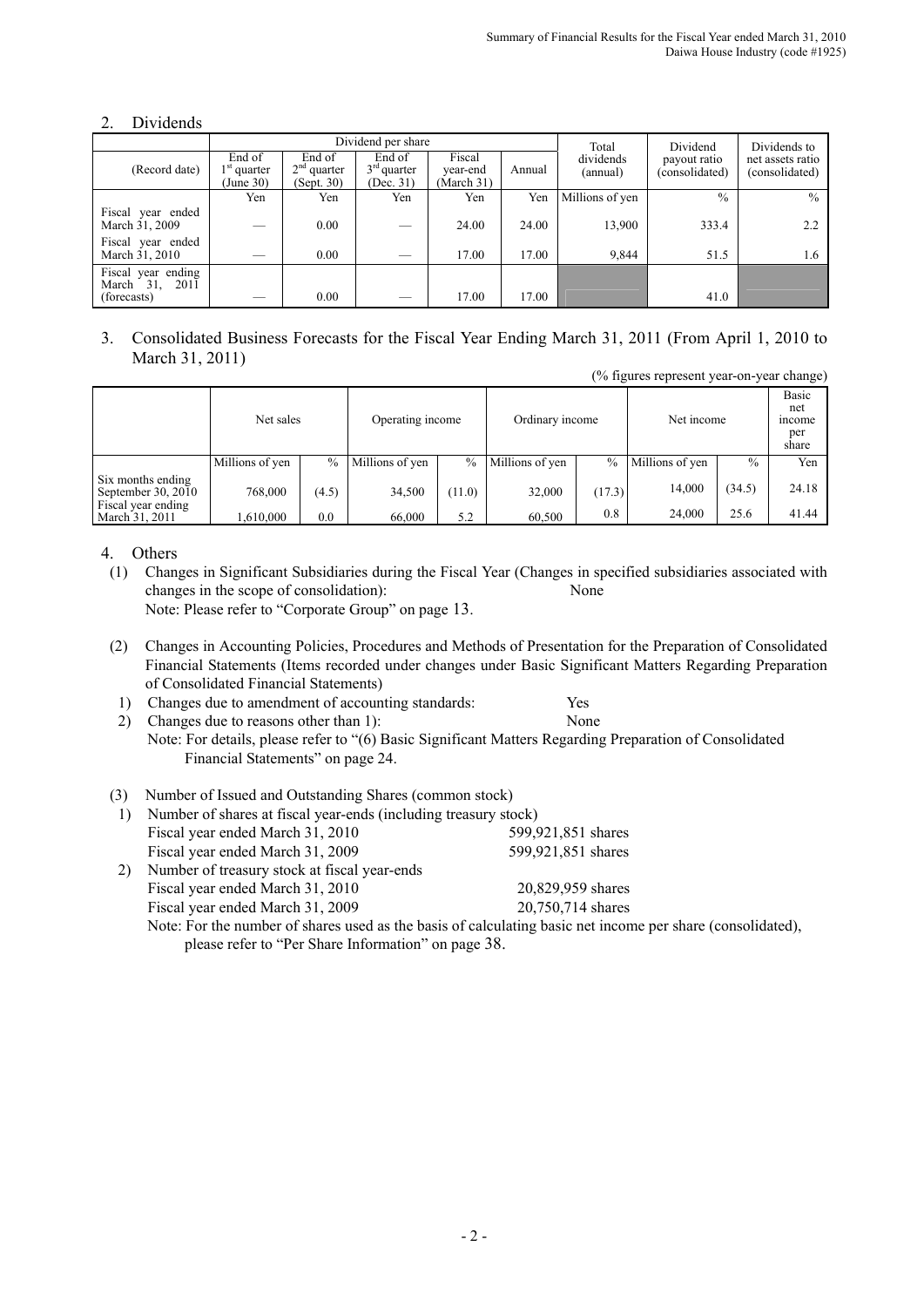(Reference) Summary of Non-Consolidated Results of Operation

1. Non-Consolidated Results of Operation for the Fiscal Year Ended March 31, 2010 (From April 1, 2009 to March 31, 2010)

| (% figures represent year-on-year changes) |                 |        |                  |               |                 |               |                 |               |  |
|--------------------------------------------|-----------------|--------|------------------|---------------|-----------------|---------------|-----------------|---------------|--|
|                                            | Net sales       |        | Operating income |               | Ordinary income |               | Net income      |               |  |
|                                            | Millions of yen | $\%$   | Millions of yen  | $\frac{0}{0}$ | Millions of yen | $\frac{0}{0}$ | Millions of yen | $\frac{0}{0}$ |  |
| Fiscal year ended<br>March 31, 2010        | 1,034,834       | (10.2) | 38,782           | (18.4)        | 39,045          | 37.9          | 12.969          | 132.5         |  |
| Fiscal year ended<br>March 31, 2009        | 1,152,431       | (0.5)  | 47,503           | (24.9)        | 28.320          | (43.3)        | 5,578           | 25.1          |  |

(1) Non-Consolidated Results of Operation

|                                     | Basic net income<br>per share | Diluted net income<br>per share |
|-------------------------------------|-------------------------------|---------------------------------|
|                                     | Yen                           | Yen                             |
| Fiscal year ended<br>March 31, 2010 | 22.39                         |                                 |
| Fiscal year ended<br>March 31, 2009 | 9.63                          |                                 |

#### (2) Non-Consolidated Financial Conditions

|                | Total assets    | Net assets      | Net assets ratio | Net assets per share |  |
|----------------|-----------------|-----------------|------------------|----------------------|--|
|                | Millions of yen | Millions of yen | $\frac{0}{0}$    | Yen                  |  |
| March 31, 2010 | .418,199        | 545,317         | 38.5             | 941.68               |  |
| March 31, 2009 | .337,500        | 542,193         | 40.5             | 936.15               |  |

(Reference) Net assets: March 31, 2010: 545,317 million yen; March 31, 2009: 542,193 million yen

Remarks on appropriate use of forecasted results of operation and other special matters

(Notes regarding forward-looking statements)

Consolidated and non-consolidated business forecasts are based on assumptions in light of the information available as of the date of announcement of this material and the factors of uncertainty that may possibly impact the future results of operation. The Company's actual results may differ significantly from those presented herein as a consequence of numerous factors such as economic conditions, competitor situations and fluctuations in land prices.

Please refer to the section of "(1) Analysis on Business Results" of "1. Business Results" on page 6 for the assumptions and other factors on which the business forecasts are based.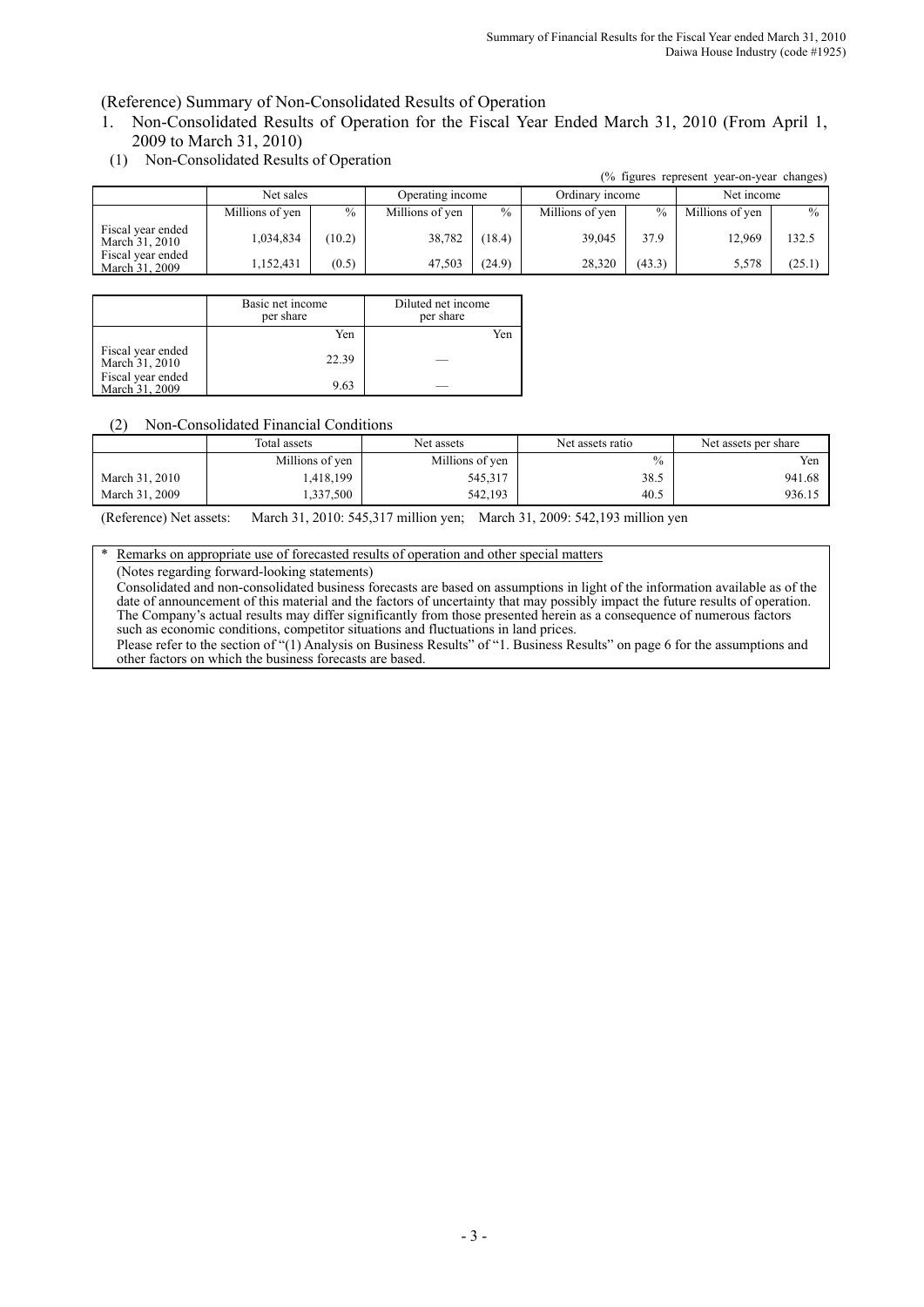# <Reference Material> Key Performance Indicators

| Fiscal years                                                      | Fiscal year<br>ended<br>March 31, 2007 | Fiscal year<br>ended<br>March 31, 2008 | Fiscal year<br>ended<br>March 31, 2009 | Fiscal year<br>ended<br>March 31, 2010 | Forecast for the<br>fiscal year<br>ending<br>March 31, 2011 |
|-------------------------------------------------------------------|----------------------------------------|----------------------------------------|----------------------------------------|----------------------------------------|-------------------------------------------------------------|
| Net sales (millions of yen)                                       | 1,618,450                              | 1,709,254                              | 1,690,956                              | 1,609,883                              | 1,610,000                                                   |
| Cost of sales (millions of yen)                                   | 1,283,587                              | 1,360,348                              | 1,357,820                              | 1,303,881                              | 1,296,000                                                   |
| Selling, general and administrative expenses<br>(millions of yen) | 249,183                                | 259,784                                | 259,555                                | 243,288                                | 248,000                                                     |
| Operating income (millions of yen)                                | 85,678                                 | 89,120                                 | 73,580                                 | 62,714                                 | 66,000                                                      |
| Ordinary income (millions of yen)                                 | 89,356                                 | 61,290                                 | 39,855                                 | 60,036                                 | 60,500                                                      |
| Net income (millions of yen)                                      | 46,393                                 | 13,079                                 | 4,170                                  | 19,113                                 | 24,000                                                      |
| Basic net income per share (yen)                                  | 81.15                                  | 22.46                                  | 7.20                                   | 33.00                                  | 41.44                                                       |
| Return on equity (ROE) $(\%)$                                     | 7.5                                    | 2.0                                    | 0.7                                    | 3.1                                    |                                                             |
| Ordinary income to total assets ratio $(\%)$                      | 5.8                                    | 3.6                                    | 2.2                                    | 3.2                                    |                                                             |
| Dividend per share (yen)                                          | 20                                     | 24                                     | 24                                     | 17                                     | 17                                                          |
| (of which interim dividend per share)                             | $(-)$                                  | $(-)$                                  | $(-)$                                  | $(-)$                                  |                                                             |
| Total annual dividends (millions of yen)                          | 11,743                                 | 13,902                                 | 13,900                                 | 9,844                                  |                                                             |
| Dividend payout ratio (%)                                         | 24.6                                   | 106.8                                  | 333.4                                  | 51.5                                   | 41.0                                                        |
| Dividends to net assets ratio $(\%)$                              | 1.8                                    | 2.2                                    | 2.2                                    | 1.6                                    |                                                             |
| Total assets (millions of yen)                                    | 1,630,022                              | 1,791,052                              | 1,810,573                              | 1,916,927                              |                                                             |
| Net assets (millions of yen)                                      | 661,145                                | 649,440                                | 607,427                                | 617,769                                |                                                             |
| Net assets ratio $(\% )$                                          | 40.4                                   | 35.3                                   | 33.5                                   | 32.2                                   |                                                             |
| Net assets per share (yen)                                        | 1,122.88                               | 1,092.04                               | 1,047.50                               | 1,065.15                               |                                                             |
| Depreciation (millions of yen)                                    | 29,536                                 | 35,621                                 | 39,318                                 | 43,917                                 | 46,000                                                      |
| Capital investments (millions of yen)                             | 136,171                                | 103,856                                | 160,600                                | 99,786                                 | 68,500                                                      |
| Cash flows from operating activities<br>(millions of yen)         | 136,060                                | (15, 738)                              | 109,810                                | 133,314                                |                                                             |
| Cash flows from investing activities<br>(millions of yen)         | (172,074)                              | (123, 296)                             | (199, 679)                             | (138, 237)                             |                                                             |
| Cash flows from financing activities<br>(millions of yen)         | 14,317                                 | 135,796                                | 96,503                                 | 79,269                                 |                                                             |
| Cash and cash equivalents, end of year<br>(millions of yen)       | 102,126                                | 98,888                                 | 105,381                                | 179,743                                |                                                             |

## 1. Performance Indicators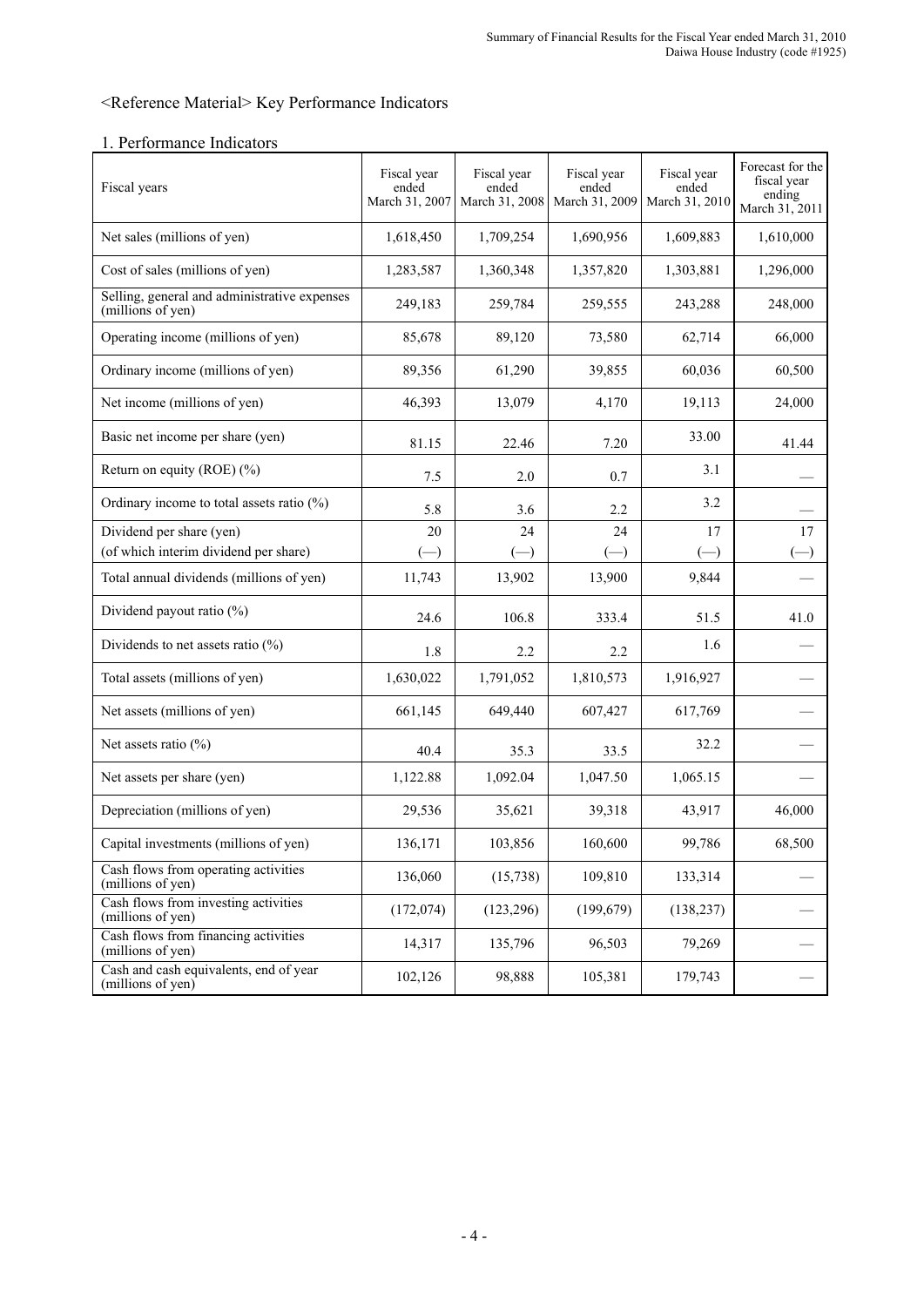|                            |                                         |                                        |                                        |                                        |                                        | (Millions of yen)                                           |
|----------------------------|-----------------------------------------|----------------------------------------|----------------------------------------|----------------------------------------|----------------------------------------|-------------------------------------------------------------|
| Fiscal years               |                                         | Fiscal year<br>ended<br>March 31, 2007 | Fiscal year<br>ended<br>March 31, 2008 | Fiscal year<br>ended<br>March 31, 2009 | Fiscal year<br>ended<br>March 31, 2010 | Forecast for the<br>fiscal year<br>ending<br>March 31, 2011 |
| Net sales                  |                                         | 1,618,450                              | 1,709,254                              | 1,690,956                              | 1,609,883                              | 1,610,000                                                   |
|                            | <b>Residential Business</b>             | 965,898                                | 1,004,365                              | 959,026                                | 941,528                                |                                                             |
| segment                    | <b>Commercial Construction Business</b> | 477,692                                | 512,734                                | 545,141                                | 480,520                                |                                                             |
|                            | Resort Hotels and Sports Life Business  | 67,762                                 | 63,701                                 | 60,107                                 | 56,079                                 |                                                             |
| Sales by                   | Home Center Business                    | 62,241                                 | 62,623                                 | 63,505                                 | 61,211                                 |                                                             |
|                            | Other Businesses                        | 124,646                                | 143,346                                | 143,978                                | 137,997                                |                                                             |
|                            | Eliminations/Corporate                  | (79, 790)                              | (77, 517)                              | (80, 802)                              | (67, 452)                              |                                                             |
|                            | Single-Family Houses                    |                                        |                                        |                                        | 325,908                                | 313,500                                                     |
|                            | Rental Housing                          |                                        |                                        |                                        | 449,006                                | 474,500                                                     |
| segment*                   | Condominiums                            |                                        |                                        |                                        | 119,308                                | 116,000                                                     |
|                            | <b>Existing Home Business</b>           |                                        |                                        |                                        | 46,974                                 | 53,500                                                      |
| new                        | <b>Commercial Facilities</b>            |                                        |                                        |                                        | 285,679                                | 279,500                                                     |
|                            | Business & Corporate Facilities         |                                        |                                        |                                        | 196,270                                | 177,500                                                     |
| Sales by                   | Health & Leisure                        |                                        |                                        |                                        | 57,131                                 | 58,500                                                      |
|                            | Other Businesses                        |                                        |                                        |                                        | 210,901                                | 219,000                                                     |
|                            | Eliminations/Corporate                  |                                        |                                        |                                        | (81, 297)                              | (82,000)                                                    |
|                            | Operating income                        | 85,678                                 | 89,120                                 | 73,580                                 | 62,714                                 | 66,000                                                      |
|                            | <b>Residential Business</b>             | 53,166                                 | 53,738                                 | 28,533                                 | 29,110                                 |                                                             |
| Operating income           | <b>Commercial Construction Business</b> | 46,933                                 | 50,507                                 | 66,181                                 | 55,291                                 |                                                             |
| by segment                 | Resort Hotels and Sports Life Business  | 1,013                                  | 40                                     | (1, 115)                               | (531)                                  |                                                             |
|                            | <b>Home Center Business</b>             | 1,771                                  | 1,807                                  | 1,153                                  | 780                                    |                                                             |
|                            | Other Businesses                        | 4,373                                  | 4,560                                  | 2,504                                  | (262)                                  |                                                             |
|                            | Eliminations/Corporate                  | (21, 579)                              | (21, 533)                              | (23, 677)                              | (21, 674)                              |                                                             |
|                            | Single-Family Houses                    |                                        |                                        |                                        | 6,204                                  | 6,700                                                       |
| gment*                     | <b>Rental Housing</b>                   |                                        |                                        |                                        | 38,655                                 | 32,000                                                      |
|                            | Condominiums                            |                                        |                                        |                                        | (18, 323)                              | 100                                                         |
|                            | <b>Existing Home Business</b>           |                                        |                                        |                                        | 1,739                                  | 3,500                                                       |
|                            | <b>Commercial Facilities</b>            |                                        |                                        |                                        | 34,431                                 | 31,000                                                      |
|                            | Business & Corporate Facilities         |                                        |                                        |                                        | 21,768                                 | 14,000                                                      |
| Operating income by new se | Health & Leisure                        |                                        |                                        |                                        | (505)                                  | $\boldsymbol{0}$                                            |
|                            | Other Businesses                        |                                        |                                        |                                        | 1,039                                  | 2,700                                                       |
|                            | Eliminations/Corporate                  |                                        |                                        |                                        | (22, 295)                              | (24,000)                                                    |
|                            |                                         |                                        |                                        |                                        |                                        |                                                             |

## 2. Sales and Operating Income by Segment

Notes: 1. Figures for new segments in sales and operating income for the fiscal year ended March 2010 have not been audited by an independent certified accountant.

 <sup>2.</sup> New segments\* are based on a management approach in accordance with the "Accounting Standard for Disclosures about Segments of an Enterprise and Related Information (ASBJ Statement No. 17, issued on March 21, 2008)" and the "Guidance on Accounting Standard for Disclosures about Segments of an Enterprise and Related Information. (ASBJ Guidance No. 20, issued on March 21, 2008). "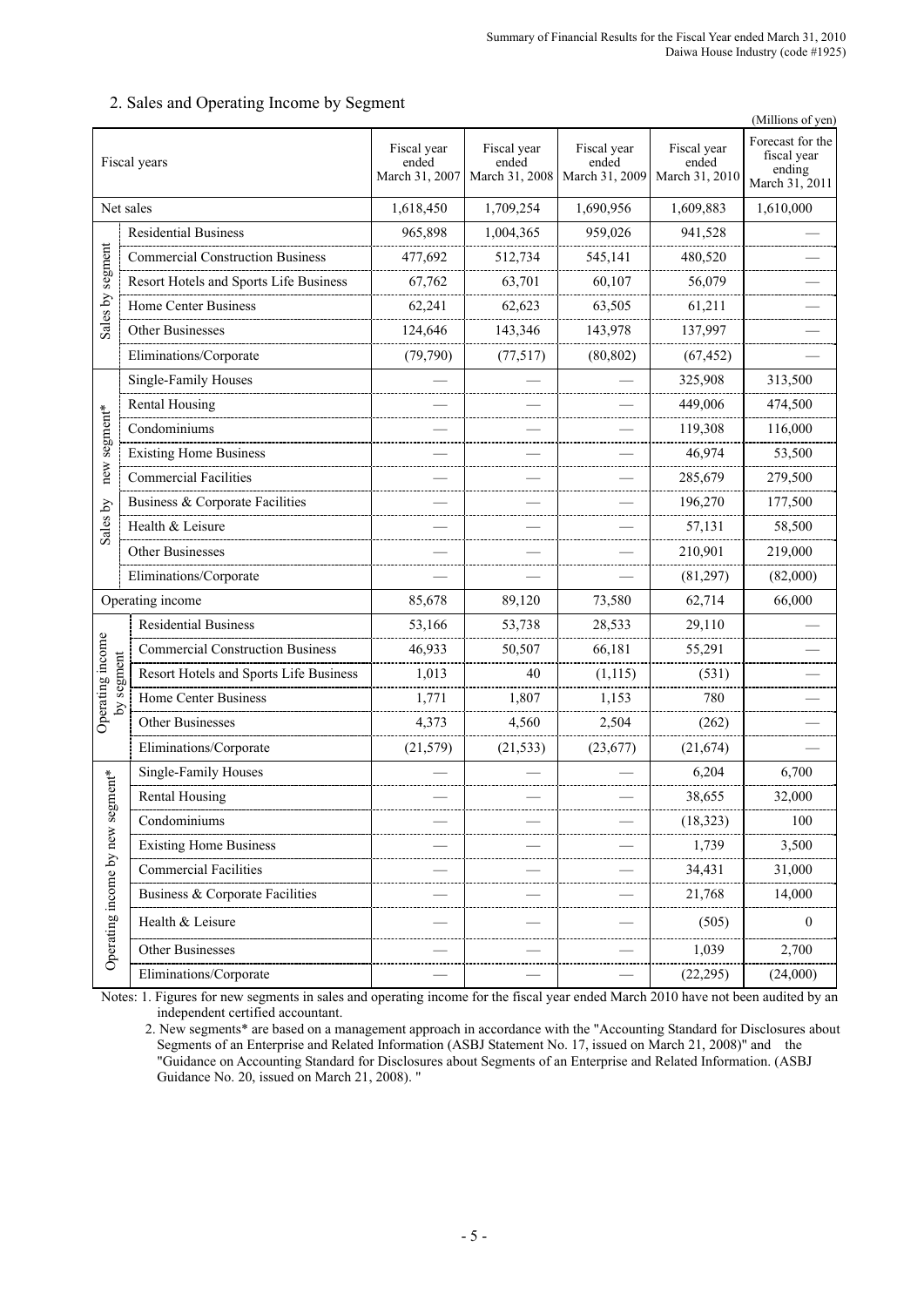# **1. Business Results**

# (1) Analysis on Business Results

During fiscal 2009, the fiscal year ended March 31, 2010, the Japanese economy showed signs of recovery in terms of increased exports and a pickup in industrial production, due to improvements in the world economy, centered on Asia, and the government's economic stimulus measures. Despite these positive factors, however, corporate earnings and capital investment remained weak, and consumer spending was stagnant amid weak personal income and continuing high unemployment. Overall economic conditions were again tough.

In the housing industry, the Group's principal business field, some positive effects were seen from government measures such as revisions to the taxation system related to home acquisition and renovation, and interest rate incentives on mortgage loans, triggering signs of recovery in starts for owner-occupied houses, but the overall number of new construction housing starts was low amid deteriorating employment and income conditions*.* 

In these circumstances, the Daiwa House Group positioned still greater management efficiency as an urgent task, and worked to improve business performance through a focus on three policies - reorganizing the Group's core business structure, investing management resources in businesses in growing markets, and ensuring financial strength and enhancing profitability.

In particular, we expanded our product lineup in the Residential Business, through addition of new environmentally friendly models in the mainstay "xevo" series of single-family houses. At the same time, we have actively been seeking approvals under the government's High Quality, Long-Term Housing Model system of certification, and providing homes with high environment performance and asset value. We have also launched full operations of our AQ Asset long-term support service for owners of single-family houses, hoping to strengthen our relationship with them further.

Meanwhile, as part of measures to help prevent global warming, we set up a new department to handle our environment and energy business, with marketing offices in 28 locations around Japan, through which we plan to develop new businesses. We have so far marketed energy-saving and low-carbon products such as our highly efficient reflective panels used with existing fluorescent lights.

In CSR measures, we are adopting a bottom-up approach to improving the workplace environment and raising employee awareness, using our proprietary indicators for self-assessment of CSR activities with questionnaires sent to employees and business partners. We have also deepened stakeholder relations through a program of lectures given at elementary and junior high schools by visiting company employees, public invitation to stakeholder meetings, and community contribution activities at our business locations across Japan.

As a result of the above factors, net sales for fiscal 2009 came to 1,609,883 million yen on a consolidated basis, down 4.8% year-on-year. Operating income was 62,714 million yen, down 14.8% year-on-year. However, ordinary income was 60,036 million yen, up 50.6% year-on-year, and net income amounted to 19,113 million yen, up 358.3% year-on-year.

Results by business segment are as follows.

# **Residential Business**

In the Single-Family Houses Division, following the establishment in June 2009 of the government's system for certification of High Quality, Long-Term Housing Models, we strengthened marketing activities, taking advantage of the government's incentive program promoting home acquisitions. For example, we appealed to potential customers with the durability of models in our "xevo" series, which incorporate the government's certification criteria as standard, and the available tax benefits. In addition, we are encouraging the widespread adoption of solar-power generation by taking advantage of government subsidies for photovoltaic power generation systems. We have also strengthened business based on maintaining and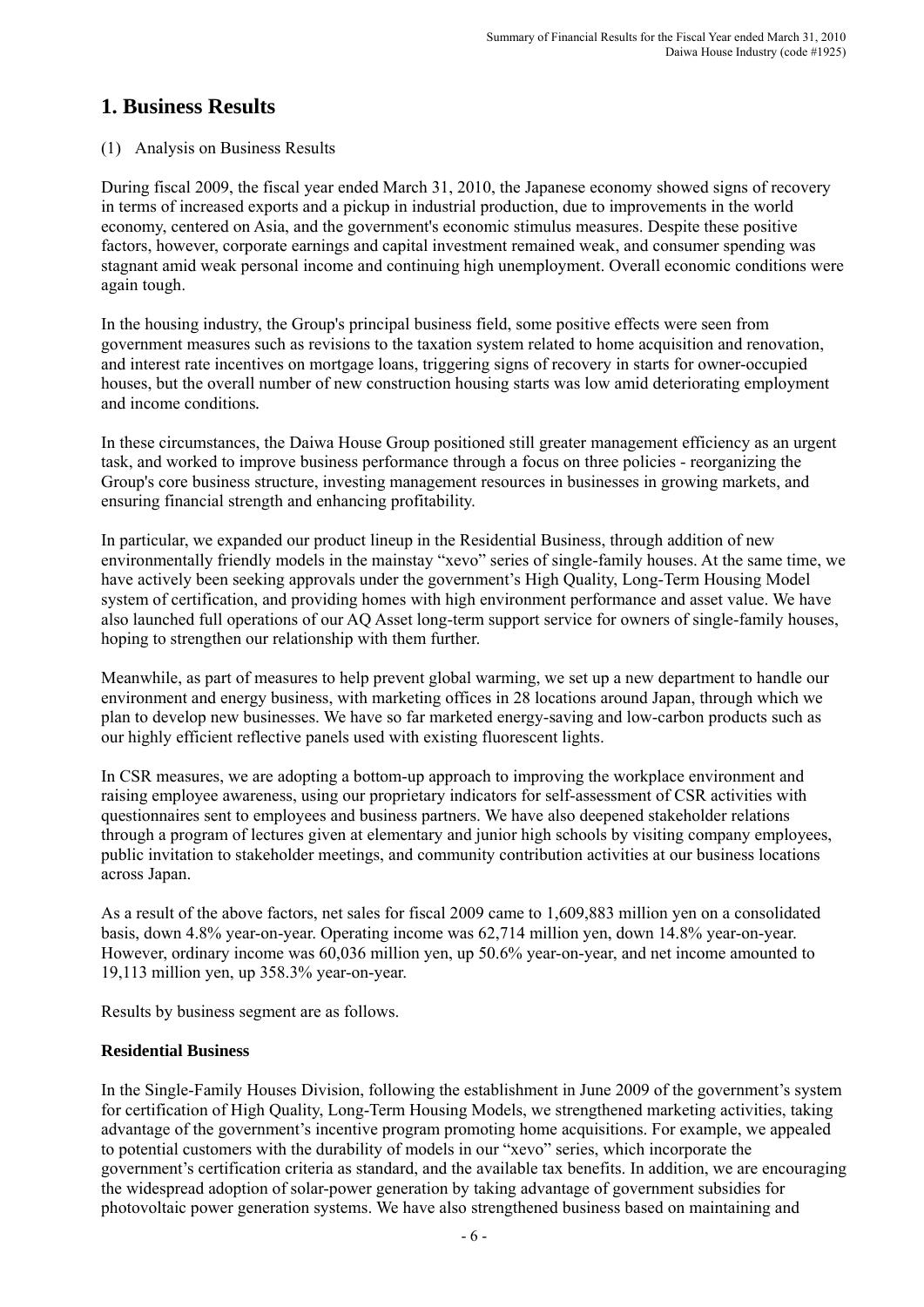improving the asset value of housing, through launch of offerings such as our AQ Asset long-term support service for owners of single-family houses from construction through to maintenance and contract of sale. At the same time, our "xevo" series now includes more environmentally friendly homes – the xevoFU, a house with a lightweight steel framework, and xevoKU, with a wooden framework. Further measures include the launch of xevoAI, a lightweight, steel-frame eco-friendly house designed for families with children to bring up, the xevoEDDI, a "designer's eco-housing model" principally targeting the younger generation, and xevo+R, the first housing model including rental apartment space in the "xevo" line.

In the Rental Housing Division, we introduced an eco-friendly model SÉJOUR ECOHA, featuring reduced  $CO<sub>2</sub>$  emissions to combat global warming and reduce environmental load, and which promotes the popularization of energy-saving rental housing. At the same time, our measures to reorganize the mainstay products in the rental housing segment include improvements in product quality, features and specifications, as well as an increase in the exterior design variations being offered. For example, we launched the SÉJOUR WIT, a model allowing freedom of choice with regard to the floor plan, thus responding to landowners' needs with greater flexibility. Daiwa House won the "2009 Global Warming Prevention Activity Award" from Japan's Ministry of the Environment, in recognition of its efforts to reduce  $CO<sub>2</sub>$  emissions in rental housing.

In the Condominiums Division, we worked to strengthen development of new condominium projects in response to the specific demand characteristics of each region of Japan, and expanded after-purchase support to maximize safety and address buyers' concerns. We also continued providing services aimed at maintaining the asset value of real estate properties. For example, we have developed an online system that enables viewing of information such as housing performance evaluations and condominium management services.

In the Home Renovation Division, we have strengthened marketing of renovation solutions through our nationwide campaign to encourage energy-saving and environment-friendly housing, and proposal of renovation plans leveraging the eco-point system for housing. We have expanded the coverage of our renovation services to include rental housing units in addition to our traditional target of single-family houses. At the same time, we have strengthened design, construction and inspection systems, upgraded our technological capabilities and formed a stronger alliances with our marketing department.

However, the division's performance was adversely affected by the deterioration of the market environment. Consequently, sales of the Residential Business came to 941,528 million yen, down 1.8% year-on-year. Operating income came to 29,110 million yen, up 2.0% year-on-year.

## **Commercial Construction Business**

In the Commercial Facilities Division, the Group made use of planning and proposal-driven sales centered on road-side store development, leveraging its abundant land-related data and store opening support know-how for tenant businesses. In November 2009 we opened the open-mall-type commercial facilities Foleo Sendai Miyanomori (Miyagi) and Foleo Hiroshima-Higashi (Hiroshima), while building a management and support system for the operation of these shopping centers.

In the Distribution, Medical/Nursing Care, and Corporate Facilities Division, we continued to undertake construction of large-scale logistics centers, production plants, and logistics facilities for foodstuff sector enterprises. We also made active use of proposal-based marketing for private housing-type nursing homes and rental houses for the aged, and provided support services for corporate customers for the construction of facilities for their marketing operations.

However, sales of the Commercial Construction Business came to 480,520 million yen, down 11.9% year-on-year, due primarily to the general trend among companies to curb capital investment, while operating income came to 55,291 million yen, down 16.5% year-on-year.

#### **Resort Hotels and Sports Life Business**

In the Resort Hotels Division, we made every effort to raise customer satisfaction levels by offering high-quality services, so as to increase the number of repeat guests. As a result, we registered a large number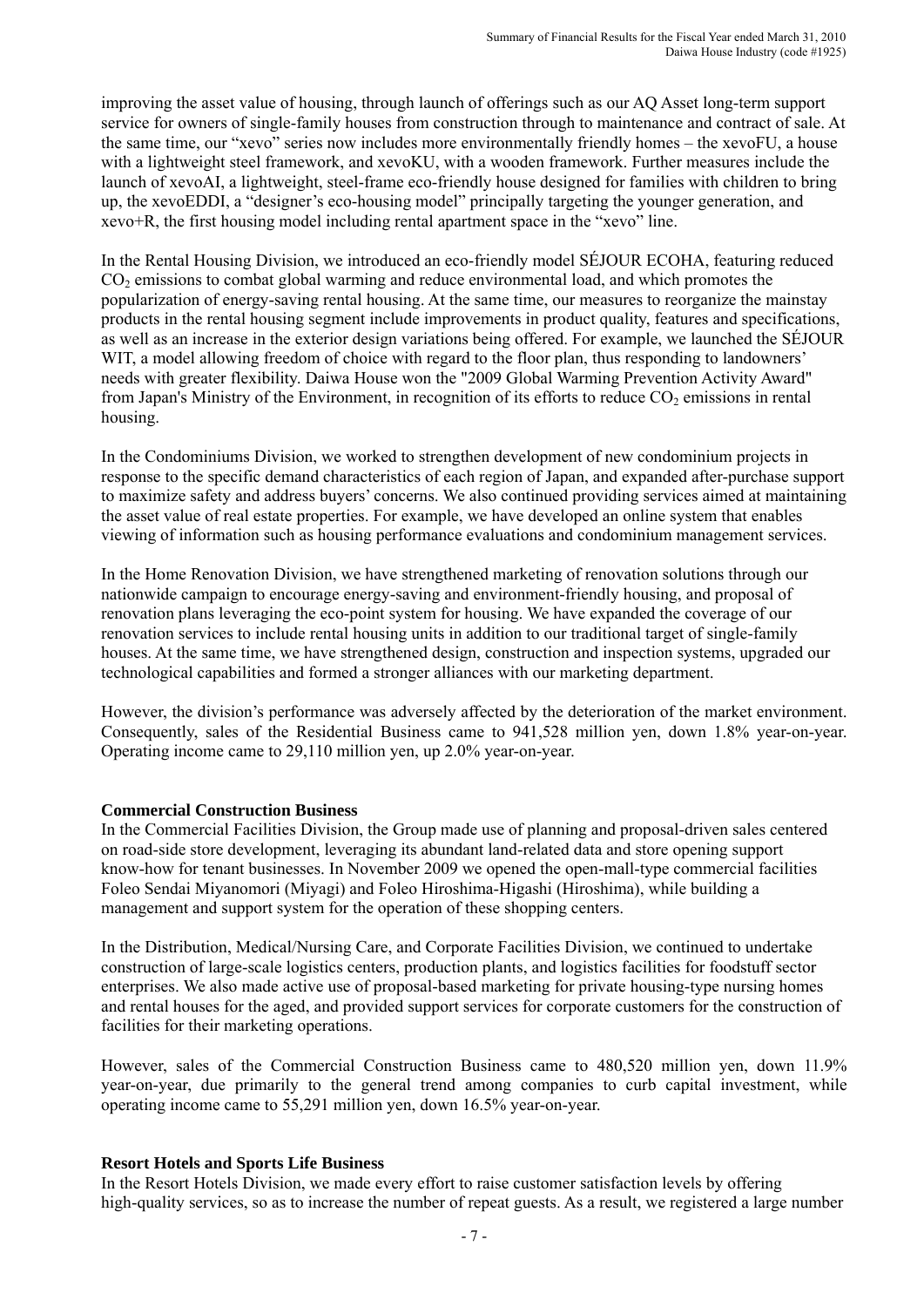of guests during long holiday weekends and the summer vacation period.

In the Sports Life Division, we opened new sports facilities NAS Wakabadai (Tokyo) and NAS Fushimi-Momoyama (Kyoto). We also commenced other initiatives including new membership plans meeting diverse customer needs, to attract a wide range of new members to our fitness clubs.

However, our operations have been affected by the spread of the H1N1 influenza virus and the trend among consumers to cut back on expenditures amid the current economic downturn. As a result, sales in this segment came to 56,079 million yen, down 6.7% year-on-year, and the operating loss came to 531 million yen, compared with the operating loss of 1,115 million yen in the previous fiscal year.

#### **Home Center Business**

In the Home Center Segment, in April 2009 we opened the Royal Kanamono Kitamoto (Saitama). Then, in October 2009 we opened the ROYMALL online shopping website. As part of a new product strategy, we have increased the number of products in our "RoyValue" private brand, meeting requirements for high quality and low prices, and have taken various steps to stimulate sales.

However, as a result of an increasing consumer tendency to avoid unnecessary expenditure amid the economic downturn, sales of this segment were 61,211 million yen, down 3.6% year-on-year, and operating income came to 780 million yen, down 32.4% year-on-year.

## **Other Businesses**

In the Housing Construction Material Manufacturing and Marketing Division, we aggressively marketed products for housing manufacturers. We also made proposals for interior renovation services, primarily for large-scale multifunctional commercial facilities and hotels. Meanwhile, we strengthened our marketing capabilities through total interior coordination proposals by our own specialist staff, and took steps to cut manufacturing and logistics costs.

In the Logistics Division, we established a section specializing in our environment- and energy-related logistics business, and started up an eco-friendly logistics business, including an efficient joint delivery system with construction material makers, and a maintenance service involving the re-use of interior fixtures and facilities for multi-store operators.

In the City Hotels Division, we opened the Daiwa Roynet Hotel Hachinohe (Aomori), the Daiwa Roynet Hotel Hakata-Gion (Fukuoka), the Daiwa Roynet Hotel Tsukuba (Ibaraki), the Daiwa Roynet Hotel Morioka (Iwate), the Daiwa Roynet Hotel Hiroshima (Hiroshima), and the Daiwa Roynet Hotel Yokohama-Koen (Kanagawa), bringing the total number of our city hotels to 22 nationwide. Further measures include the expansion of our menu of special services for individual guest-club members in order to attract new customers.

As a result, sales recorded for this segment came to 137,997 million yen, down 4.2% year-on-year. Operating losses came to 262 million yen, compared with operating income of 2,504 million yen in previous fiscal year, due to the increased expenses for new businesses.

#### **Business Prospects for Fiscal 2010**

Despite expectations of recovery in the Japanese economy on the back of stimulus policies by the government and growth in emerging economies, we expect the outlook to remain uncertain amid employment instability and deflation.

In the housing sector, we expect the market to pick up on the strength of an expansion of the scope of exclusion for the gift tax and application of the eco-point system for housing. But overall we expect the business environment to remain difficult, with no real improvement in the employment and income pictures.

Against this backdrop, we will strengthen our profitability and balance sheet by upgrading our solution-proposal capability in core businesses, targeting environmental fields and demand from the increase in the elderly population, and through a closer management focus on cash flow.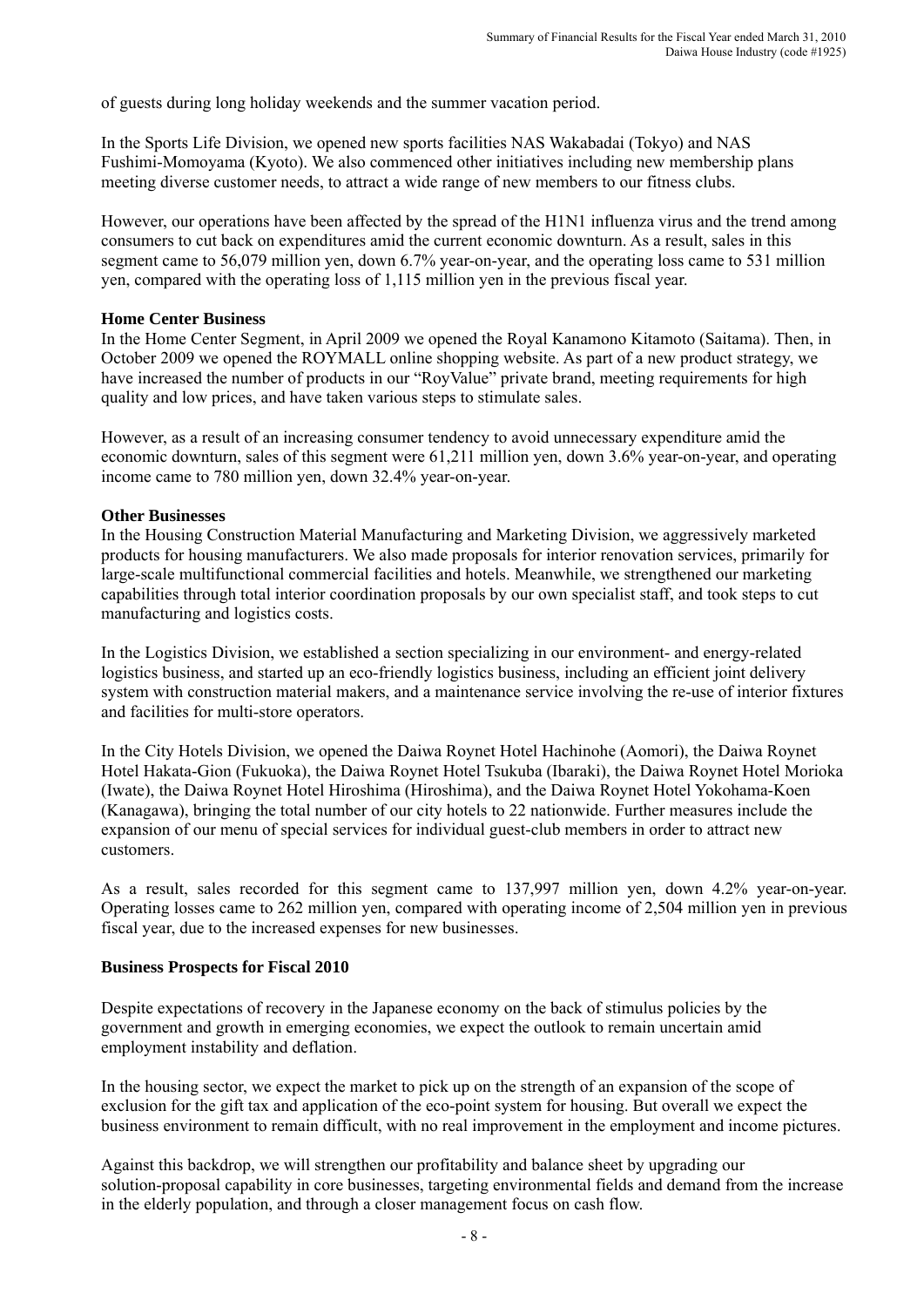In consideration of the factors described above, we forecast net sales of 1,610 billion yen, operating income of 66.0 billion yen, ordinary income of 60.5 billion yen, and net income of 24.0 billion yen for fiscal 2010.

(2) Analysis on Financial Conditions

### **1. Financial Position**

Total assets on a consolidated basis at the end of the fiscal year stood at 1,916,927 million yen, for an increase of 106,354 million yen compared with the 1,810,573 million yen at the end of the previous fiscal year. The main factors were the acquisition of property, plant and equipment such as high-rise rental housing and large-scale multifunctional commercial facilities, investment in the real estate business, and an increase in cash and deposits as a result of an issuance of bonds, which exceeded decreases in inventories in current assets due to disposal of real estate for sale, and a decline in costs on uncompleted construction contracts.

Total liabilities at the end of the fiscal year stood at 1,299,157 million yen, an increase of 96,012 million yen compared with 1,203,145 million yen at the end of the previous fiscal year. The main factors were the fund procurement through the issuance of bonds and long-term loans payable, which exceeded decreases in notes and accounts payable-trade, including accounts payable for completed construction contracts and others, and in advances received on uncompleted construction contacts.

Net assets at the end of the fiscal year stood at 617,769 million yen, an increase of 10,342 million yen compared with 607,427 million yen at the end of the previous fiscal year. The main factors were the posting of net income in the amount of 19,113 million yen, and an increase in net valuation difference on available-for-sale securities, which exceeded cash outflows for the payment of term-end dividends for the previous fiscal year.

The net assets ratio stood at 32.2% at the end of the fiscal year under review, broadly unchanged from the figure for the previous fiscal year-end, 33.5%.

## **2. Cash Flows During the Fiscal Year Under Review**

With regard to cash and cash equivalents (hereinafter "cash") for the fiscal year under review, net cash provided by operating activities stood at 133,314 million yen, and net cash used in investing activities came to 138,237 million yen, while net cash provided by financing activities was 79,269 million yen. In total, the net increase in cash and cash equivalents was 74,362 million yen, and consequently, cash and cash equivalents at the end of the fiscal year under review amounted to 179,743 million yen.

#### (Cash flows from operating activities)

During the fiscal year under review, net cash provided by operating activities stood at 133,314 million yen, up 21.4% year-on-year from the end of the previous fiscal year. This was mainly as a result of continued disposal of real estate for sale, and a large decrease in income tax paid compared with the figure for the previous fiscal year.

#### (Cash flows from investing activities)

During the fiscal year under review, net cash used in investing activities was 138,237 million yen (199,679 million yen used in the previous fiscal year). This was as a result of purchase of property, plant and equipment including real estate for large-scale commercial facilities and rental housing in our residential and commercial construction businesses, as well as purchases of investments in subsidiaries resulting in changes in scope of consolidation following inclusion of Cosmos Life Co., Ltd. within the Group as a consolidated subsidiary.

#### (Cash flows from financing activities)

During the fiscal year under review, net cash provided by financing activities was 79,269 million yen, down 17.9% year-on-year from the previous year. This was primarily as a result of proceeds from fund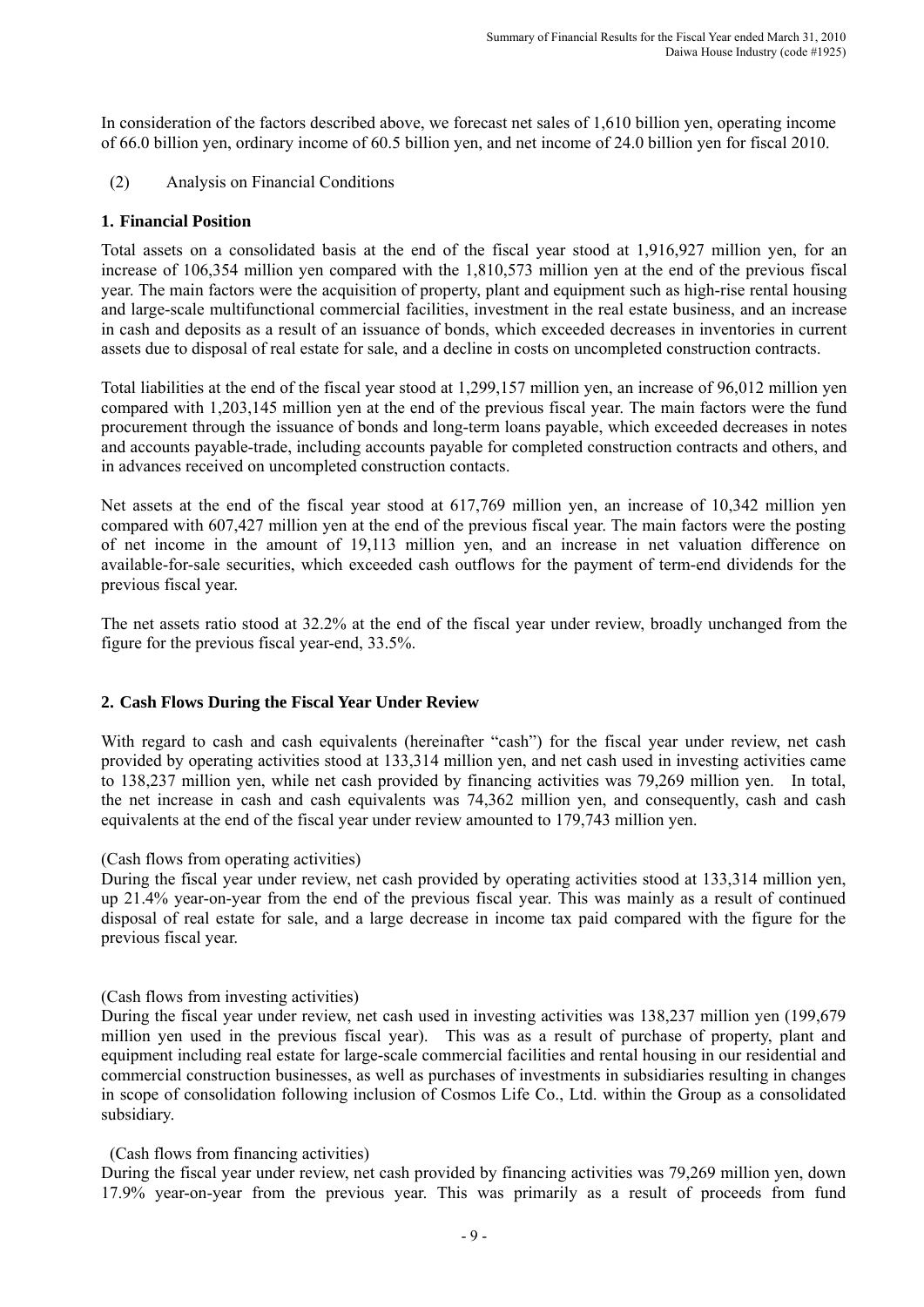procurement through issuance of bonds and long-term loans payable to provide for investing activities.

### **3. Cash Flow Indicators**

|                                          | Fiscal year ended<br>March 31, 2008 | Fiscal year ended<br>March 31, 2009 | Fiscal year ended<br>March 31, 2010 |
|------------------------------------------|-------------------------------------|-------------------------------------|-------------------------------------|
| Net assets ratio                         | $35.3\%$                            | 33.5%                               | 32.2%                               |
| Net assets ratio on market-value basis   | 31.9%                               | 25.3%                               | 31.9%                               |
| Repayment years of interest-bearing debt |                                     | $3.1$ (year)                        | $3.5$ (year)                        |
| Interest coverage ratio                  |                                     | 31.5                                | 30.0                                |

\*The standards for the indicators are as follows. All have been computed based on consolidated financial figures.

Net assets ratio: (Net assets – Minority interests)/Total assets Net assets ratio on market-value basis: Total market capitalization/Total assets Repayment years of interest-bearing debt: Interest-bearing liabilities/Operating cash flows Interest coverage ratio: Operating cash flows/Interest expenses

- Total market capitalization: Closing stock price at the fiscal year-end × Number of shares issued at the fiscal year-end (after deduction of treasury stock)
- Operating cash flows: Net cash provided by (used in) operating activities on the Consolidated Statements of Cash Flows

Interest expenses: Interest expenses paid on the Consolidated Statements of Cash Flows

As operating cash flows for the fiscal year ended March 31, 2008 resulted in an outflow of 15,738 million yen, there is no remark on repayment years of interest-bearing debt and interest coverage ratio.

## **4. Outlook on Financial Conditions for the Fiscal Year Ending March 31, 2011 (Consolidated)**

The Company estimates for the fiscal year ending March 31, 2011, 68.5 billion yen in capital investments and 46.0 billion yen in depreciation.

(3) Basic Policies on Profit Distribution and Dividends for the Fiscal Year under Review and the Fiscal Year Ending March 31, 2011

The Company, in the interest of maintaining a good balance between the appropriation of profits to shareholders and securing sufficient retained earnings for future business expansion and the reinforcement of the business base, operates on the basic policy of paying out dividends. With the goal of enhancing our corporate base by investing in research and development and production facilities and expanding our business premises to raise our competitiveness and improve profitability, we will endeavor to strengthen our financial soundness and target a dividend payout ratio of at least 30%. Simultaneously, by pursuing acquisition of treasury stock as necessary, we will make efforts to flexibly distribute profit.

In appropriating the profits for the fiscal year ended March 31, 2010, we plan on offering an annual dividend of 17 yen per share as initially planned.

For the fiscal year ending March 31, 2011, we plan on offering an annual dividend of 17 yen per share.

(4) Risks Associated with Businesses

There are risks associated with the businesses of the Daiwa House Group that may possibly have a material impact on the decisions of investors, as indicated below. The future risks described herein have been identified as of March 31, 2010.

1) Risks associated with changes in the business environment Businesses operated by the Daiwa House Group are exposed to a possible impact from the uncertain nature of external factors such as the volatility of the prices of raw and construction materials and land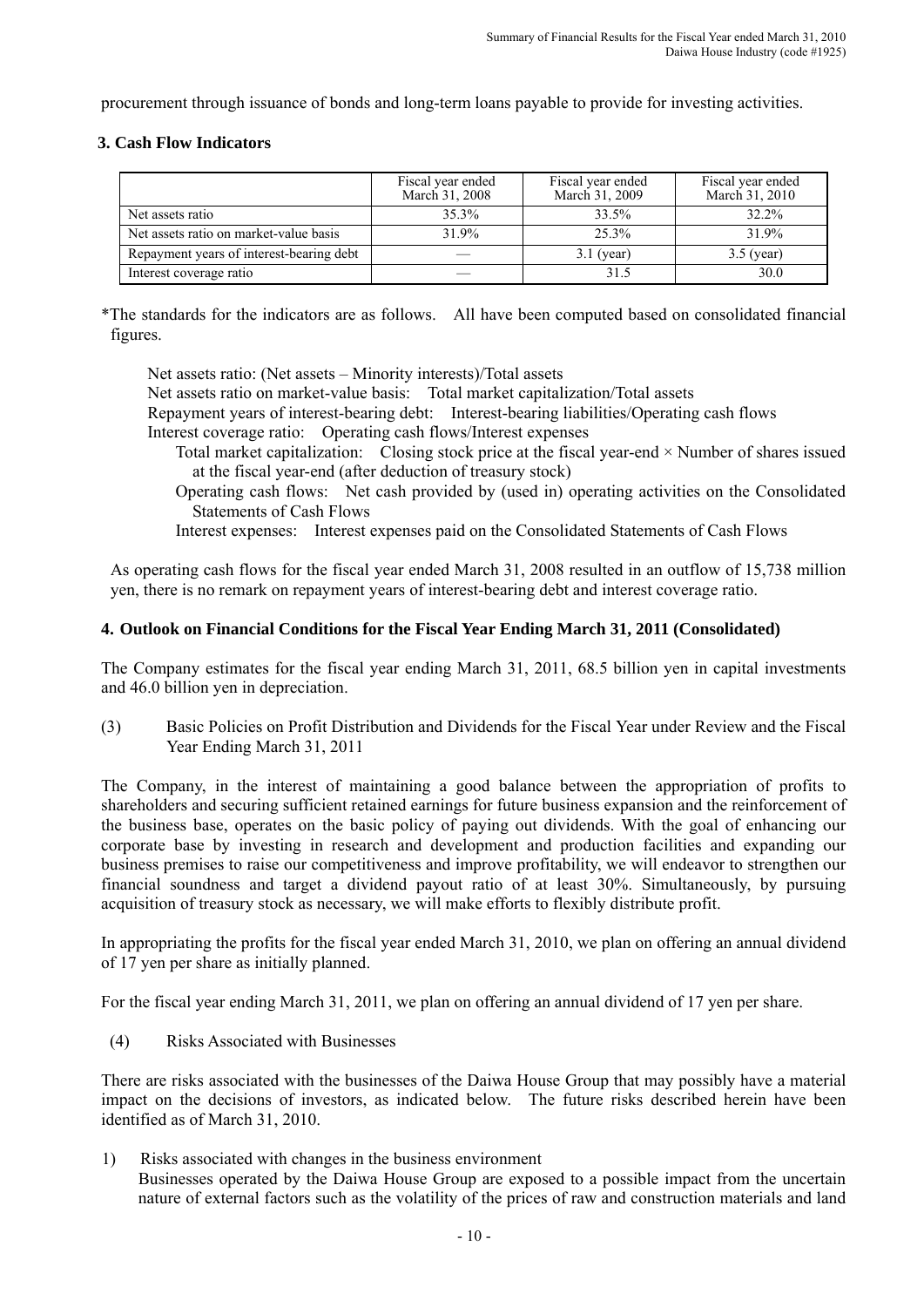prices and interest rates, which could result in an adverse effect on business performance and financial conditions.

2) Risks associated with declined values of real estate and fixed assets

The Daiwa House Group is engaged in acquisition, development and sales of real estate in all parts of the country. Deterioration in the real estate market may have an adverse effect on the Group's business performance and financial conditions.

In case there is a drop in land and rental prices, the Group may be required to apply impairment accounting for the losses on revaluation of real estate owned by the Group.

In addition to real estate, fixed assets owned by the Group are also exposed to the risk of impairment loss, which could have an adverse effect on Group's business performance and financial conditions.

3) Risks concerning retirement benefit expenses

In the event the stock market takes a turn for the worse in the future, the value of the Group's pension plan assets may decline. As a result, a possible rise in costs related to pensions or additional accumulation of pension assets may have an adverse effect on the Group's business performance and financial conditions.

- 4) Risks associated with foreign businesses The Daiwa House Group is engaged in foreign businesses primarily in China and is exposed to the risk of a delay or suspension in the execution of business or the collection of proceeds due to the political and economic situation in each country or region.
- 5) Risks associated with guarantees for product quality In its residential businesses, the Daiwa House Group has committed to offering a long-term guarantee system to ensure a higher level of customer satisfaction, and maintaining effective quality management. During a long period of support, however, an unpredictable major issue on quality may arise and adversely impact the business performance of the Group.
- 6) Risks associated with legal regulations

The Daiwa House Group is engaged not only in construction and real estate-related businesses in the country, but is also aggressively pursuing a wide range of businesses including foreign businesses. Hence, these businesses are subject to a number of applicable laws and regulations. Specifically in Japan, we are subject to the Corporate Law, the Financial Instruments and Exchange Law, environment-related laws, construction and real estate-related laws and various other laws and regulations. In addition, our businesses are subject to applicable laws and regulations of each country or region in which we operate. To ensure that the Group complies with these laws and regulations, we enforce strict legal compliance and conduct legal risk management among our executives and other employees. In the event that, in spite of our efforts, it is found that a regulation has not been followed, or in the event that our business situation is drastically changed by the abolition of a law or the enactment of new legislation, this could have an adverse effect on the business performance of the Group.

- 7) Risks associated with the leakage of confidential personal information and other sensitive information The Group is not only in possession of personal information relating to a large number of individuals who are our customers, but also a large amount of confidential corporate information relating to the Group itself. Each member company in the Group has laid down its own policies and specific procedures for the management of such information, and the Group is constantly working to upgrade its information security level though training courses for executives and other employees, and by ensuring that all staff are fully aware of the importance of properly managing information. Despite these efforts, there is a possibility that important information may be leaked to persons outside the Group. In such an event, the Group would suffer damage to its reputation for trustworthiness among the general public, may suffer considerable financial losses in the form of the costs of remedial action, and may suffer damage to its business performance as a result of the tarnishing of its brand image.
- 8) Risks associated with workplace safety and environmental protection The Group places a high priority on both safety and consideration for the natural environment in the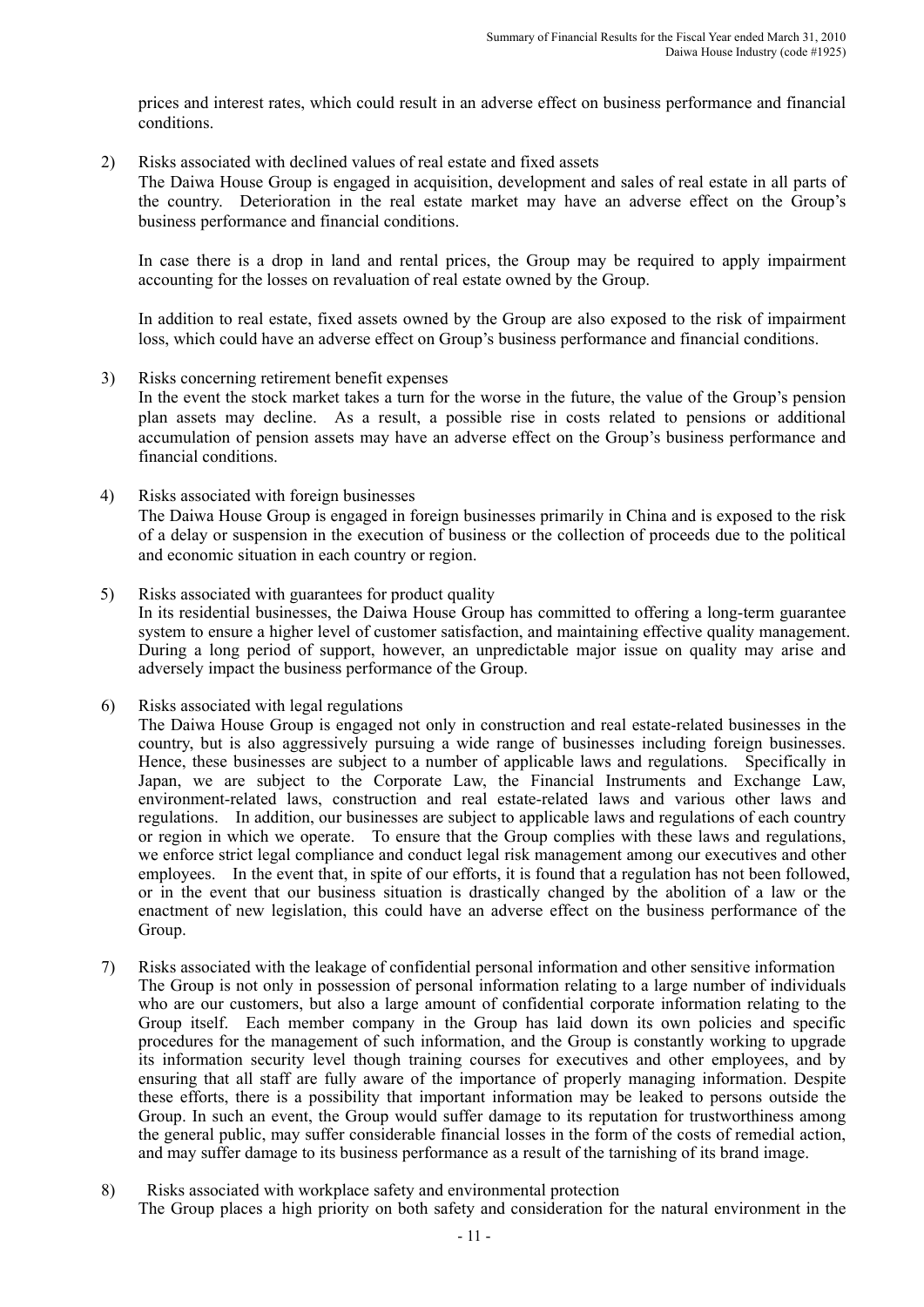course of conduct of business operations in its manufacturing plants, as well as at construction sites, and therefore takes appropriate measures to realize workplace safety and environmental protection. In spite of these measures, however, there is a possibility that accidents at construction sites and/or incidents of pollution may occur. Such accidents or incidents could have an adverse effect on the business performance of the Group, as a result of harm to personnel and/or material damage, such as pollution of the environment.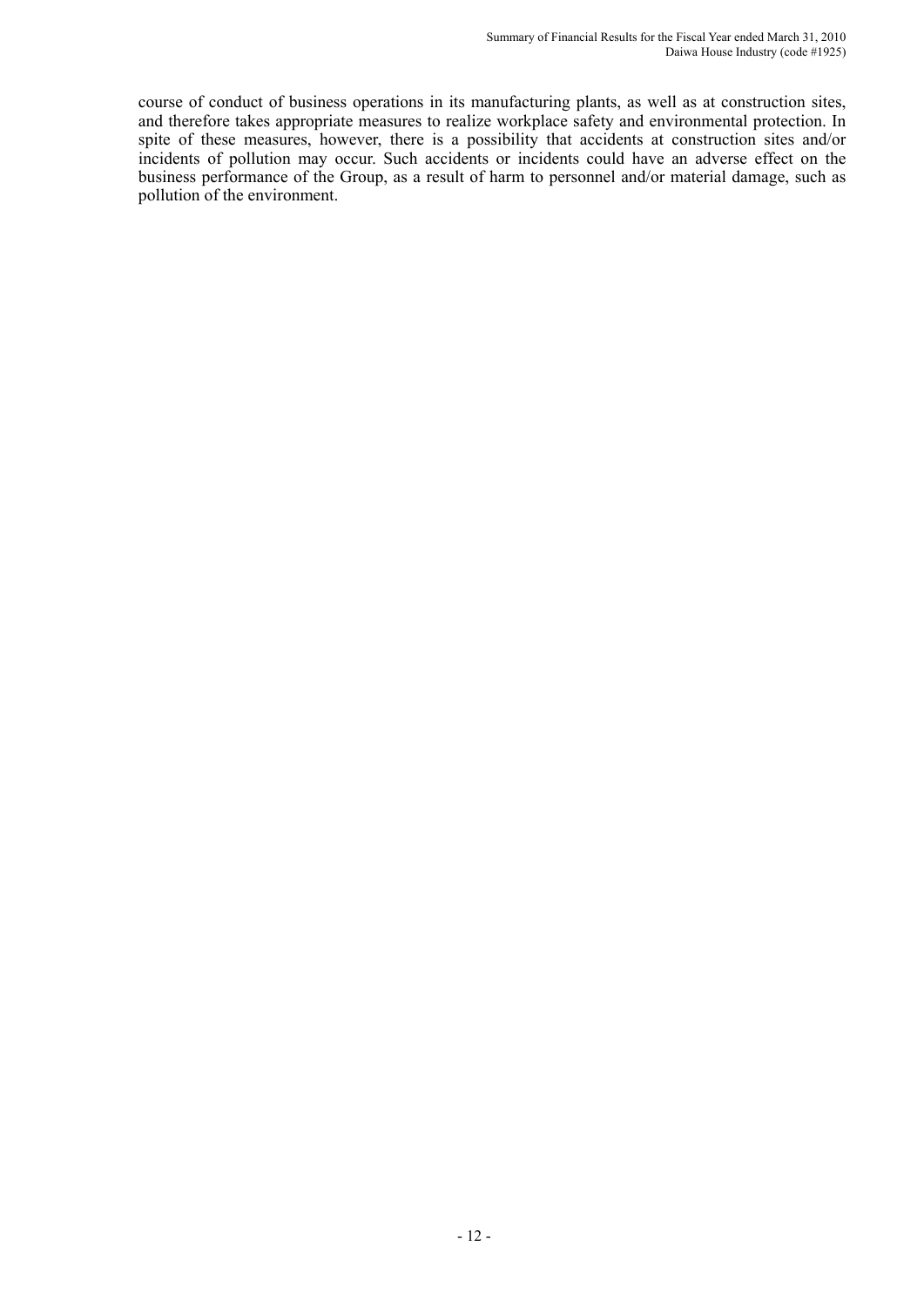# **2. Corporate Group**

The Daiwa House Group consists primarily of Daiwa House Industry Co., Ltd. (the Company), 60 consolidated subsidiaries and 13 affiliated companies (as of March 31, 2010). The Group is engaged in wide range of business related to people's daily lives such as the residential business centered on construction and subdivision of residential houses, development and sales of residential land, the commercial construction business focused on construction of commercial buildings such as shops and offices, the resort hotels and sports life business mainly involving management of resort hotels, golf courses and sports clubs and the home center business.

## (1) Business Organization Chart

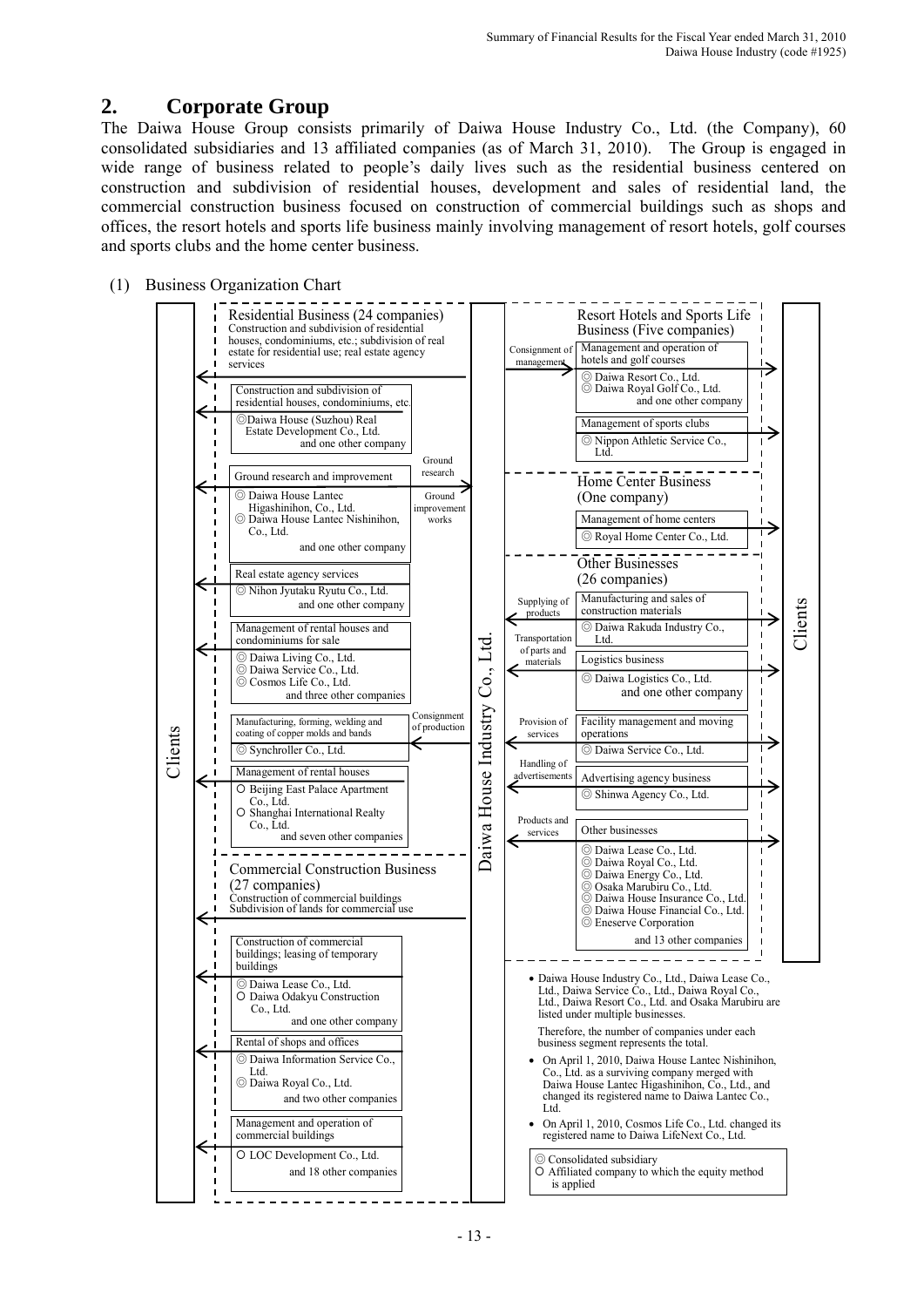# (2) Affiliated companies

(As of March 31, 2010)

| Name                                           | Address               | Capital<br>millions)<br>of Yen) | Major Business                                                                           | Voting<br>Rights<br>Holding<br>Ratio $(\%$ | Relationship                                                                                                                                                                |
|------------------------------------------------|-----------------------|---------------------------------|------------------------------------------------------------------------------------------|--------------------------------------------|-----------------------------------------------------------------------------------------------------------------------------------------------------------------------------|
| (Subsidiary)                                   |                       |                                 |                                                                                          |                                            |                                                                                                                                                                             |
| Daiwa Lease Co., Ltd.<br>$*1$                  | Chuo-ku,<br>Osaka     | 21,768                          | Commercial Construction<br>Business.<br>Other Businesses                                 | 100                                        | Construction orders for temporary buildings and<br>leasing of automobiles<br>Rental of buildings owned by the Company<br>Concurrent assignment of directors: None           |
| Daiwa Rakuda<br>Industry Co., Ltd.             | Nishi-ku,<br>Osaka    | 450                             | <b>Other Businesses</b>                                                                  | 100                                        | Purchase of construction materials and leasing of<br>buildings for exhibitions<br>Rental of buildings owned by the Company<br>Concurrent assignment of directors: Yes       |
| Daiwa Logistics Co.,<br>Ltd.                   | Nishi-ku.<br>Osaka    | 3,764                           | Other Businesses                                                                         | 100                                        | Transportation of products of the Company's<br>production plants<br>Rental of buildings owned by the Company<br>Lending of funds<br>Concurrent assignment of directors: Yes |
| Daiwa Service Co.,<br>Ltd.                     | Nishi-ku,<br>Osaka    | 130                             | Residential Business.<br>Commercial<br><b>Construction Business,</b><br>Other Businesses | 100<br>(50.0)                              | Security and cleaning of offices of the Company;<br>Security of construction sites<br>Rental of buildings owned by the Company<br>Concurrent assignment of directors: None  |
| Daiwa Living Co.,<br>Ltd.                      | Chiyoda-ku,<br>Tokyo  | 140                             | <b>Residential Business</b>                                                              | 100                                        | Rental of buildings owned by the Company<br>Concurrent assignment of directors: Yes                                                                                         |
| Daiwa Information<br>Service Co., Ltd.         | Taito-ku.<br>Tokyo    | 200                             | Commercial<br><b>Construction Business</b>                                               | 100                                        | Rental of buildings owned by the Company<br>Concurrent assignment of directors: Yes                                                                                         |
| Daiwa Royal Co.,<br>Ltd.                       | Taito-ku.<br>Tokyo *2 | 500                             | Commercial<br><b>Construction Business,</b><br><b>Other Businesses</b>                   | 100                                        | Rental of buildings owned by the Company<br>Lending of funds<br>Concurrent assignment of directors: None                                                                    |
| Nihon Jyutaku Ryutu<br>Co., Ltd.               | Kita-ku.<br>Osaka     | 729                             | <b>Residential Business</b>                                                              | 100                                        | Rental of buildings owned by the Company<br>Concurrent assignment of directors: Yes                                                                                         |
| Royal Home Center<br>Co., Ltd.                 | Nishi-ku,<br>Osaka    | 100                             | <b>Home Center Business</b>                                                              | 100                                        | Rental of buildings owned by the Company<br>Lending of funds<br>Concurrent assignment of directors: None                                                                    |
| Daiwa Resort Co.,<br>Ltd.                      | Chuo-ku,<br>Osaka     | 10,084                          | Resort Hotels and<br>Sports Life Business.<br>Other Businesses                           | 100                                        | Consignment of operation & management of hotels<br>of the Company<br>Rental of buildings owned by the Company<br>Concurrent assignment of directors: Yes                    |
| Cosmos Life Co.,<br>Ltd. $*3$                  | Minato-ku,<br>Tokyo   | 519                             | <b>Residential Business</b>                                                              | 100                                        | Lending of funds<br>Concurrent assignment of directors: None                                                                                                                |
| 49 other companies                             |                       |                                 |                                                                                          |                                            |                                                                                                                                                                             |
| (Affiliated<br>companies)                      |                       |                                 |                                                                                          |                                            |                                                                                                                                                                             |
| <b>LOC</b> Development<br>Co., Ltd.            | Chiyoda-ku,<br>Tokyo  | 100                             | Commercial<br><b>Construction Business</b>                                               | 50.0                                       | Concurrent assignment of directors: None                                                                                                                                    |
| Daiwa Odakyu<br>Construction Co.,<br>Ltd. $*4$ | Shinjuku-ku,<br>Tokyo | 1,086                           | Commercial<br><b>Construction Business</b>                                               | 33.0                                       | Concurrent assignment of directors: Yes                                                                                                                                     |
| 11 other companies                             |                       |                                 |                                                                                          |                                            |                                                                                                                                                                             |

Notes: 1. Under the "Major Business" column, business segment categories are indicated.

2. Figures in parenthesis under the "Voting Rights Holding Ratio" column represent the inclusive indirect holding ratio.

3. \*1: Applicable as a specified subsidiary.

4. \*2: On May 6, 2010, this company changed its registered head office address from Taito-ku, Tokyo to Chiyoda-ku, Tokyo.

5. \*3: On April 1, 2010, this company changed its registered name to Daiwa Lifenext Co., Ltd.

6. \*4: The firm is listed on the first section of the Tokyo Stock Exchange.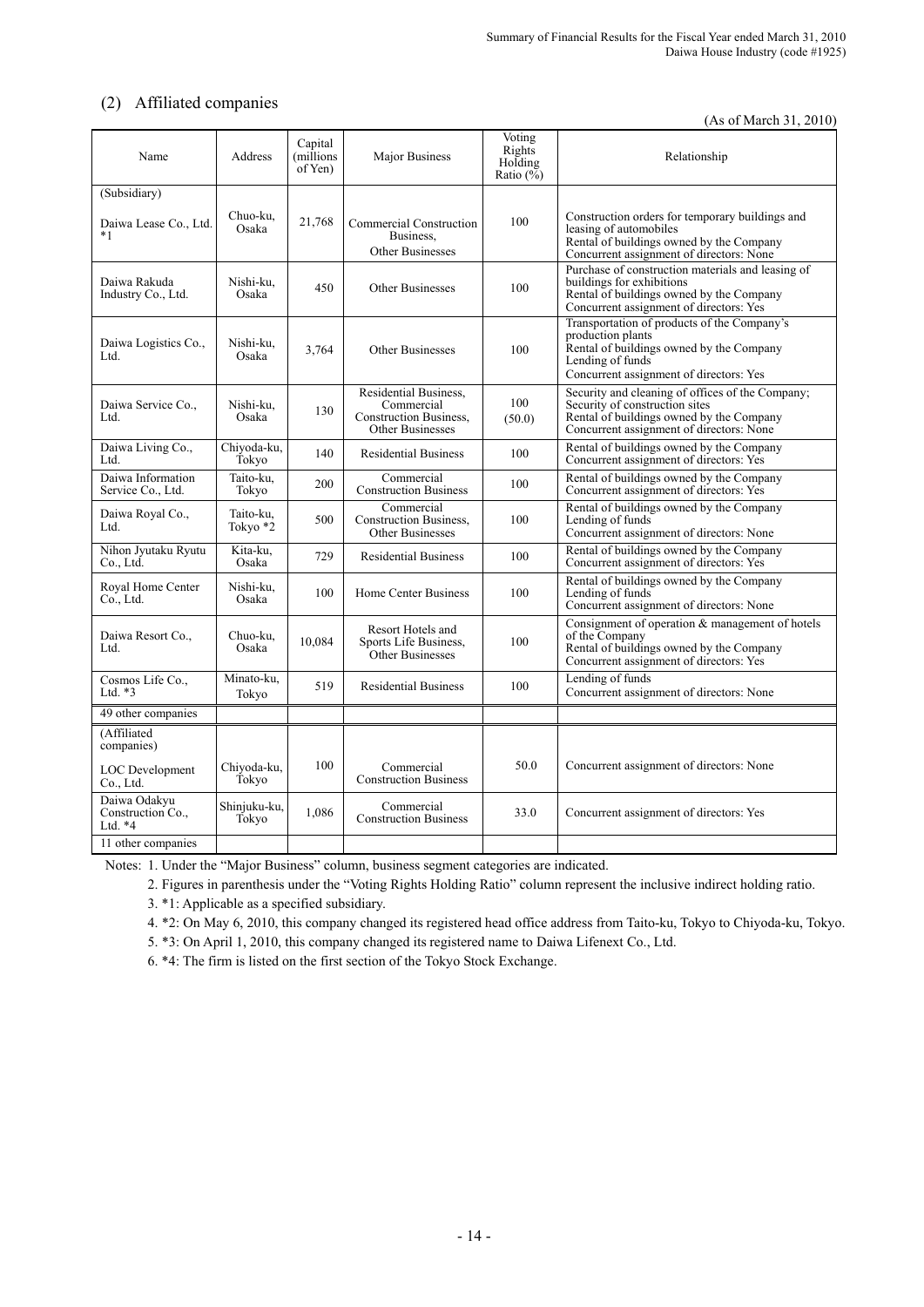## **3. Management policy**

### **(1) Basic Management Policy of the Company**

The Company was founded in 1955 under the principle of the "industrialization of construction," and since then has continued to grow as a prefabricated housing manufacturer in line with the expansion of demand for housing. We have promoted business diversification to meet our customers' needs, and have expanded the size of our corporate group as a "comprehensive lifestyle industry."

In fiscal 2005, we launched a new management vision called "Connecting Hearts" to mark our 50th anniversary and created a new Group symbol, the "Endless Heart." Under this vision, we clarified our corporate mission as a multi-business enterprise that co-creates, enhances and makes use of new value with customers to help realize a society in which people can enjoy more enriched lives, and made a fresh start toward our 100th anniversary.

The Daiwa House Group is engaged in a wide range of housing-related activities, including the construction of single-family houses and rental housing, subdivision development for single-family houses and condominiums, and the home renovation business ("Housing"). We also undertake activities that support the business sector through the development of commercial facilities, logistic centers and medical/nursing care facilities ("Business"), and those that support people's everyday lives, such as our resort hotels business, home center business, and fitness club management business ("Life"). By pursuing these various business activities, the Group, working as one, is committed to honoring its relationship with each and every customer, and to promoting partnerships with customers to share joy throughout our customers' whole lives and build long-lasting ties of trust.

As described above, our management vision "Connecting Hearts" and our Group symbol "Endless Heart" signify enduring ties with our stakeholders, including our customers, shareholders, business partners, employees and local communities. As a "Group that co-creates value for individuals, communities and people's lifestyles," we will continue to offer reliable, environmental-friendly products and relaxing, pleasant spaces.

## **(2) Performance Indicators and Targets**

The performance indicators that serve as the Daiwa House Group's primary targets are net sales, operating income, operating income ratio (ratio of operating income to sales) and ROE. Net sales and operating income signify growth from the perspective of earnings while the operating income ratio and ROE indicate business efficiency.

Under Challenge 2010, our 2nd Medium-Term Management Plan covering the three years to March 2011, we set the following targets for fiscal 2010, the final year of the three-year plan: net sales of 1,850 billion yen on a consolidated basis, operating income of 115 billion yen, operating income ratio of 6.2% and ROE of 9.0%. However, in light of the business environment in recent years, initial targets have become unachievable. Fiscal 2010 targets have been revised as follows:

Results for fiscal 2008 and 2009, and targets for fiscal 2010

|                        | Results for fiscal 2008<br>(ended March 31, 2009) | Results for fiscal 2009<br>$($ ended March 31, 2010) | Targets for fiscal 2010<br>(ending March 31, 2011) |
|------------------------|---------------------------------------------------|------------------------------------------------------|----------------------------------------------------|
| Sales                  | $\text{\#1,690.9}$ billion                        | $\text{\textsterling}1,609.8\text{ billion}$         | $\text{\textsterling}1,610$ billion                |
| Operating income       | $\text{\textsterling}73.5$ billion                | $\frac{1}{2}62.7$ billion                            | $\frac{1}{2}66$ billion                            |
| Operating income ratio | $4.4\%$                                           | $3.9\%$                                              | $41\%$                                             |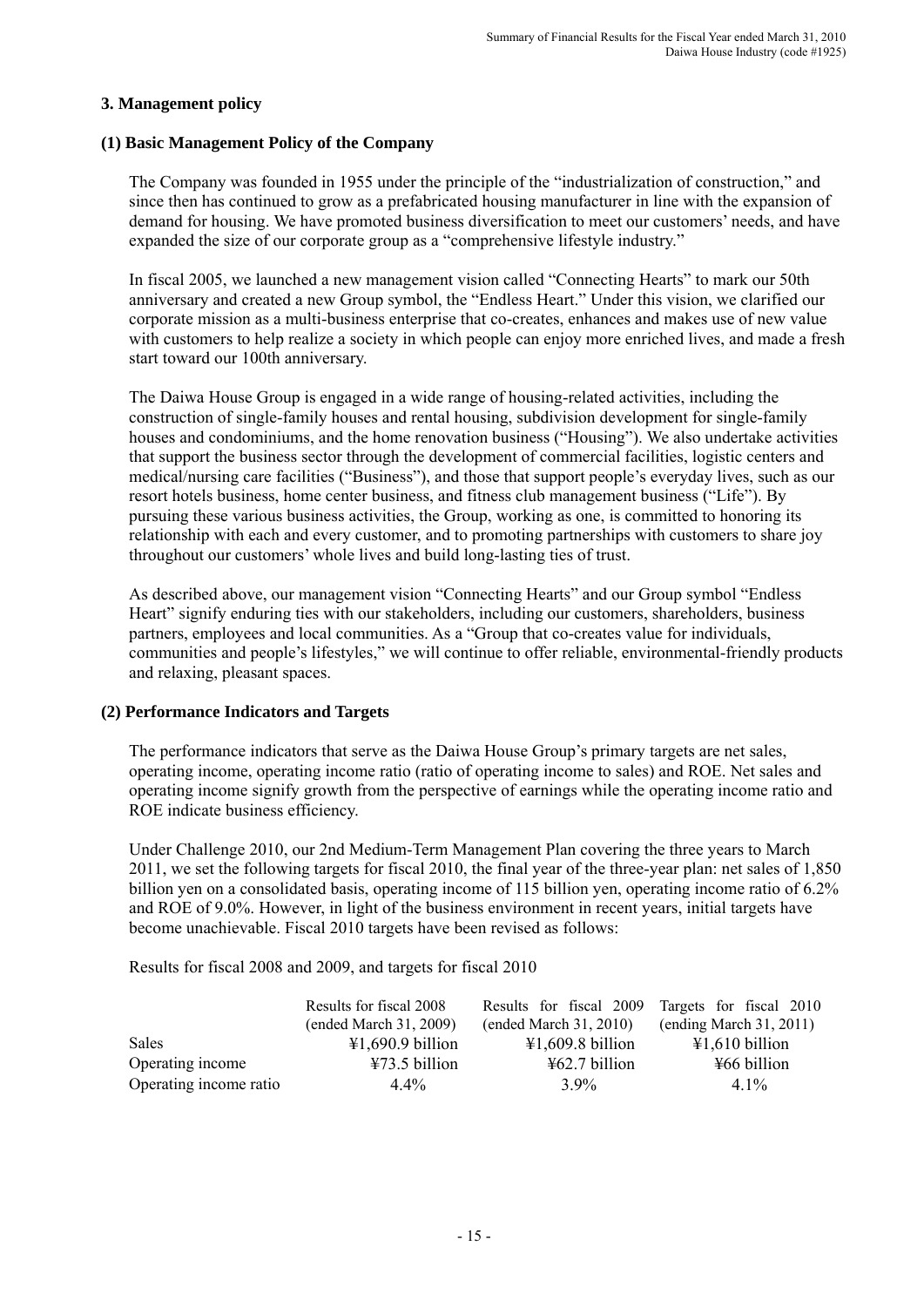# **(3) Medium to Long-Term Management Strategy of the Company**

To cope with a changing business environment, the Group is working to increase added value in its established businesses, to realize further growth through closer collaboration within the Group. We are also creating new businesses and markets, with the aim of becoming an "indispensable supplier to society of indispensible products." This initiative is summarized in the slogan "A-su-fu-ka-ke-tsu-no," Japanese syllables meaning "indispensable for tomorrow" that can also be read as abbreviations for Safety & Comfort, Speed/Stock, Welfare, Environment, Health, Information-Communication Technology and Agriculture.

A particular focus is the environmental market. We plan to offer more environmentally-friendly product solutions with reduced carbon dioxide emissions compared with conventional products, and build up our energy business by stepping up sales of lithium-ion batteries and LED lighting systems.

In our renovation business for existing homes, we are broadening and strengthening our customer base by targeting not only traditional customers who are owners of our single-family houses, but also owners of apartment buildings and properties of other companies. At the same time, we plan to adopt takeover tactics, including acquisitions in the condominium management domain.

## **(4) Issues Facing the Company**

Despite expectations of recovery in the Japanese economy on the back of stimulus policies by the government and growth in emerging economies, we expect the outlook to remain uncertain amid employment instability and deflation.

In the housing sector, we expect the market to pick up on the strength of an expansion of the scope of exclusion for the gift tax and application of the eco-point system for housing. But overall we expect the business environment to remain difficult, with no real improvement in the employment and income pictures.

The Group will contine to implement management reforms with the aim of providing a swift and efficient response to changes in the business environment.

Particular focuses are the single-family houses and condominium businesses, earmarked for "value restoration" in the Second Medium-Term Management Plan "Challenge 2010." By making our products and services more environmentally-friendly and gearing them to the needs of the elderly population, we will build up the strength of our core businesses.

Turning to the home renovation business, one of our "nurturing businesses," we will overhaul operations and establish a specialist unit handling both rental housing and single-family houses, and increase the pace of business expansion by centralizing databases and enhancing efficiency.

With regard to development of high-rise rental units, commercial facilities, and logistics centers, we are cutting back on previously planned capital budgets, but will continue to invest in developments to ensure a sufficient level of cash flow.

New business ventures include real estate development in China, and the nationwide marketing of environmental solutions, including LED and high-efficiency lighting systems and lithium-ion batteries. At the same time, we will nurture new businesses as future earnings drivers leveraging synergies with existing businesses.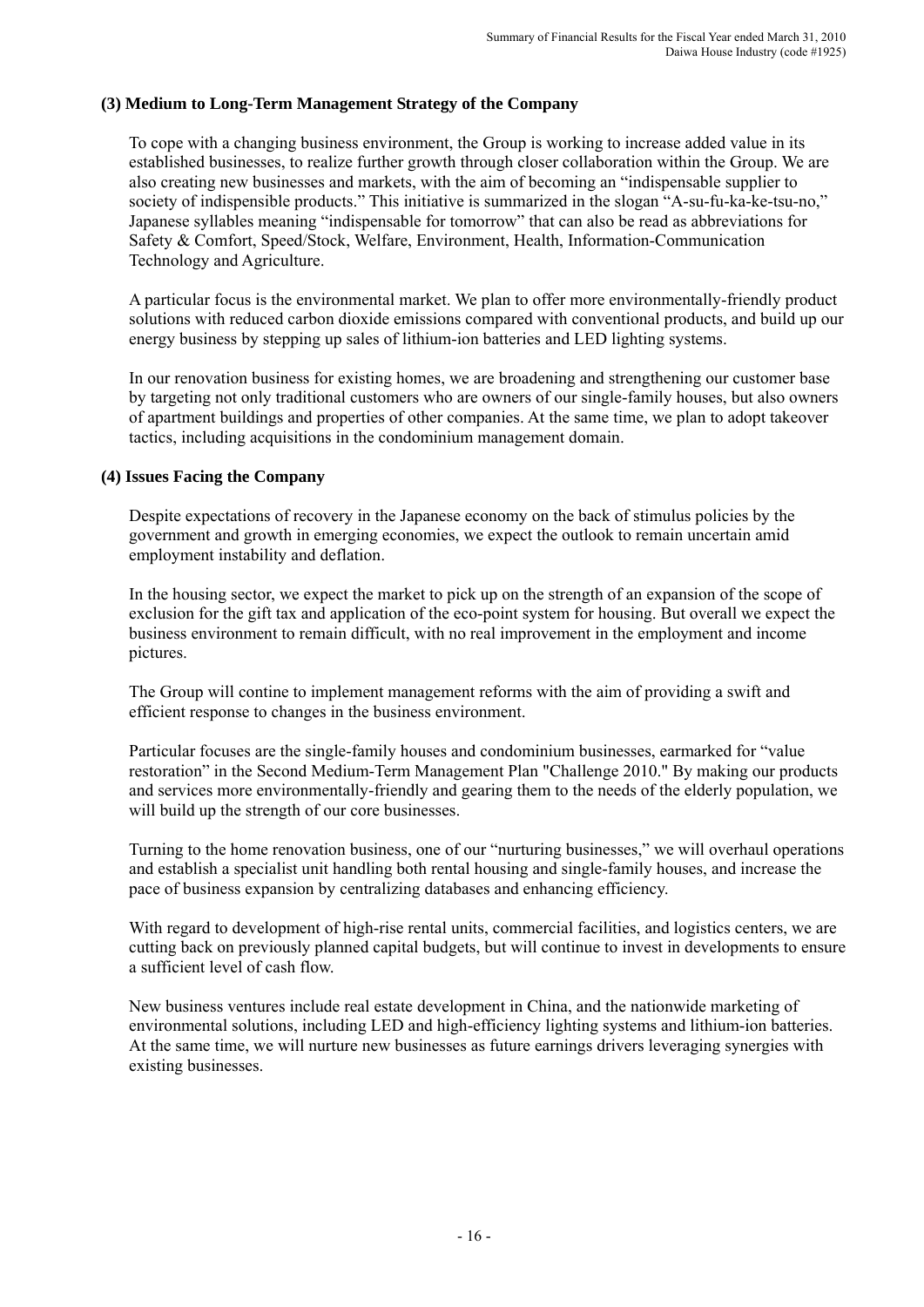# 4. Consolidated Financial Statements

#### (1) Consolidated balance sheets

|                                                                                          |                                                | (Millions of yen)                             |
|------------------------------------------------------------------------------------------|------------------------------------------------|-----------------------------------------------|
|                                                                                          | Previous fiscal year<br>(as of March 31, 2009) | Current fiscal year<br>(as of March 31, 2010) |
| Assets                                                                                   |                                                |                                               |
| Current assets                                                                           |                                                |                                               |
| Cash and deposits                                                                        | 105,840                                        | 179,792                                       |
| Notes receivable, accounts receivable from completed construction<br>contracts and other | 51,445                                         | 75,815                                        |
| Lease investment assets                                                                  | 5,627                                          | 9,740                                         |
| Short-term investment securities                                                         |                                                | 6                                             |
| Costs on uncompleted construction contracts                                              | 57,444                                         | 15,098                                        |
| Real estate for sale                                                                     | 263,444                                        | 227,842                                       |
| Real estate for sale in process                                                          | 46,962                                         | 33,380                                        |
| Land for development                                                                     | 3,789                                          | 3,761                                         |
| Merchandise and finished goods                                                           | 11,622                                         | 10,996                                        |
| Work in process                                                                          | 8,729                                          | 2,758                                         |
| Raw materials and supplies                                                               | 4,450                                          | 6,165                                         |
| Deferred tax assets                                                                      | 35,717                                         | 46,680                                        |
| Other                                                                                    | 67,455                                         | 69,409                                        |
| Allowance for doubtful accounts                                                          | (1, 342)                                       | (2,690)                                       |
| Total current assets                                                                     | 661,187                                        | 678,757                                       |
| Noncurrent assets                                                                        |                                                |                                               |
| Property, plant and equipment                                                            |                                                |                                               |
| Buildings and structures                                                                 | 553,389                                        | 594,317                                       |
| Accumulated depreciation                                                                 | (237,715)                                      | (260, 585)                                    |
| Buildings and structures, net                                                            | 315,673                                        | 333,731                                       |
| Machinery, equipment and vehicles                                                        | 93,671                                         | 93,242                                        |
| Accumulated depreciation                                                                 | (57, 910)                                      | (59, 922)                                     |
| Machinery, equipment and vehicles, net                                                   | 35,761                                         | 33,319                                        |
| Tools, furniture and fixtures                                                            | 35,340                                         | 36,610                                        |
| Accumulated depreciation                                                                 | (24, 637)                                      | (27, 412)                                     |
| Tools, furniture and fixtures, net                                                       | 10,703                                         | 9,197                                         |
| Land                                                                                     | 356,002                                        | 389,587                                       |
| Lease assets                                                                             | 1,645                                          | 4,587                                         |
| Accumulated depreciation                                                                 | (184)                                          | (744)                                         |
| Lease assets, net                                                                        | 1,460                                          | 3,842                                         |
| Construction in progress                                                                 | 9,351                                          | 8,932                                         |
| Total property, plant and equipment                                                      | 728,953                                        | 778,610                                       |
| Intangible assets                                                                        | 13,176                                         | 20,153                                        |
| Investments and other assets                                                             |                                                |                                               |
| Investment securities                                                                    | 98,743                                         | 104,588                                       |
| Long-term loans receivable                                                               | 6,977                                          | 7,164                                         |
| Lease and guarantee deposits                                                             | 170,681                                        | 190,024                                       |
| Deferred tax assets                                                                      | 104,947                                        | 109,604                                       |
| Other                                                                                    | 34,630                                         | 36,657                                        |
| Allowance for doubtful accounts                                                          | (8, 725)                                       | (8,632)                                       |
| Total investments and other assets                                                       | 407,255                                        | 439,406                                       |
| Total noncurrent assets                                                                  | 1,149,385                                      | 1,238,170                                     |
| Total assets                                                                             | 1,810,573                                      | 1,916,927                                     |
|                                                                                          |                                                |                                               |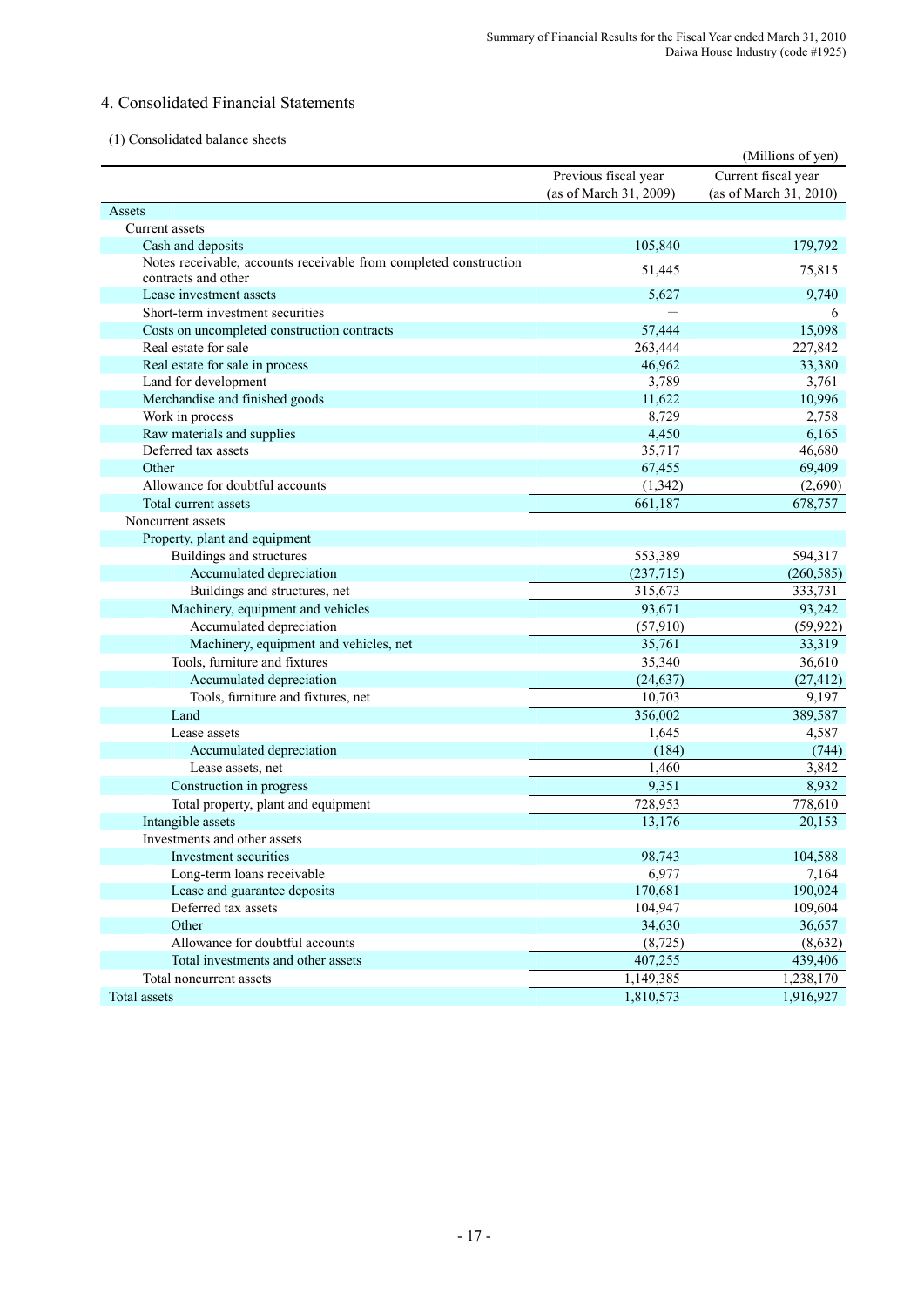|                                                                         |                        | (Millions of yen)      |
|-------------------------------------------------------------------------|------------------------|------------------------|
|                                                                         | Previous fiscal year   | Current fiscal year    |
|                                                                         | (as of March 31, 2009) | (as of March 31, 2010) |
| Liabilities                                                             |                        |                        |
| Current liabilities                                                     |                        |                        |
| Notes payable, accounts payable for construction contracts and<br>other | 129,843                | 113,807                |
| Short-term loans payable                                                | 16,407                 | 14,771                 |
| Current portion of long-term loans payable                              | 5,610                  | 2,901                  |
| Lease obligations                                                       | 431                    | 1,113                  |
| Accounts payable-other                                                  | 70,173                 | 71,848                 |
| Income taxes payable                                                    | 6,962                  | 24,037                 |
| Advances received on uncompleted construction contracts                 | 61,054                 | 27,403                 |
| Provision for bonuses                                                   | 17,855                 | 21,160                 |
| Provision for warranties for completed construction                     | 6,895                  | 6,769                  |
| Other                                                                   | 57,401                 | 60,786                 |
| Total current liabilities                                               | 372,636                | 344,601                |
| Noncurrent liabilities                                                  |                        |                        |
| Bonds payable                                                           |                        | 105,300                |
| Long-term loans payable                                                 | 319,956                | 335,388                |
| Lease obligations                                                       | 2,128                  | 5,994                  |
| Deposits received from members                                          | 43,094                 | 40,749                 |
| Long-term lease and guarantee deposited                                 | 217,860                | 226,322                |
| Deferred tax liabilities for land revaluation                           | 28,433                 | 28,539                 |
| Provision for retirement benefits                                       | 160,202                | 163,711                |
| Other                                                                   | 58,834                 | 48,551                 |
| Total noncurrent liabilities                                            | 830,509                | 954,556                |
| <b>Total liabilities</b>                                                | 1,203,145              | 1,299,157              |
| Net assets                                                              |                        |                        |
| Shareholders' equity                                                    |                        |                        |
| Capital stock                                                           | 110,120                | 110,120                |
| Capital surplus                                                         | 226,824                | 226,824                |
| Retained earnings                                                       | 370,240                | 375,154                |
| Treasury stock                                                          | (19, 553)              | (19,615)               |
| Total shareholders' equity                                              | 687,632                | 692,484                |
| Valuation and translation adjustments                                   |                        |                        |
| Valuation difference on available-for-sale securities                   | 2,034                  | 6,696                  |
| Revaluation reserve for land                                            | (77, 878)              | (77, 593)              |
| Foreign currency translation adjustment                                 | (5,105)                | (4,765)                |
| Total valuation and translation adjustments                             | (80, 949)              | (75, 662)              |
| Minority interests                                                      | 744                    | 948                    |
| Total net assets                                                        | 607,427                | 617,769                |
| Total liabilities and net assets                                        | 1,810,573              | 1,916,927              |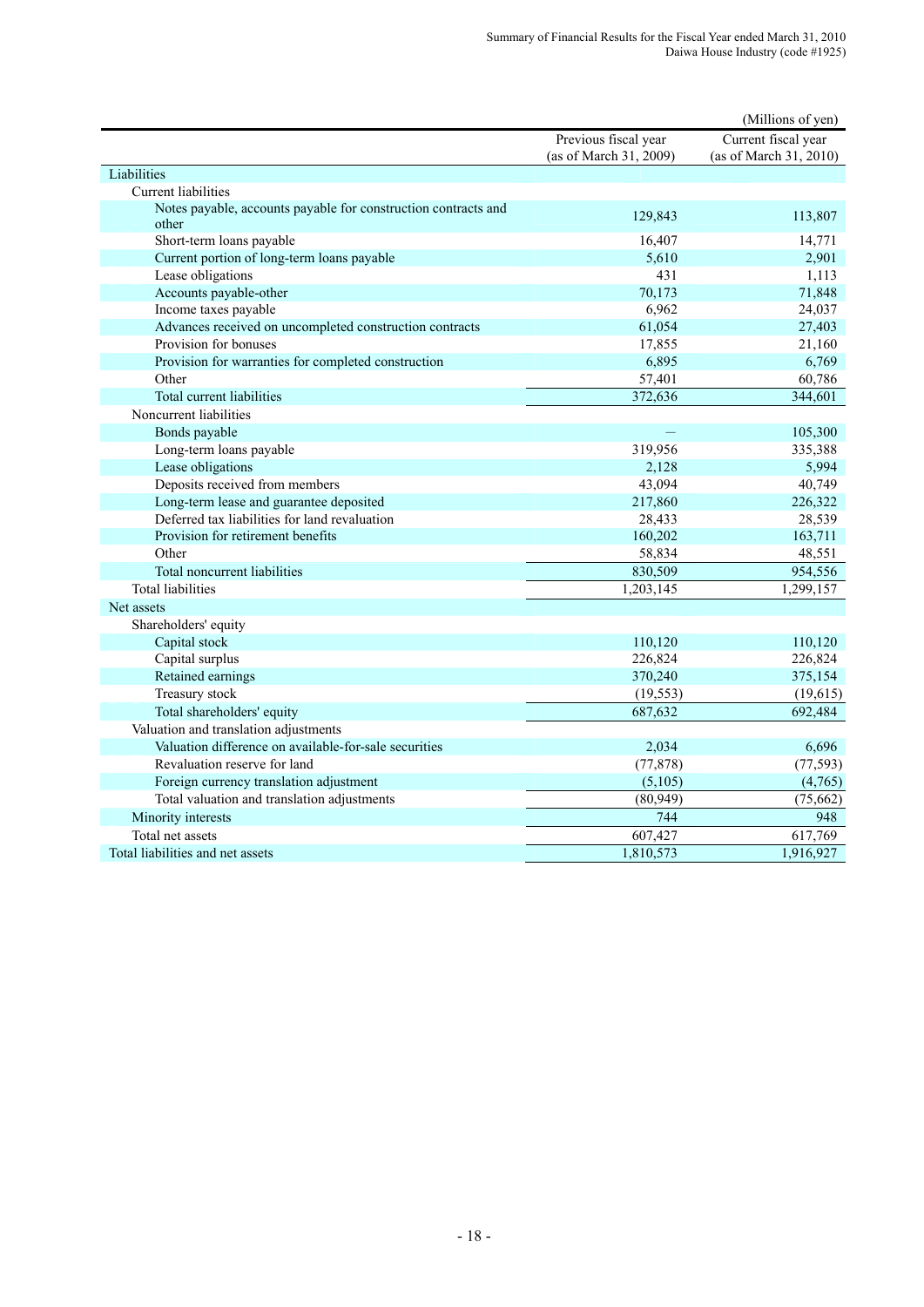(2) Consolidated statements of income

|                                                                   |                      | (Millions of yen)   |
|-------------------------------------------------------------------|----------------------|---------------------|
|                                                                   | Previous fiscal year | Current fiscal year |
|                                                                   | (From April 1, 2008) | (From April 1, 2009 |
|                                                                   | to March 31, 2009)   | to March 31, 2010)  |
| Net sales                                                         | 1,690,956            | 1,609,883           |
| Cost of sales                                                     | 1,357,820            | 1,303,881           |
| Gross profit                                                      | 333,135              | 306,002             |
| Selling, general and administrative expenses                      |                      |                     |
| Sales commission                                                  | 11,946               | 10,786              |
| Advertising expenses                                              | 24,759               | 19,224              |
| Promotion expenses                                                | 6,745                | 5,421               |
| Provision of allowance for doubtful accounts                      | 1,432                | 1,712               |
| Directors' compensations                                          | 2,895                | 2,621               |
| Employees' salaries and allowances                                | 96,072               | 92,027              |
| Provision for bonuses                                             | 11,453               | 13,256              |
| Retirement benefit expenses                                       | 13,369               | 14,168              |
| Legal welfare expenses                                            | 13,856               | 13,474              |
| Stationery expenses                                               | 9,508                | 8,227               |
| Correspondence and transportation expenses                        | 14,913               | 12,626              |
| Rents                                                             | 11,532               | 10,693              |
| Depreciation                                                      | 7,411                | 6,884               |
| Tax and dues                                                      | 11,067               | 11,124              |
| Other                                                             | 22,591               | 21,037              |
| Total selling, general and administrative expenses                | 259,555              | 243,288             |
| Operating income                                                  | 73,580               | 62,714              |
| Non-operating income                                              |                      |                     |
| Interest income                                                   | 1,470                | 1,971               |
| Dividends income                                                  | 1,370                | 1,132               |
| Equity in earnings of affiliates                                  | 542                  | 1,242               |
| Amortization of actuarial gain for employees' retirement benefits |                      | 472                 |
| Gain on settlement of derivatives                                 | 855                  | 500                 |
| Gain on valuation of derivatives                                  | 2,143                | 360                 |
| Miscellaneous income                                              | 6,281                | 6,673               |
| Total non-operating income                                        | 12.663               | 12,352              |
| Non-operating expenses                                            |                      |                     |
| Interest expenses                                                 | 5,160                | 6,869               |
| Tax and dues                                                      | 1,160                | 1,858               |
| Provision of allowance for doubtful accounts                      | 413                  | 949                 |
| Amortization of actuarial loss for employee's retirement benefits | 31,495               |                     |
| Loss on settlement of derivatives                                 | 354                  |                     |
| Loss on valuation of derivatives                                  | 2,794                | 829                 |
| Miscellaneous expenses                                            | 5,008                | 4,523               |
| Total non-operating expenses                                      | 46,388               | 15,030              |
| Ordinary income                                                   | 39,855               | 60.036              |
|                                                                   |                      |                     |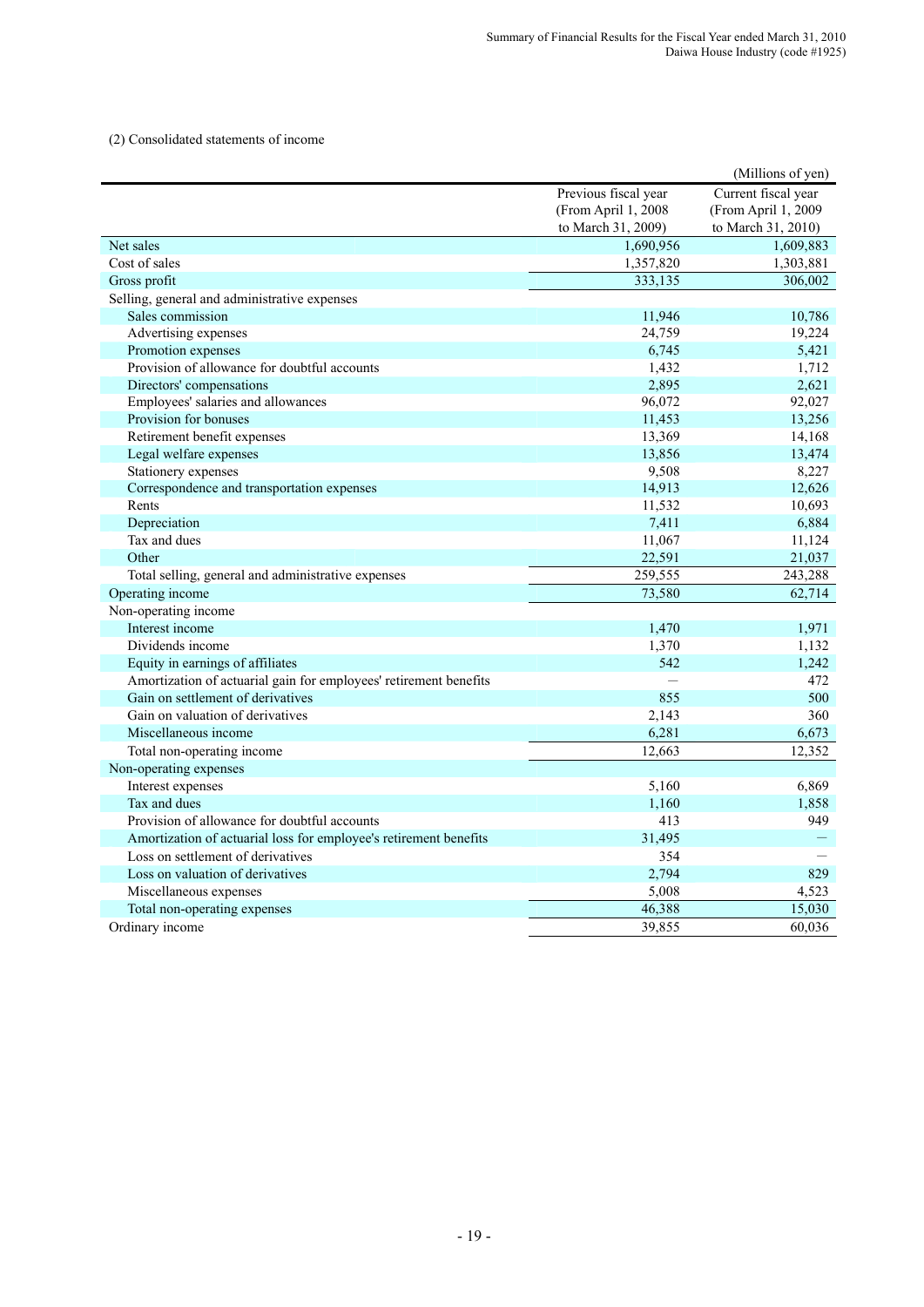|                                                    |                      |              |      | (Millions of yen)   |
|----------------------------------------------------|----------------------|--------------|------|---------------------|
|                                                    | Previous fiscal year |              |      | Current fiscal year |
|                                                    | (From April 1, 2008  |              |      | (From April 1, 2009 |
|                                                    | to March 31, 2009)   |              |      | to March 31, 2010)  |
| Extraordinary income                               |                      |              |      |                     |
| Gain on sales of noncurrent assets                 |                      | 566          |      | 57                  |
| Gain on sales of investment securities             |                      | 3            |      |                     |
| Gain on sales of golf club memberships             |                      | 1            |      |                     |
| Reversal of directors' retirement benefits         |                      | 472          |      |                     |
| Reversal of allowance for doubtful accounts        |                      |              |      |                     |
| Gain on amortization of prior service cost         |                      |              |      | 204                 |
| Total extraordinary income                         |                      | 1.046        |      | 261                 |
| <b>Extraordinary</b> loss                          |                      |              |      |                     |
| Loss on sales of noncurrent assets                 |                      | 303          |      | 107                 |
| Loss on retirement of noncurrent assets            |                      | 1,757        |      | 1,548               |
| Impairment loss                                    | $*1$                 | 14,892       | $*1$ | 10,904              |
| Loss on valuation of investment securities         |                      | 7,533        |      | 9,649               |
| Loss on valuation of golf club memberships         |                      | 97           |      | 16                  |
| Loss on sales of golf club memberships             |                      | $\mathbf{1}$ |      | $\mathbf{1}$        |
| Loss on liquidation of subsidiaries and affiliates |                      | 22           |      |                     |
| Salaries and allowance for prior periods           |                      | 248          |      |                     |
| Loss on disaster                                   |                      | 2,014        |      |                     |
| Bad debts written off                              |                      | 311          |      |                     |
| Total extraordinary losses                         |                      | 27,181       |      | 22,229              |
| Income before income taxes and minority interests  |                      | 13,720       |      | 38,069              |
| Income taxes-current                               |                      | 24,891       |      | 35,491              |
| Income taxes-deferred                              |                      | (14, 861)    |      | (16, 558)           |
| Total income taxes                                 |                      | 10,029       |      | 18,933              |
| Minority interests in income (loss)                |                      | (479)        |      | 22                  |
| Net income                                         |                      | 4,170        |      | 19,113              |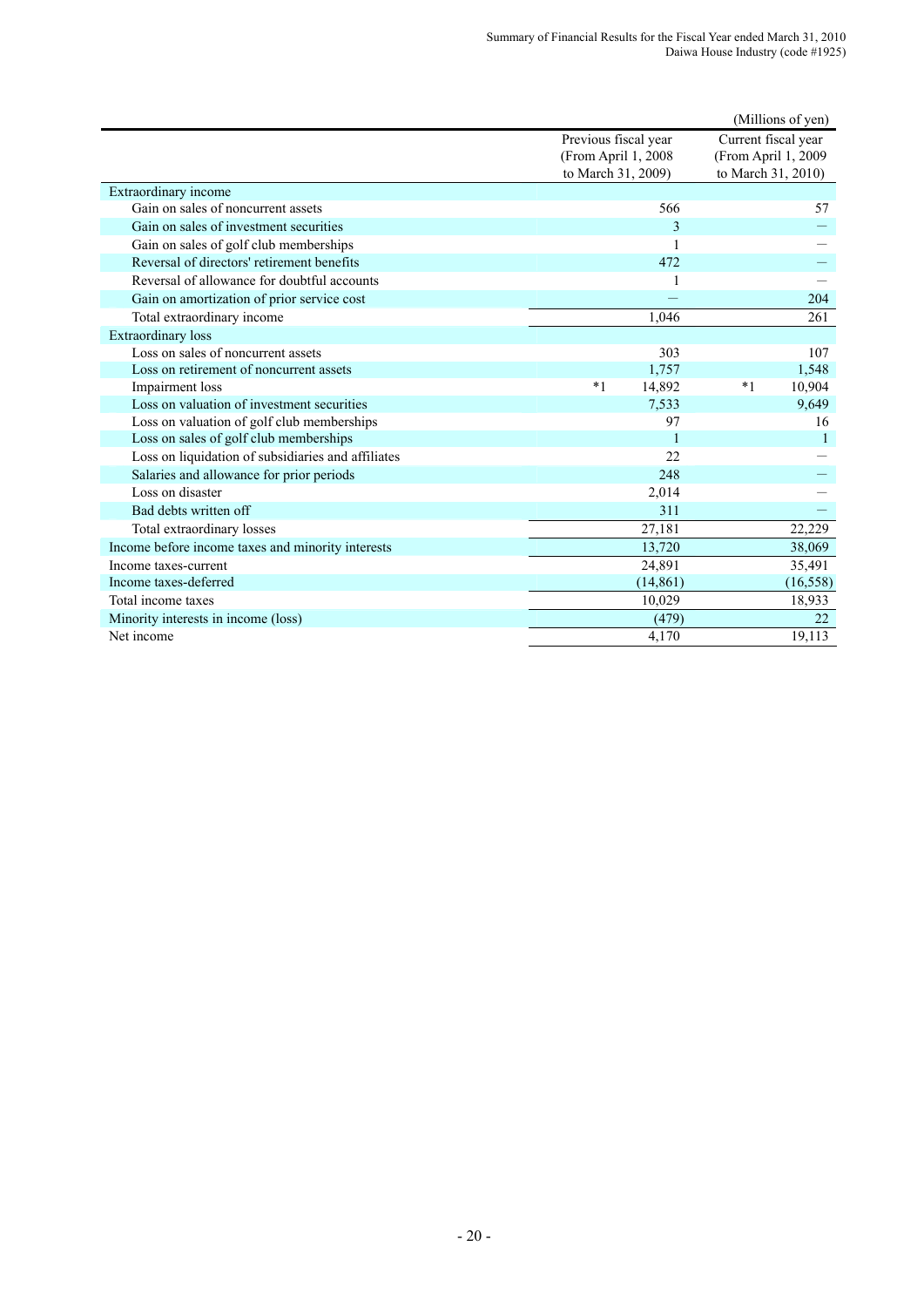(3) Consolidated statements of changes in net assets

|                                                                          |                      | (Millions of yen)   |
|--------------------------------------------------------------------------|----------------------|---------------------|
|                                                                          | Previous fiscal year | Current fiscal year |
|                                                                          | (From April 1, 2008  | (From April 1, 2009 |
|                                                                          | to March 31, 2009)   | to March 31, 2010)  |
| Shareholders' equity                                                     |                      |                     |
| Capital stock                                                            |                      |                     |
| Balance at the end of previous period                                    | 110,120              | 110,120             |
| Changes of items during the period                                       |                      |                     |
| Total changes of items during the period                                 |                      |                     |
| Balance at the end of current period                                     | 110,120              | 110,120             |
| Capital surplus                                                          |                      |                     |
| Balance at the end of previous period                                    | 226,824              | 226,824             |
| Changes of items during the period                                       |                      |                     |
| Disposal of treasury stock                                               |                      |                     |
| Total changes of items during the period                                 |                      |                     |
| Balance at the end of current period                                     | 226,824              | 226,824             |
| Retained earnings                                                        |                      |                     |
| Balance at the end of previous period                                    | 381,479              | 370,240             |
| Effect of changes in accounting policies applied to foreign subsidiaries | 41                   |                     |
| Changes of items during the period                                       |                      |                     |
| Dividends from surplus                                                   | (13,902)             | (13,900)            |
| Net income                                                               | 4,170                | 19,113              |
| Change of scope of consolidation                                         | (141)                |                     |
| Reversal of revaluation reserve for land                                 | (1,346)              | (284)               |
| Disposal of treasury stock                                               | (61)                 | (14)                |
| Total changes of items during the period                                 | (11, 281)            | 4,914               |
| Balance at the end of current period                                     | 370,240              | 375,154             |
| Treasury stock                                                           |                      |                     |
| Balance at the end of previous period                                    | (19, 534)            | (19, 553)           |
| Changes of items during the period                                       |                      |                     |
| Purchase of treasury stock                                               | (138)                | (93)                |
| Disposal of treasury stock                                               | 119                  | 30                  |
| Total changes of items during the period                                 | (19)                 | (62)                |
| Balance at the end of current period                                     | (19, 553)            | (19,615)            |
| Total shareholders' equity                                               |                      |                     |
| Balance at the end of previous period                                    | 698,891              | 687,632             |
| Effect of changes in accounting policies applied to foreign subsidiaries | 41                   |                     |
| Changes of items during the period                                       |                      |                     |
| Dividends from surplus                                                   | (13,902)             | (13,900)            |
| Net income                                                               | 4,170                | 19,113              |
| Change of scope of consolidation                                         | (141)                |                     |
| Reversal of revaluation reserve for land                                 | (1, 346)             | (284)               |
| Purchase of treasury stock                                               | (138)                | (93)                |
| Disposal of treasury stock                                               | 57                   | 16                  |
| Total changes of items during the period                                 | (11,300)             | 4,852               |
| Balance at the end of current period                                     | 687,632              | 692,484             |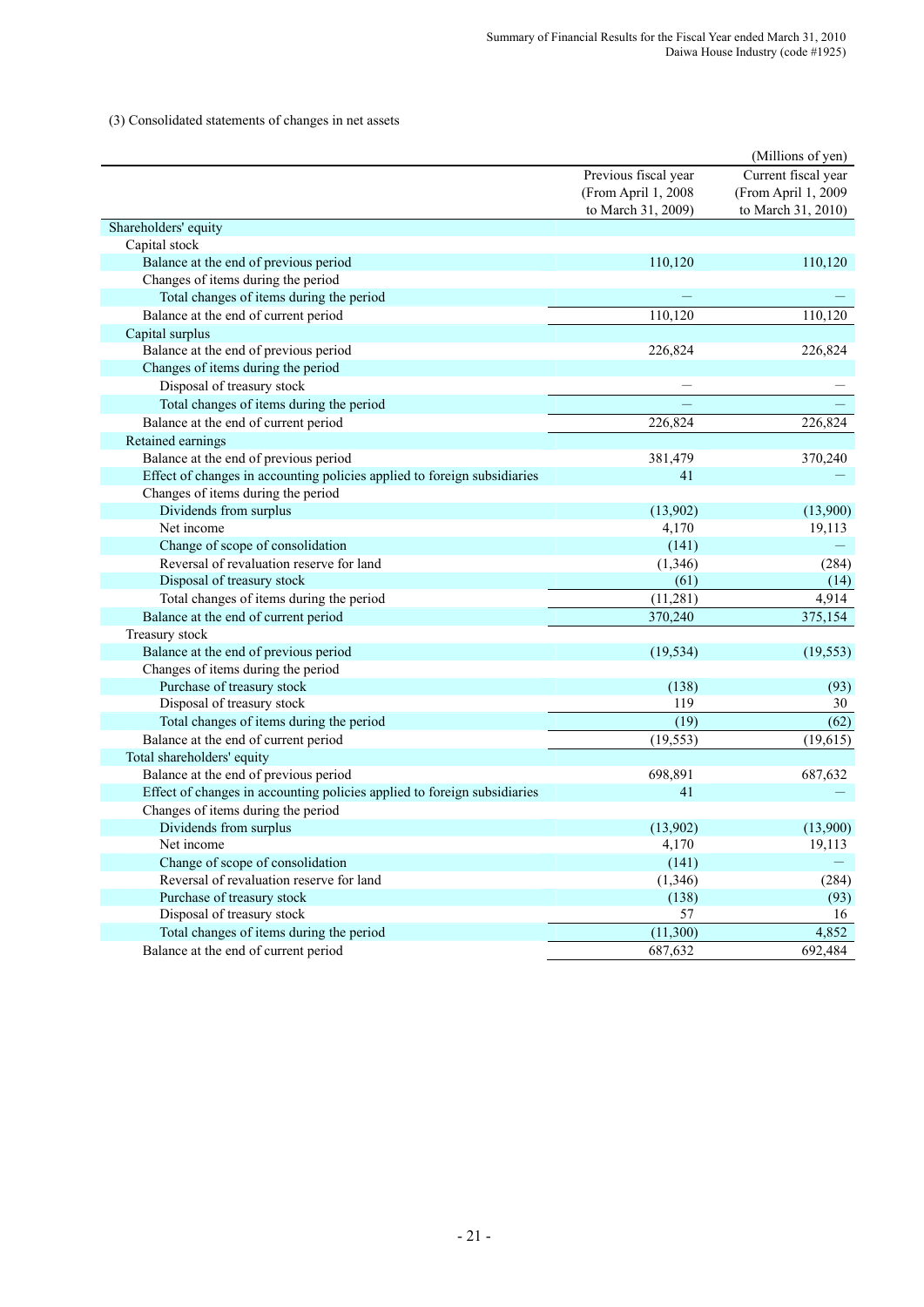|                                                                             |                                                                   | (Millions of yen)                                                |
|-----------------------------------------------------------------------------|-------------------------------------------------------------------|------------------------------------------------------------------|
|                                                                             | Previous fiscal year<br>(From April 1, 2008<br>to March 31, 2009) | Current fiscal year<br>(From April 1, 2009<br>to March 31, 2010) |
| Valuation and translation adjustments                                       |                                                                   |                                                                  |
| Valuation difference on available-for-sale securities                       |                                                                   |                                                                  |
| Balance at the end of previous period                                       | 13,432                                                            | 2,034                                                            |
| Changes of items during the period                                          |                                                                   |                                                                  |
| Net changes of items other than shareholders' equity                        | (11, 397)                                                         | 4,661                                                            |
| Total changes of items during the period                                    | (11, 397)                                                         | 4,661                                                            |
| Balance at the end of current period                                        | 2,034                                                             | 6,696                                                            |
| Revaluation reserve for land                                                |                                                                   |                                                                  |
| Balance at the end of previous period                                       | (79, 195)                                                         | (77, 878)                                                        |
| Changes of items during the period                                          |                                                                   |                                                                  |
| Net changes of items other than shareholders' equity                        | 1,317                                                             | 284                                                              |
| Total changes of items during the period                                    | 1,317                                                             | 284                                                              |
| Balance at the end of current period                                        | (77, 878)                                                         | (77, 593)                                                        |
| Foreign currency translation adjustment                                     |                                                                   |                                                                  |
| Balance at the end of previous period                                       | (556)                                                             | (5,105)                                                          |
| Changes of items during the period                                          |                                                                   |                                                                  |
| Net changes of items other than shareholders' equity                        | (4, 548)                                                          | 339                                                              |
| Total changes of items during the period                                    | (4, 548)                                                          | 339                                                              |
| Balance at the end of current period                                        | (5,105)                                                           | (4,765)                                                          |
| Total valuation and translation adjustments                                 |                                                                   |                                                                  |
| Balance at the end of previous period                                       | (66, 320)                                                         | (80, 949)                                                        |
| Changes of items during the period                                          |                                                                   |                                                                  |
| Net changes of items other than shareholders' equity                        | (14,629)                                                          | 5,286                                                            |
| Total changes of items during the period                                    | (14, 629)                                                         | 5,286                                                            |
| Balance at the end of current period                                        | (80, 949)                                                         | (75, 662)                                                        |
| Minority interests                                                          |                                                                   |                                                                  |
| Balance at the end of previous period                                       | 16,869                                                            | 744                                                              |
| Changes of items during the period                                          |                                                                   |                                                                  |
| Net changes of items other than shareholders' equity                        | (16, 125)                                                         | 203                                                              |
| Total changes of items during the period                                    | (16, 125)                                                         | 203                                                              |
| Balance at the end of current period                                        | 744                                                               | 948                                                              |
| Total net assets                                                            |                                                                   |                                                                  |
| Balance at the end of previous period                                       | 649,440                                                           | 607,427                                                          |
| Effect of changes in accounting policies applied to foreign<br>subsidiaries | 41                                                                |                                                                  |
| Changes of items during the period                                          |                                                                   |                                                                  |
| Dividends from surplus                                                      | (13,902)                                                          | (13,900)                                                         |
| Net income                                                                  | 4,170                                                             | 19,113                                                           |
| Change of scope of consolidation                                            | (141)                                                             |                                                                  |
| Reversal of revaluation reserve for land                                    | (1,346)                                                           | (284)                                                            |
| Purchase of treasury stock                                                  | (138)                                                             | (93)                                                             |
| Disposal of treasury stock                                                  | 57                                                                | 16                                                               |
| Net changes of items other than shareholders' equity                        | (30, 754)                                                         | 5,490                                                            |
| Total changes of items during the period                                    | (42, 055)                                                         | 10,342                                                           |
| Balance at the end of current period                                        | 607,427                                                           | 617,769                                                          |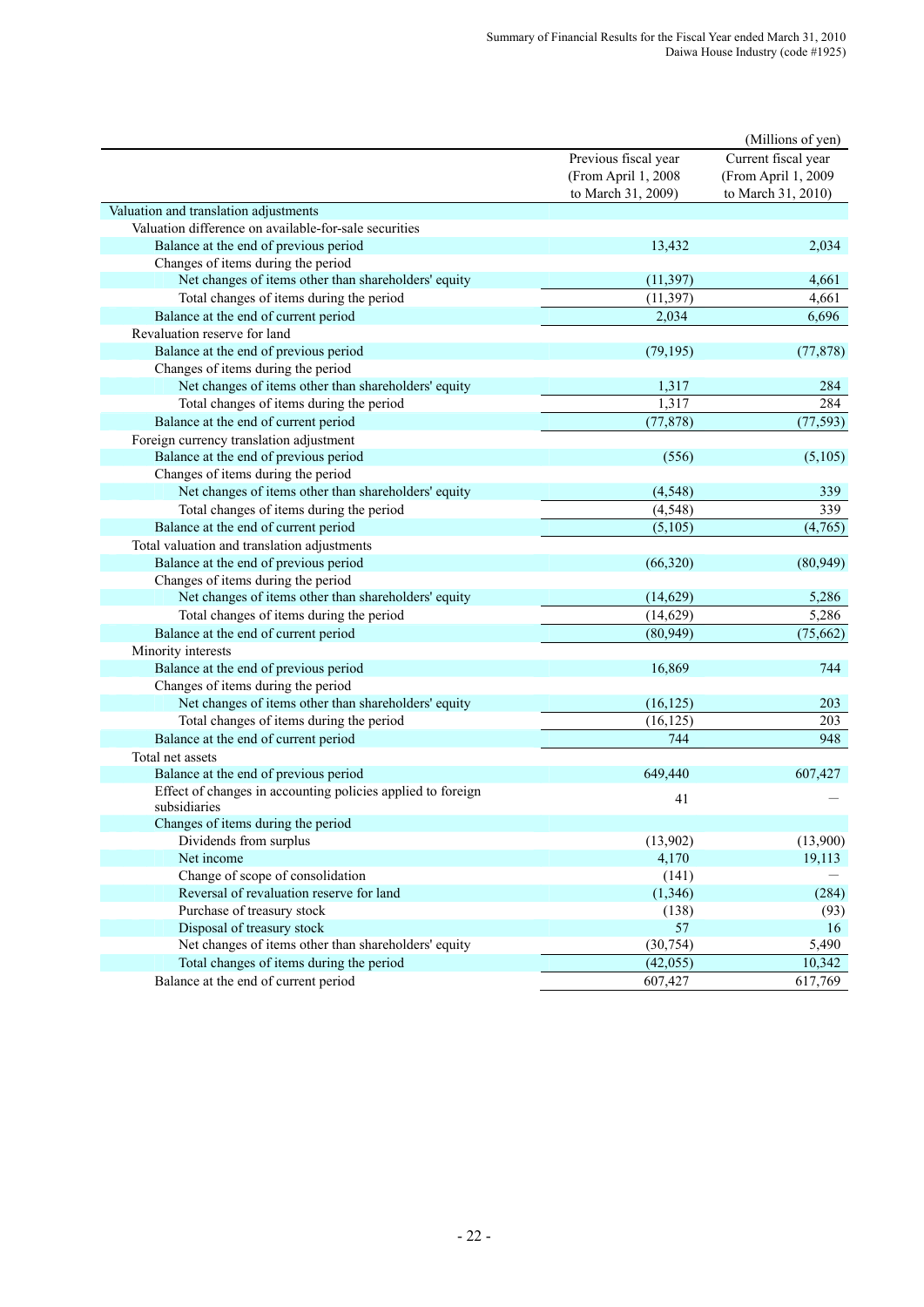#### (4) Consolidated statements of cash flows

|                                                                                          |                                             | (Millions of yen)                          |
|------------------------------------------------------------------------------------------|---------------------------------------------|--------------------------------------------|
|                                                                                          | Previous fiscal year<br>(From April 1, 2008 | Current fiscal year<br>(From April 1, 2009 |
|                                                                                          | to March 31, 2009)                          | to March 31, 2010)                         |
| Net cash provided by (used in) operating activities                                      |                                             |                                            |
| Income before income taxes and minority interests                                        | 13,720                                      | 38,069                                     |
| Depreciation and amortization                                                            | 39,318                                      | 43,917                                     |
| Increase (decrease) in provision for retirement benefits                                 | 36,032                                      | 3,109                                      |
| Interest and dividends income                                                            | (2, 840)                                    | (3,103)                                    |
| Interest expenses<br>Equity in (earnings) losses of affiliates                           | 5,160                                       | 6,869                                      |
| Loss (gain) on sales and retirement of noncurrent assets                                 | (542)<br>1,493                              | (1,242)<br>1,599                           |
| Impairment loss                                                                          | 14,892                                      | 10,904                                     |
| Loss (gain) on valuation of investment securities                                        |                                             | 9,649                                      |
| Loss on valuation of golf club memberships                                               | 7,533<br>97                                 | 16                                         |
| Decrease (increase) in notes and accounts receivable-trade                               | 11,579                                      | (22, 871)                                  |
| Decrease (increase) in inventories                                                       | 71,622                                      | 97,760                                     |
| Increase (decrease) in advances received on uncompleted construction                     |                                             |                                            |
| contracts                                                                                | 2,410                                       | (33, 667)                                  |
| Increase (decrease) in notes and accounts payable-trade                                  | (65, 520)                                   | (22, 444)                                  |
| Other, net                                                                               | 17,947                                      | 25,330                                     |
| Subtotal                                                                                 | 152,904                                     | 153,897                                    |
| Interest and dividends income received                                                   | 2,186                                       | 1,808                                      |
| Interest expenses paid                                                                   | (3,480)                                     | (4, 449)                                   |
| Income taxes paid                                                                        | (41,799)                                    | (17, 942)                                  |
| Net cash provided by (used in) operating activities                                      | 109,810                                     | 133,314                                    |
| Net cash provided by (used in) investing activities                                      |                                             |                                            |
| Purchase of property, plant and equipment and intangible assets                          | (153, 736)                                  | (93, 548)                                  |
| Proceeds from sales of property, plant and equipment                                     | 2,488                                       | 261                                        |
| Purchase of investment securities                                                        | (26, 715)                                   | (9, 841)                                   |
| Proceeds from sales and redemption of investment securities                              | 376                                         | 949                                        |
| Purchase of investments in subsidiaries                                                  | (12, 443)                                   | (85)                                       |
| Proceeds from purchase of investments in subsidiaries resulting in                       | 595                                         | 1,636                                      |
| change in scope of consolidation                                                         |                                             |                                            |
| Purchase of investments in subsidiaries resulting in change in scope of<br>consolidation | (157)                                       | $*2$<br>(13, 323)                          |
| Payments for lease and guarantee deposits                                                | (5,882)                                     | (19, 951)                                  |
| Other, net                                                                               | (4,204)                                     | (4, 335)                                   |
| Net cash provided by (used in) investing activities                                      | (199, 679)                                  | (138, 237)                                 |
| Net cash provided by (used in) financing activities                                      |                                             |                                            |
| Net increase (decrease) in short-term loans payable                                      | 3,739                                       | (1,636)                                    |
| Increase (decrease) in commercial papers                                                 | (20,000)                                    |                                            |
| Proceeds from long-term loans payable                                                    | 132,850                                     | 27,587                                     |
| Repayment of long-term loans payable                                                     | (2,255)                                     | (31, 464)                                  |
| Proceeds from issuance of bonds                                                          |                                             | 105,300                                    |
| Repayments of finance lease obligations                                                  | (208)                                       | (737)                                      |
| Purchase of treasury stock                                                               | (138)                                       | (93)                                       |
| Proceeds from sales of treasury stock                                                    | 57                                          | 16                                         |
| Cash dividends paid                                                                      | (13,902)                                    | (13,900)                                   |
| Proceeds from fluidity of lease receivables                                              | 3,005                                       |                                            |
| Repayments of payables under fluidity lease receivables                                  | (6,645)                                     | (5,803)                                    |
| Net cash provided by (used in) financing activities                                      | 96,503                                      | 79,269                                     |
|                                                                                          |                                             |                                            |
| Effect of exchange rate change on cash and cash equivalents                              | (142)                                       | 16                                         |
| Net increase (decrease) in cash and cash equivalents                                     | 6,492                                       | 74,362                                     |
| Cash and cash equivalents at beginning of period                                         | 98,888                                      | 105,381                                    |
| Cash and cash equivalents at end of period                                               | $*1$<br>105,381                             | $^\ast1$<br>179,743                        |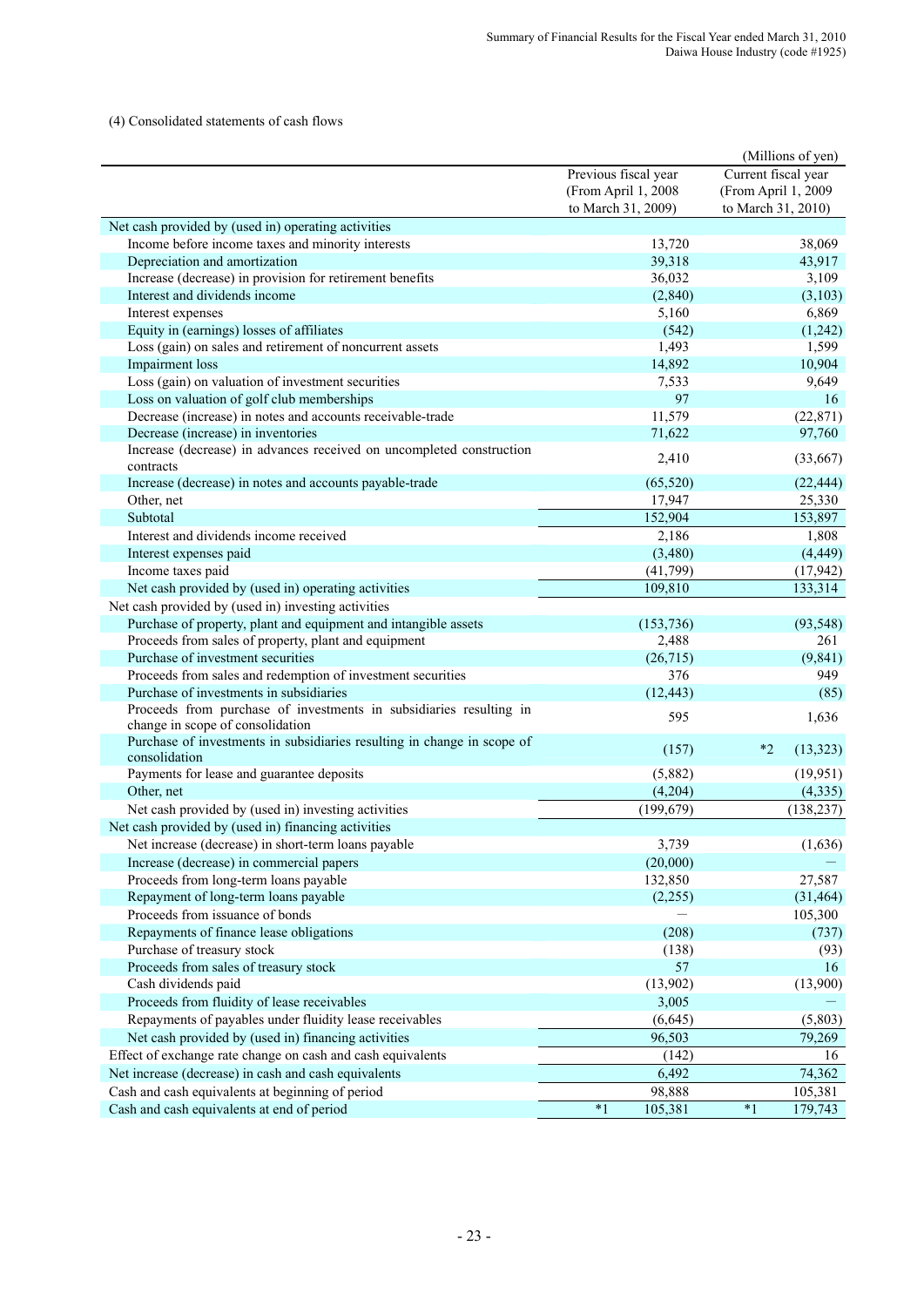# (5) Events and Conditions on Premise of Going Concern

No items to report.

|                                                    | Previous consolidated fiscal year<br>(From April 1, 2008 to March 31, 2009)                                                                                                                                                                                                                                                                                                                                                                                                                                                                                                                                                                                                                                                                                                                                                                                                                                                                                                                                                                                                                                                                                                                      | Current consolidated fiscal year<br>(From April 1, 2009 to March 31, 2010)                                                                                                                                                                                                                                                                                                                                                                                                                                                                                                                                                                                                                                                                                                                                                                                                                                                                                                                                                                                                                                                                                                                                |
|----------------------------------------------------|--------------------------------------------------------------------------------------------------------------------------------------------------------------------------------------------------------------------------------------------------------------------------------------------------------------------------------------------------------------------------------------------------------------------------------------------------------------------------------------------------------------------------------------------------------------------------------------------------------------------------------------------------------------------------------------------------------------------------------------------------------------------------------------------------------------------------------------------------------------------------------------------------------------------------------------------------------------------------------------------------------------------------------------------------------------------------------------------------------------------------------------------------------------------------------------------------|-----------------------------------------------------------------------------------------------------------------------------------------------------------------------------------------------------------------------------------------------------------------------------------------------------------------------------------------------------------------------------------------------------------------------------------------------------------------------------------------------------------------------------------------------------------------------------------------------------------------------------------------------------------------------------------------------------------------------------------------------------------------------------------------------------------------------------------------------------------------------------------------------------------------------------------------------------------------------------------------------------------------------------------------------------------------------------------------------------------------------------------------------------------------------------------------------------------|
| 1. Scope of<br>consolidation                       | (1) Number of subsidiaries<br>All 59 subsidiaries including 9 companies<br>that were newly included during the fiscal<br>year under review are consolidated<br>subsidiaries.<br>(2) Names, etc. of non-consolidated subsidiaries<br>(Name of non-consolidated subsidiary)<br>Daiwa House REIT Investment Corporation                                                                                                                                                                                                                                                                                                                                                                                                                                                                                                                                                                                                                                                                                                                                                                                                                                                                             | (1) Number of subsidiaries<br>All 63 subsidiaries including 6 companies<br>that were newly included during the fiscal<br>year under review are consolidated<br>subsidiaries.<br>(2) Names, etc. of non-consolidated subsidiaries<br>(Name of non-consolidated subsidiary)<br>Same as left                                                                                                                                                                                                                                                                                                                                                                                                                                                                                                                                                                                                                                                                                                                                                                                                                                                                                                                 |
|                                                    | (Reasons for exclusion from the scope of<br>consolidation)<br>The firm's total assets, net sales, net<br>income/loss (the amount corresponding to the<br>equity) and retained earnings (the amount<br>corresponding to the equity) all did not have<br>material impact on the consolidated financial<br>statements.                                                                                                                                                                                                                                                                                                                                                                                                                                                                                                                                                                                                                                                                                                                                                                                                                                                                              | (Reasons for exclusion from the scope of<br>consolidation)<br>Same as left                                                                                                                                                                                                                                                                                                                                                                                                                                                                                                                                                                                                                                                                                                                                                                                                                                                                                                                                                                                                                                                                                                                                |
| 2. Application of<br>the equity method             | (1) Number of affiliated companies to which the<br>equity method is applied<br>The Company applies the equity method to<br>13 affiliated companies.                                                                                                                                                                                                                                                                                                                                                                                                                                                                                                                                                                                                                                                                                                                                                                                                                                                                                                                                                                                                                                              | (1) Number of affiliated companies to which the<br>equity method is applied<br>Same as left                                                                                                                                                                                                                                                                                                                                                                                                                                                                                                                                                                                                                                                                                                                                                                                                                                                                                                                                                                                                                                                                                                               |
|                                                    | (2) The non-consolidated subsidiary (Daiwa<br>House REIT Investment Corporation), to<br>which the equity method is not applied, was<br>excluded from the application of the equity<br>method, as such exclusion did not have<br>material impact on the consolidated financial<br>statements in terms of the firm's net<br>income/loss (the amount corresponding to the<br>equity) and retained earnings (the amount<br>corresponding to the equity); and was<br>insignificant as a whole.                                                                                                                                                                                                                                                                                                                                                                                                                                                                                                                                                                                                                                                                                                        | (2) Same as left                                                                                                                                                                                                                                                                                                                                                                                                                                                                                                                                                                                                                                                                                                                                                                                                                                                                                                                                                                                                                                                                                                                                                                                          |
| 3. Fiscal years of<br>consolidated<br>subsidiaries | Of the subsidiaries, the fiscal year-end of Royal<br>Parks Co., Ltd. is September 30, that for Royal<br>Parks Toyosu Co., Ltd. is November 30, that for<br>DH (Dalian) Administrative Management<br>Consulting Center Co., Ltd. and three other<br>companies is December 31, that for DH Property<br>One Joint Company and three other companies is<br>January 31, and that for Shinmisato Development<br>One Special Purpose Company is February 28.<br>In preparing the consolidated financial statements,<br>the financial statements for DH (Dalian)<br>Administrative Management Consulting Center<br>Co., Ltd. were provisionally closed for the<br>purpose of consolidation as of March 31. For<br>Royal Parks Co., Ltd. and one other company, the<br>financial statements provisionally closed as of<br>December 31 were applied, while for other<br>subsidiaries the financial statements as of their<br>respective fiscal closing dates were used.<br>Appropriate adjustments have been made for<br>significant transactions that took place between<br>the respective fiscal year-ends of subsidiaries and<br>the date of the Company's consolidated fiscal<br>year-end of March 31. | Of the subsidiaries, the fiscal year-end of Royal<br>Parks Co., Ltd. is September 30, that for Royal<br>Parks Toyosu Co., Ltd. is November 30, that for<br>DH (Dalian) Administrative Management<br>Consulting Center Co., Ltd. and four other<br>companies is December 31, that for DH Property<br>One Joint Company and four other companies is<br>January 31., and that for Hachioji Shisetsu<br>Kaihatsu Special Purpose Company is February<br>28.<br>In preparing the consolidated financial statements,<br>the financial statements for DH (Dalian)<br><b>Administrative Management Consulting Center</b><br>Co., Ltd. were provisionally closed for the<br>purpose of consolidation as of March 31. For<br>Royal Parks Co., Ltd. and one other company, the<br>financial statements provisionally closed as of<br>December 31 were applied, while for other<br>subsidiaries the financial statements as of their<br>respective fiscal closing dates were used.<br>Appropriate adjustments have been made for<br>significant transactions that took place between<br>the respective fiscal year-ends of subsidiaries and<br>the date of the Company's consolidated fiscal<br>year-end of March 31. |

# (6) Basic Significant Matters Regarding Preparation of Consolidated Financial Statements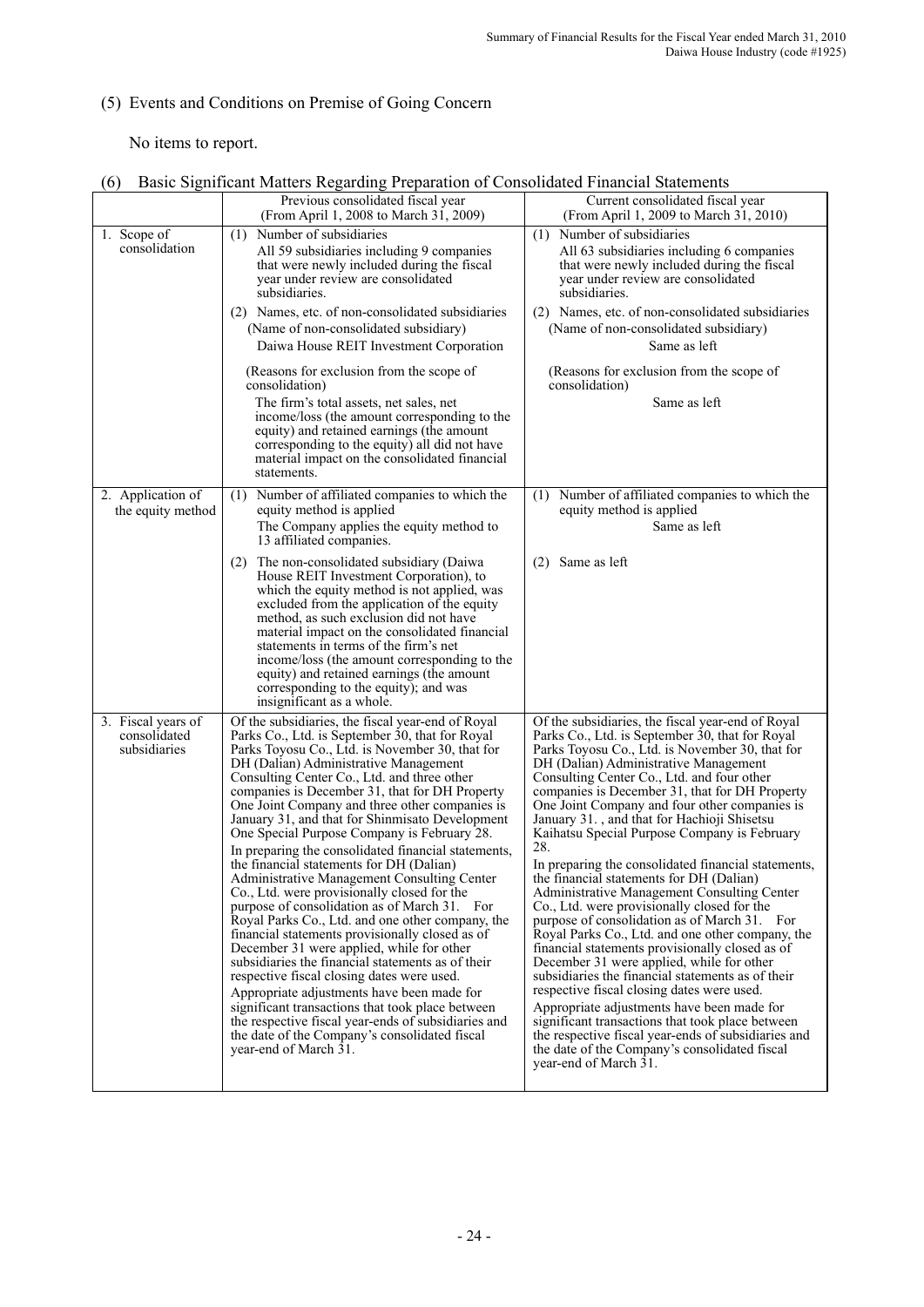|                           | Previous consolidated fiscal year<br>(From April 1, 2008 to March 31, 2009)                                                                                                                                                                                                                                       | Current consolidated fiscal year<br>(From April 1, 2009 to March 31, 2010)                                       |
|---------------------------|-------------------------------------------------------------------------------------------------------------------------------------------------------------------------------------------------------------------------------------------------------------------------------------------------------------------|------------------------------------------------------------------------------------------------------------------|
| 4. Accounting<br>policies | The following accounting policies served as the<br>basis of presenting the consolidated financial<br>statements.                                                                                                                                                                                                  | The following accounting policies served as the<br>basis of presenting the consolidated financial<br>statements. |
|                           | (1) Valuation standards and methods for major<br>assets                                                                                                                                                                                                                                                           | (1) Valuation standards and methods for major<br>assets                                                          |
|                           | Marketable securities<br>$\lceil 1 \rceil$                                                                                                                                                                                                                                                                        | Marketable securities<br>$\Box$                                                                                  |
|                           | Held-to-maturity debt securities                                                                                                                                                                                                                                                                                  | Held-to-maturity debt securities                                                                                 |
|                           | Amortization by the cost method                                                                                                                                                                                                                                                                                   | Same as left                                                                                                     |
|                           | Available-for-sale securities                                                                                                                                                                                                                                                                                     | Available-for-sale securities                                                                                    |
|                           | Securities with market value                                                                                                                                                                                                                                                                                      | Securities with market value                                                                                     |
|                           | Fair value method based primarily on the<br>average quoted market price over the one<br>month preceding the fiscal closing date (the<br>net unrealized gain on available-for-sale<br>securities is booked directly to equity and<br>the cost of securities sold is calculated<br>using the moving average method) | Same as left                                                                                                     |
|                           | Securities without market value                                                                                                                                                                                                                                                                                   | Securities without market value                                                                                  |
|                           | Cost method based on the moving average<br>method                                                                                                                                                                                                                                                                 | Same as left                                                                                                     |
|                           | Derivatives<br>$\lceil 2 \rceil$                                                                                                                                                                                                                                                                                  | Derivatives<br>$\lceil 2 \rceil$                                                                                 |
|                           | Fair value method                                                                                                                                                                                                                                                                                                 | Same as left                                                                                                     |
|                           | Inventories<br>$\lceil 3 \rceil$                                                                                                                                                                                                                                                                                  | Inventories<br>$\lceil 3 \rceil$                                                                                 |
|                           | Revaluation standard is the cost method<br>(Write-down method based on falling<br>profitability in the amount on the balance sheets)                                                                                                                                                                              | Same as left                                                                                                     |
|                           | Construction projects in progress                                                                                                                                                                                                                                                                                 | Construction projects in progress                                                                                |
|                           | Identified cost method                                                                                                                                                                                                                                                                                            | Same as left                                                                                                     |
|                           | Real Estate for sale (including real estate for<br>sale in process and land for development)                                                                                                                                                                                                                      | Real Estate for sale (including real estate for<br>sale in process and land for development)                     |
|                           | Identified cost method                                                                                                                                                                                                                                                                                            | Same as left                                                                                                     |
|                           | (Except in the case of residential land<br>developed by the Company, where the<br>periodic average method by project is<br>employed)                                                                                                                                                                              |                                                                                                                  |
|                           | Merchandise and finished goods                                                                                                                                                                                                                                                                                    | Merchandise and finished goods                                                                                   |
|                           | Mainly retail method                                                                                                                                                                                                                                                                                              | Same as left                                                                                                     |
|                           | Work in progress                                                                                                                                                                                                                                                                                                  | Work in progress                                                                                                 |
|                           | Identified cost method                                                                                                                                                                                                                                                                                            | Same as left                                                                                                     |
|                           | Raw materials and supplies<br>Periodic average method                                                                                                                                                                                                                                                             | Raw materials and supplies<br>Same as left                                                                       |
|                           | (Change in accounting policies for the valuation                                                                                                                                                                                                                                                                  |                                                                                                                  |
|                           | of inventories)                                                                                                                                                                                                                                                                                                   |                                                                                                                  |
|                           | Beginning the current consolidated accounting<br>period, the "Accounting Standard for Measuremen<br>of Inventories" (ASBJ Statement No. 9, released<br>on July 5, 2006) has been applied for the<br>calculation of inventories.                                                                                   |                                                                                                                  |
|                           | As a result of this change, operating income,<br>ordinary income and income before income taxes<br>each decreased by 7,881 million yen.                                                                                                                                                                           |                                                                                                                  |
|                           | The impact of these changes on business segment<br>information is described in the section in question.                                                                                                                                                                                                           |                                                                                                                  |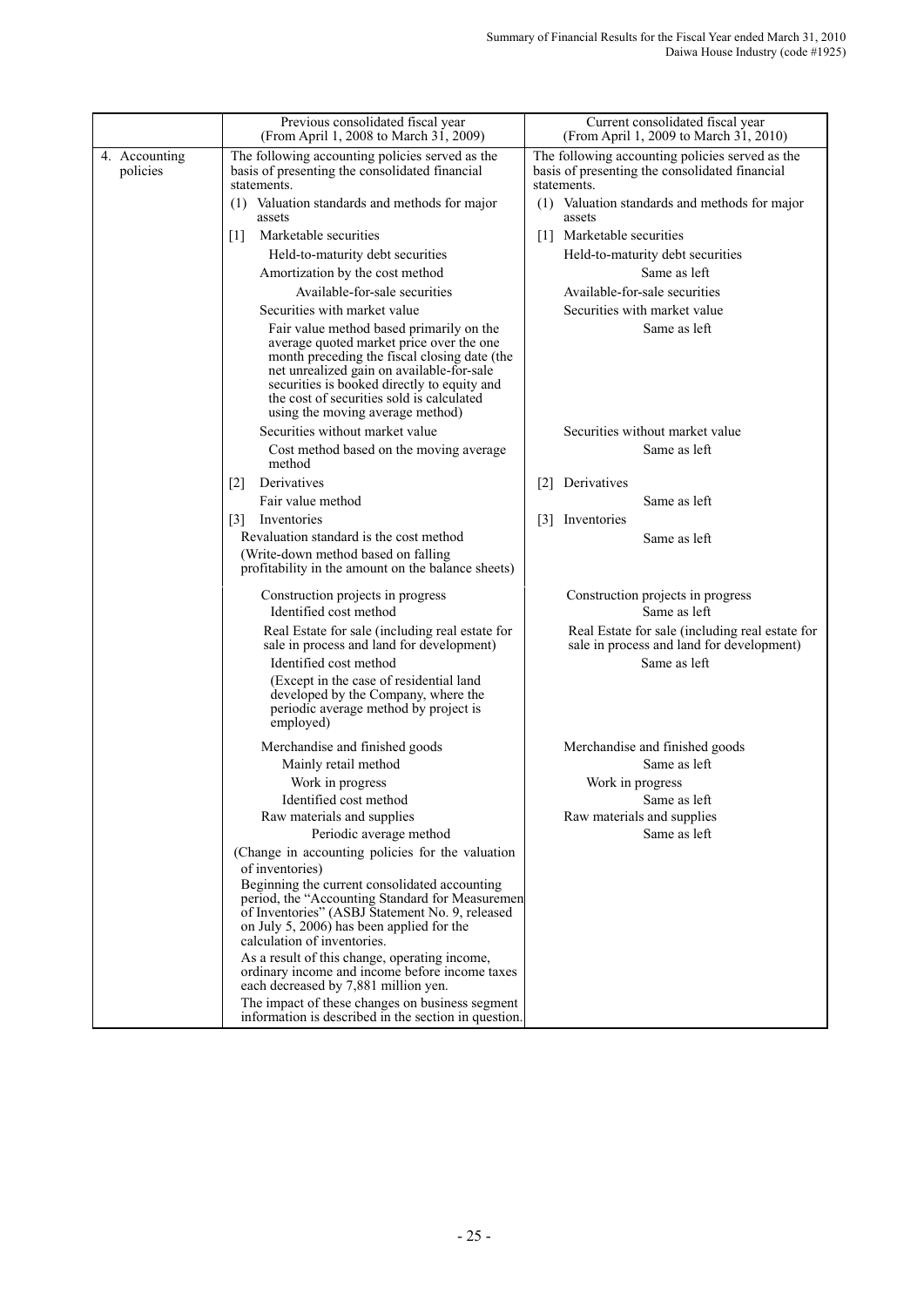|                   | Previous consolidated fiscal year<br>(From April 1, 2008 to March 31, 2009)                                                                                                                                                                                                                                                                                                         |                   | Current consolidated fiscal year<br>(From April 1, 2009 to March 31, 2010) |
|-------------------|-------------------------------------------------------------------------------------------------------------------------------------------------------------------------------------------------------------------------------------------------------------------------------------------------------------------------------------------------------------------------------------|-------------------|----------------------------------------------------------------------------|
| (2)               | Method of depreciation for major depreciable<br>assets                                                                                                                                                                                                                                                                                                                              | (2)               | Method of depreciation for major depreciable<br>assets                     |
| $[1]$             | Property, plant and equipment (excluding<br>lease assets)                                                                                                                                                                                                                                                                                                                           | $\lceil 1 \rceil$ | Property, plant and equipment (excluding<br>lease assets)                  |
|                   | Primarily by the declining-balance method                                                                                                                                                                                                                                                                                                                                           |                   | Primarily by the declining-balance method                                  |
|                   | Provided however, the Company applies the<br>straight-line method on buildings (excluding<br>structures attached to the building) acquired<br>on and after April 1, 1998.                                                                                                                                                                                                           |                   | Same as left                                                               |
| 2                 | Intangible fixed assets (except lease assets)                                                                                                                                                                                                                                                                                                                                       |                   | [2] Intangible fixed assets (except lease assets)                          |
|                   | Straight-line method                                                                                                                                                                                                                                                                                                                                                                |                   | Same as left                                                               |
| $\lceil 3 \rceil$ | Lease assets                                                                                                                                                                                                                                                                                                                                                                        |                   | [3] Lease assets                                                           |
|                   | Finance and lease transactions, not involving<br>the transfer of ownership                                                                                                                                                                                                                                                                                                          |                   | Finance and lease transactions, not<br>involving the transfer of ownership |
|                   | Lease assets are depreciated using the<br>straight-line method on the assumption that<br>the lease term is the useful life of the assets<br>and the residual value is zero.                                                                                                                                                                                                         |                   | Same as left                                                               |
|                   | However, for finance and lease transactions<br>not involving the transfer of ownership, lease<br>transaction terms commenced on or prior to<br>March 31, 2008 are accounted for using the<br>same method as applied to ordinary operating<br>lease transactions.                                                                                                                    |                   |                                                                            |
|                   | (3) Accounting for major allowances and<br>reserves                                                                                                                                                                                                                                                                                                                                 | (3)               | Accounting for major allowances and<br>reserves                            |
|                   | [1] Allowance for doubtful accounts                                                                                                                                                                                                                                                                                                                                                 | $\lceil 1 \rceil$ | Allowance for doubtful accounts                                            |
|                   | To provide for possible losses arising from<br>default on trade receivables, loans, etc., the<br>Company studies the possibility of recovery<br>based on the default ratio of general loans in<br>case of a general receivable and on an<br>item-by-item review in case of a doubtful<br>account or other special receivables, and<br>records the anticipated unrecoverable amount. |                   | Same as left                                                               |
|                   | [2] Provision for bonuses                                                                                                                                                                                                                                                                                                                                                           | $[2]$             | Provision for bonuses                                                      |
|                   | Reserve for employee bonuses is provided to<br>prepare for future bonus payments in the<br>amount of estimated bonuses.                                                                                                                                                                                                                                                             |                   | Same as left                                                               |
|                   | [3] Provision for warranties for completed<br>construction                                                                                                                                                                                                                                                                                                                          | $[3]$             | Provision for warranties for completed<br>construction                     |
|                   | To provide for indemnification under the<br>liability to offer guarantee against any defect<br>in the Company's products, the amount based<br>on the actual indemnification associated with<br>the completed construction of the past is<br>recorded.                                                                                                                               |                   | Same as left                                                               |
| [4]               | Provision for retirement benefits                                                                                                                                                                                                                                                                                                                                                   | $\lceil 4 \rceil$ | Provision for retirement benefits                                          |
|                   | The Company provides for the payment of<br>employee retirement benefits in the amount<br>estimated based on the projected retirement<br>benefit obligation and the fair value of<br>pension plan assets at the end of the<br>consolidated fiscal year under review.                                                                                                                 |                   | Same as left                                                               |
|                   | Unrecognized actuarial differences are<br>recorded lump-sum in the consolidated fiscal<br>year the transactions took place.                                                                                                                                                                                                                                                         |                   |                                                                            |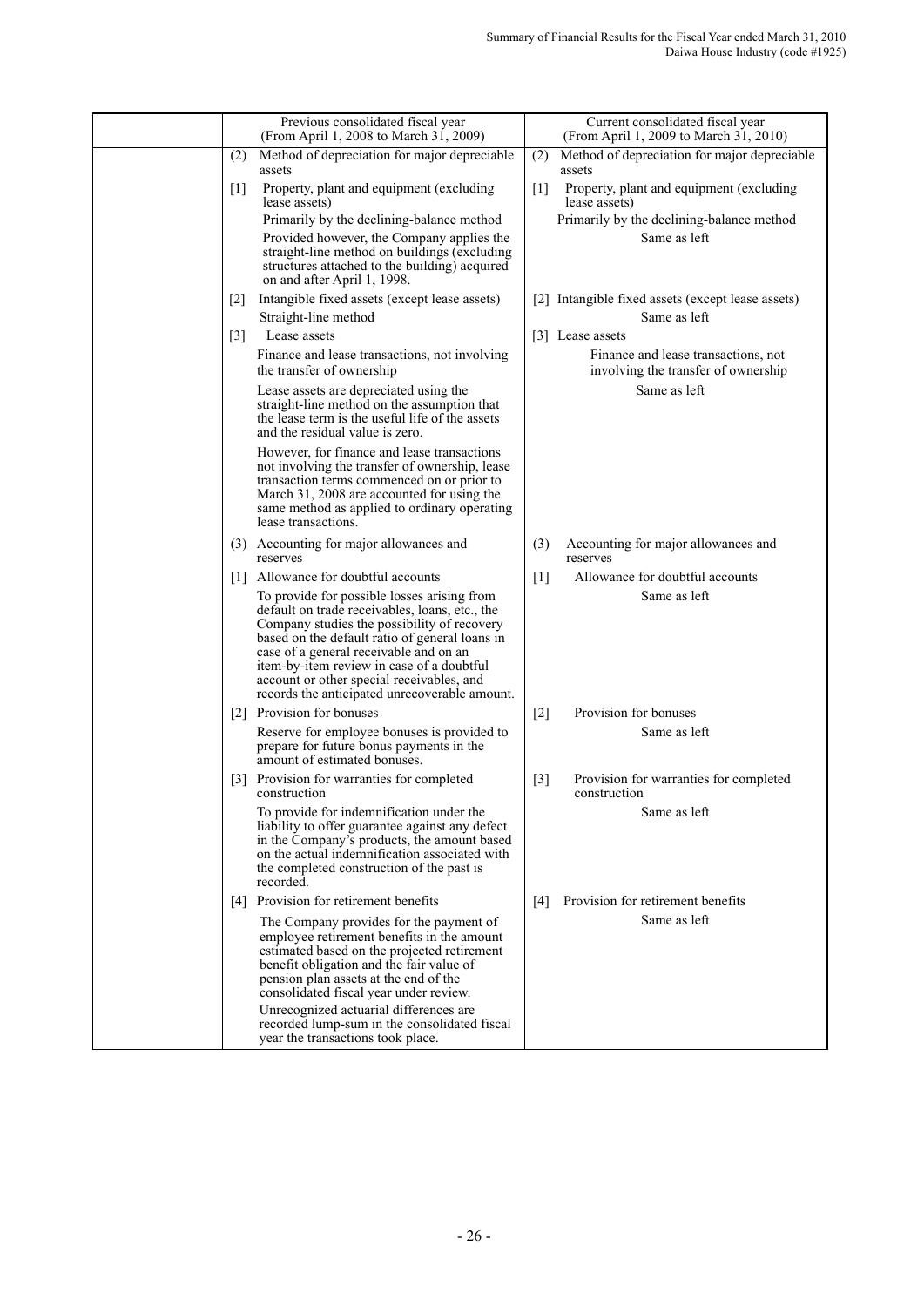| Previous consolidated fiscal year<br>(From April 1, 2008 to March 31, 2009) | Current consolidated fiscal year<br>(From April 1, 2009 to March 31, 2010)                                                                                                                                                                                                                                                                                                                                                                                                                                                                                                                                                                                                                                                                                                                                                                                                                                                                                                                                                                                                                                                                                                                                                                                                                                                                                                                                                                                                                                                                                                                                                                                                                                                                                                                                                     |
|-----------------------------------------------------------------------------|--------------------------------------------------------------------------------------------------------------------------------------------------------------------------------------------------------------------------------------------------------------------------------------------------------------------------------------------------------------------------------------------------------------------------------------------------------------------------------------------------------------------------------------------------------------------------------------------------------------------------------------------------------------------------------------------------------------------------------------------------------------------------------------------------------------------------------------------------------------------------------------------------------------------------------------------------------------------------------------------------------------------------------------------------------------------------------------------------------------------------------------------------------------------------------------------------------------------------------------------------------------------------------------------------------------------------------------------------------------------------------------------------------------------------------------------------------------------------------------------------------------------------------------------------------------------------------------------------------------------------------------------------------------------------------------------------------------------------------------------------------------------------------------------------------------------------------|
|                                                                             | (4) Accounting standard for recognition of major<br>revenues and expenses                                                                                                                                                                                                                                                                                                                                                                                                                                                                                                                                                                                                                                                                                                                                                                                                                                                                                                                                                                                                                                                                                                                                                                                                                                                                                                                                                                                                                                                                                                                                                                                                                                                                                                                                                      |
|                                                                             | [1] Construction revenues and cost of completed<br>works                                                                                                                                                                                                                                                                                                                                                                                                                                                                                                                                                                                                                                                                                                                                                                                                                                                                                                                                                                                                                                                                                                                                                                                                                                                                                                                                                                                                                                                                                                                                                                                                                                                                                                                                                                       |
|                                                                             | For the portion of works certain to be completed<br>up to the end of the current consolidated fiscal<br>year                                                                                                                                                                                                                                                                                                                                                                                                                                                                                                                                                                                                                                                                                                                                                                                                                                                                                                                                                                                                                                                                                                                                                                                                                                                                                                                                                                                                                                                                                                                                                                                                                                                                                                                   |
|                                                                             | Percentage-of-completion method (Estimate is<br>based on the proportion of direct costs)                                                                                                                                                                                                                                                                                                                                                                                                                                                                                                                                                                                                                                                                                                                                                                                                                                                                                                                                                                                                                                                                                                                                                                                                                                                                                                                                                                                                                                                                                                                                                                                                                                                                                                                                       |
|                                                                             | Other construction contracts                                                                                                                                                                                                                                                                                                                                                                                                                                                                                                                                                                                                                                                                                                                                                                                                                                                                                                                                                                                                                                                                                                                                                                                                                                                                                                                                                                                                                                                                                                                                                                                                                                                                                                                                                                                                   |
|                                                                             | Completed-contract method                                                                                                                                                                                                                                                                                                                                                                                                                                                                                                                                                                                                                                                                                                                                                                                                                                                                                                                                                                                                                                                                                                                                                                                                                                                                                                                                                                                                                                                                                                                                                                                                                                                                                                                                                                                                      |
|                                                                             | (Changes in accounting policies for construction)<br>revenues and cost of completed works)<br>With regard to accounting standards employed<br>for the recognition of revenues resulting from<br>construction work undertaken for customers, we<br>previously recognized the total lump-sum<br>amount of the completed contract values at<br>completion, using the completed-contract<br>method. However, with effect from the fiscal<br>year ended March 31, 2010, the Accounting<br>Standards for Construction Contracts (ASBJ<br>Statement No. 15, issued on December 27,<br>2007) and the Guidance on Application of<br>Accounting Standards for Construction<br>Contracts (ASBJ Guidance No. 18, issued on<br>December 27, 2007) have been applied to<br>construction contracts. The<br>percentage-of-completion method is applied to<br>construction contracts meeting the following<br>criteria: construction had started before the end<br>of the fiscal year under review (except for<br>short-period work); and the percentage of<br>construction already completed by the end of<br>the reporting period can be estimated fairly<br>reliably. (The estimation is based on the<br>proportion of direct costs incurred for each<br>work phase as compared with the estimated<br>total cost for the entire contract.) Other than the<br>above-mentioned construction contracts, the<br>completed-contract method has been applied.<br>As a result of this change, net sales for the<br>reporting period increased by 38,574 million<br>yen, while operating income, ordinary income,<br>and income before income taxes and minority<br>interests increased by 7,632 million yen,<br>respectively, compared with the application of<br>the previous accounting standards.<br>The effects of this change on each business |
|                                                                             | segment are indicated in the relevant sections.                                                                                                                                                                                                                                                                                                                                                                                                                                                                                                                                                                                                                                                                                                                                                                                                                                                                                                                                                                                                                                                                                                                                                                                                                                                                                                                                                                                                                                                                                                                                                                                                                                                                                                                                                                                |
|                                                                             | [2] Revenue from finance lease transactions                                                                                                                                                                                                                                                                                                                                                                                                                                                                                                                                                                                                                                                                                                                                                                                                                                                                                                                                                                                                                                                                                                                                                                                                                                                                                                                                                                                                                                                                                                                                                                                                                                                                                                                                                                                    |
|                                                                             | Lease fees are recognized in sales and cost of<br>sales at time of receipt.                                                                                                                                                                                                                                                                                                                                                                                                                                                                                                                                                                                                                                                                                                                                                                                                                                                                                                                                                                                                                                                                                                                                                                                                                                                                                                                                                                                                                                                                                                                                                                                                                                                                                                                                                    |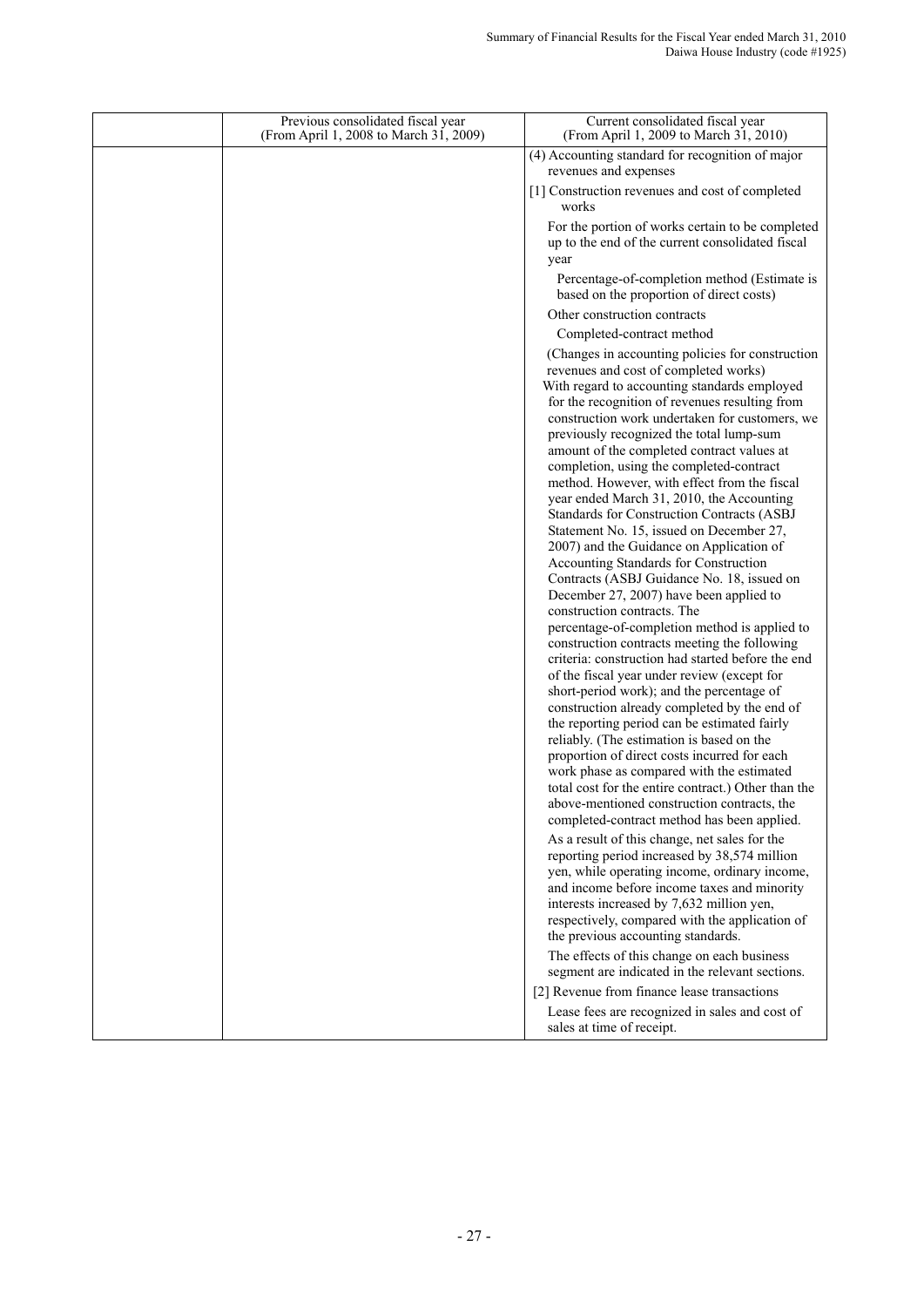|    |                                                                              | Previous consolidated fiscal year<br>(From April 1, 2008 to March 31, 2009)                                                                                                                                                                                                                                                                                                                                                                       | Current consolidated fiscal year<br>(From April 1, 2009 to March 31, 2010)                     |
|----|------------------------------------------------------------------------------|---------------------------------------------------------------------------------------------------------------------------------------------------------------------------------------------------------------------------------------------------------------------------------------------------------------------------------------------------------------------------------------------------------------------------------------------------|------------------------------------------------------------------------------------------------|
|    |                                                                              | Method of hedge accounting<br>(4)                                                                                                                                                                                                                                                                                                                                                                                                                 | (5) Method of hedge accounting                                                                 |
|    |                                                                              | Method of hedge accounting<br>$\lceil 1 \rceil$                                                                                                                                                                                                                                                                                                                                                                                                   | Method of hedge accounting<br>$\lceil 1 \rceil$                                                |
|    |                                                                              | The Company applies deferred hedge<br>accounting. For interest rate swap<br>transactions that satisfy the conditions for<br>special treatment, the special treatment is<br>applied.                                                                                                                                                                                                                                                               | Same as left                                                                                   |
|    |                                                                              | Hedging instruments and hedge targets<br>$\lceil 2 \rceil$                                                                                                                                                                                                                                                                                                                                                                                        | $\lceil 2 \rceil$<br>Hedging instruments and hedge targets                                     |
|    |                                                                              | Hedging instruments:<br>interest rate swaps<br>Hedge targets:<br>borrowings                                                                                                                                                                                                                                                                                                                                                                       | Same as left                                                                                   |
|    |                                                                              | Hedge policy<br>$\lceil 3 \rceil$                                                                                                                                                                                                                                                                                                                                                                                                                 | $[3]$<br>Hedge policy                                                                          |
|    |                                                                              | The Company conducts hedging activities to<br>reduce interest rate risks and improve its<br>financial base.                                                                                                                                                                                                                                                                                                                                       | Same as left                                                                                   |
|    |                                                                              | Method of assessing hedge effectiveness<br>$[4]$<br>The Company assesses the effectiveness of<br>hedges based on the data derived by<br>comparing the accumulated gains or losses<br>on volatility of hedged targets and hedging<br>instruments during the period between the<br>commencement of the hedges and the time<br>of assessment of effectiveness.<br>The assessment is omitted for transactions<br>applicable to the special treatment. | [4]<br>Method of assessing hedge effectiveness<br>Same as left                                 |
|    |                                                                              | (5) Other significant matters regarding<br>preparation of consolidated financial<br>statements                                                                                                                                                                                                                                                                                                                                                    | (6) Other significant matters regarding<br>preparation of consolidated financial<br>statements |
|    |                                                                              | [1] Accounting for consumption tax, etc.<br>All figures are net of consumption tax and<br>local consumption tax. Deductible<br>consumption tax and local consumption tax<br>are accounted for as period expenses.                                                                                                                                                                                                                                 | Accounting for consumption tax, etc.<br>$[1]$<br>Same as left                                  |
|    |                                                                              | [2] Revenue and expense recognition<br>Recognition of revenues from finance lease<br>transactions                                                                                                                                                                                                                                                                                                                                                 |                                                                                                |
|    |                                                                              | Sales and cost of sales are recognized at the<br>time of receiving of lease payments.                                                                                                                                                                                                                                                                                                                                                             |                                                                                                |
| 5. | Valuation of<br>assets and<br>liabilities of<br>consolidated<br>subsidiaries | All assets and liabilities of consolidated<br>subsidiaries are valued based on fair value.                                                                                                                                                                                                                                                                                                                                                        | Same as left                                                                                   |
| 6. | Amortization<br>of goodwill<br>and negative<br>goodwill                      | For goodwill and negative goodwill, the effective<br>period is estimated and equally amortized over a<br>rational period of 20 years or less by a<br>straight-line method. Amounts of immaterial<br>impact have been amortized on a lump-sum basis<br>during the fiscal year transactions took place.                                                                                                                                             | Same as left                                                                                   |
| 7. | Scope of cash<br>on the<br>consolidated<br>statements of<br>cash flows       | The scope of cash consists of cash on hand,<br>deposits available for withdrawal at any time and<br>short-term investments that are easily convertible<br>to cash and which bear minimal risk in terms of<br>market volatility and whose maturity arrives<br>within three months of the date of purchase.                                                                                                                                         | Same as left                                                                                   |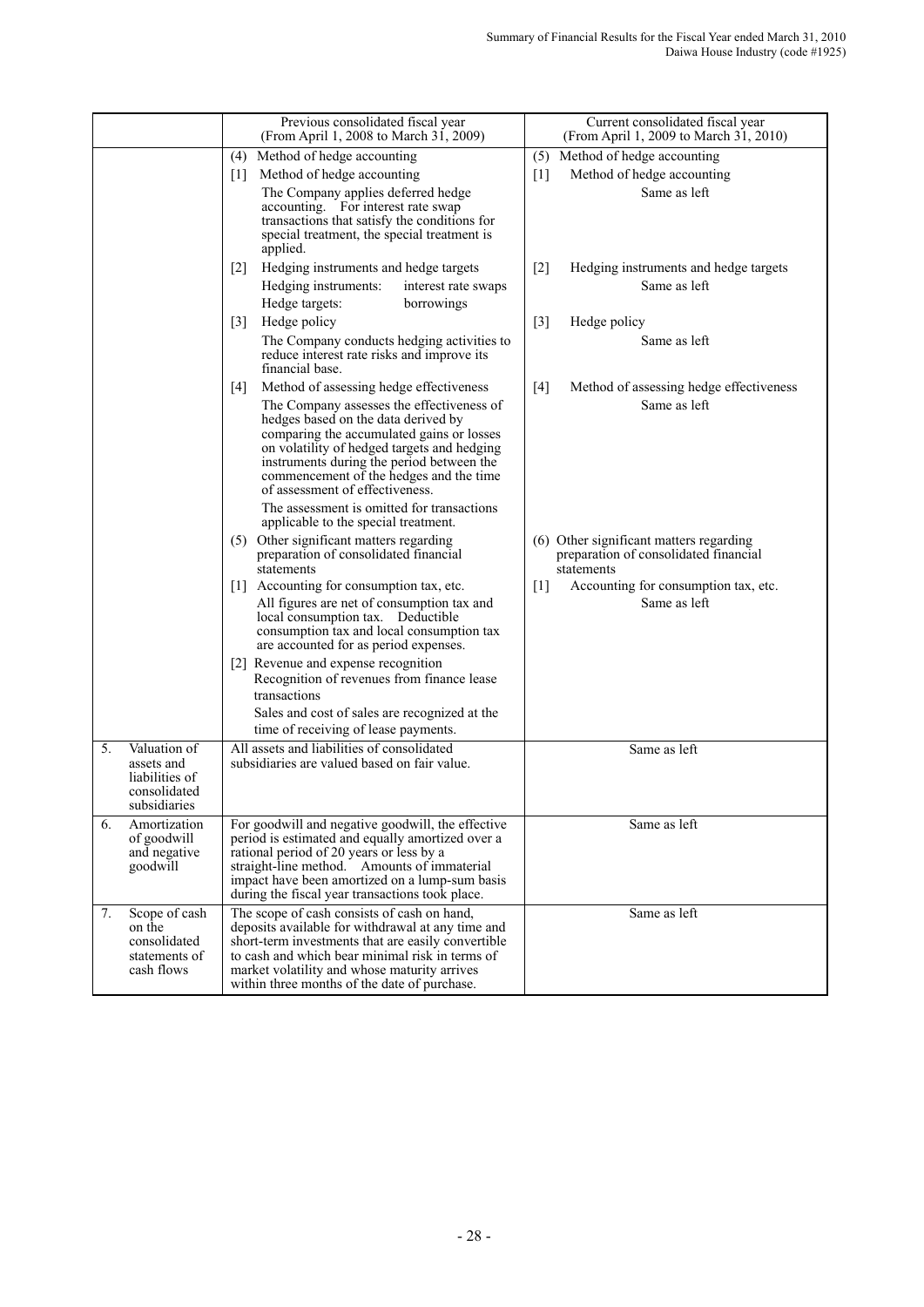# (7) Change in Basic Significant Matters Regarding Preparation of Consolidated Financial Statements

| Previous consolidated fiscal year<br>(From April 1, 2008 to March 31, 2009)                                                                                                                                                                                                                                                                                                                                                                                                                                                                                                                                                                                                                                                                                   | Current consolidated fiscal year<br>(From April 1, 2009 to March 31, 2010) |
|---------------------------------------------------------------------------------------------------------------------------------------------------------------------------------------------------------------------------------------------------------------------------------------------------------------------------------------------------------------------------------------------------------------------------------------------------------------------------------------------------------------------------------------------------------------------------------------------------------------------------------------------------------------------------------------------------------------------------------------------------------------|----------------------------------------------------------------------------|
| (Practical Solution on Unification of Accounting Policies<br>Applied to Foreign Subsidiaries for Consolidated Financial<br>Statements)                                                                                                                                                                                                                                                                                                                                                                                                                                                                                                                                                                                                                        |                                                                            |
| Beginning the current consolidated accounting period,<br>"Practical Solution on Unification of Accounting Policies"<br>Applied to Foreign Subsidiaries for Consolidated Financial<br>Statements" (ASBJ PITF No. 18 on May 17, 2006) is<br>applied, and necessary amendments have been made to the<br>consolidated settlement of accounts.                                                                                                                                                                                                                                                                                                                                                                                                                     |                                                                            |
| The impact of these changes on profit or loss is insignificant.                                                                                                                                                                                                                                                                                                                                                                                                                                                                                                                                                                                                                                                                                               |                                                                            |
| (Accounting Standard for Lease Transactions)<br>Before this change, the accounting method that was applied                                                                                                                                                                                                                                                                                                                                                                                                                                                                                                                                                                                                                                                    |                                                                            |
| to finance and lease transactions that did not involve the<br>transfer of ownership differed depending on the accounting<br>method of lease transaction. However, because the<br>"Accounting Standard for Lease Transactions" (ASBJ<br>Statement No.13 on June 17, 1993 (First Session, Business<br>Accounting Council, amended on March 30, 2007) and the<br>"Guidance on Accounting Standard for Lease Transactions"<br>(ASBJ Guidance No.16 on January 18, 1994 (Accounting<br>System Committee, JICPA, amended on March 30, 2007)<br>are applied to the consolidated financial statements for the<br>current consolidated accounting period beginning April 1,<br>2008, the same accounting method as for regular sales<br>transactions has been applied. |                                                                            |
| However, finance and lease transactions not involving the<br>transfer of ownership, whose lease terms commenced prior<br>to the first fiscal year to which the accounting standard for<br>lease transactions was applied, are accounted for using the<br>same method as applied to ordinary operating lease<br>transactions.                                                                                                                                                                                                                                                                                                                                                                                                                                  |                                                                            |
| The impact of these changes on profit or loss is insignificant.                                                                                                                                                                                                                                                                                                                                                                                                                                                                                                                                                                                                                                                                                               |                                                                            |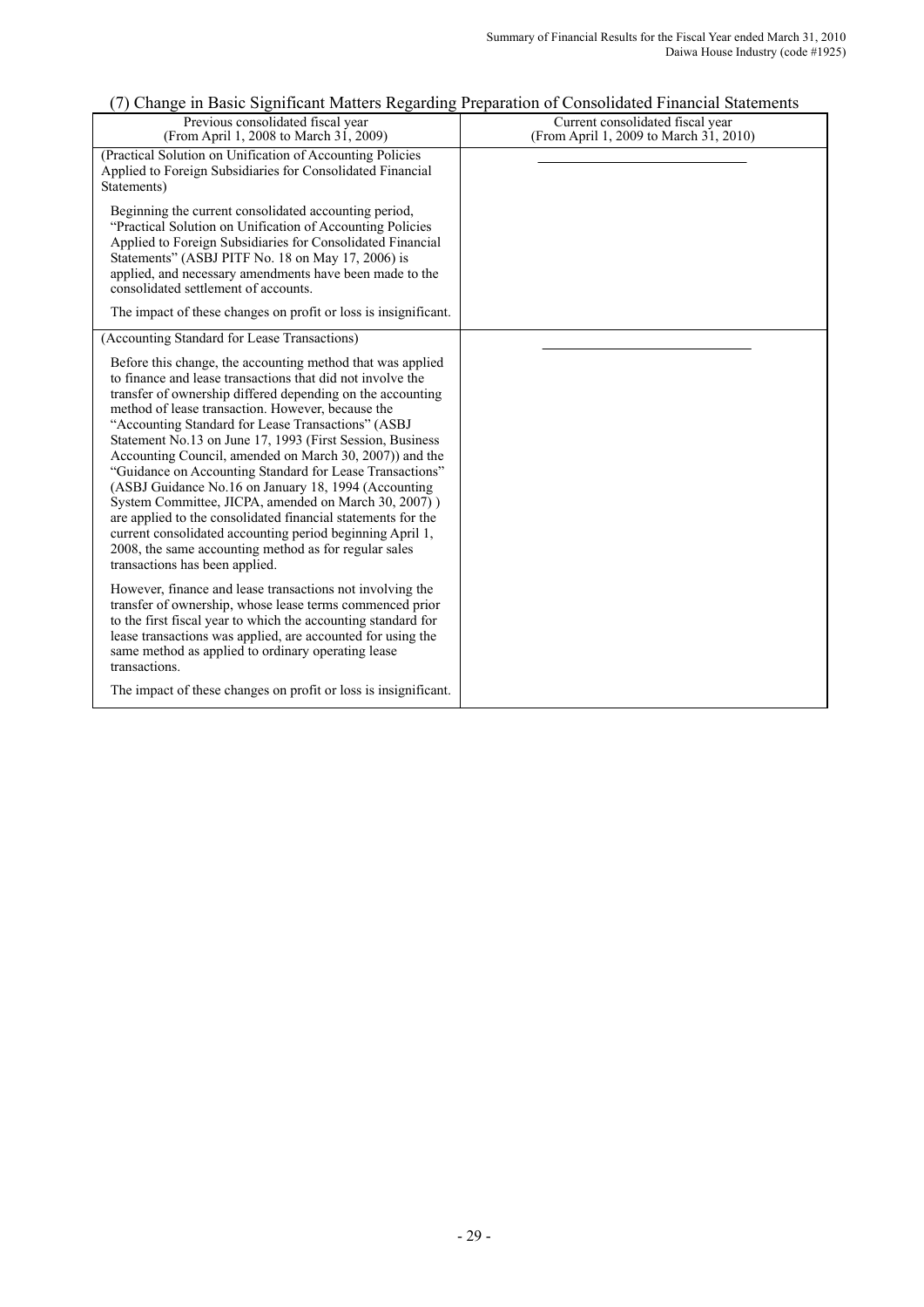### (8) Change in Methods of Presentation

| Previous consolidated fiscal year<br>(From April 1, 2008 to March 31, 2009)                                                                                                                                                                                                                                                                                                                                                                                                                                                                      | Current consolidated fiscal year<br>(From April 1, 2009 to March 31, 2010) |
|--------------------------------------------------------------------------------------------------------------------------------------------------------------------------------------------------------------------------------------------------------------------------------------------------------------------------------------------------------------------------------------------------------------------------------------------------------------------------------------------------------------------------------------------------|----------------------------------------------------------------------------|
| (Consolidated Balance Sheets)                                                                                                                                                                                                                                                                                                                                                                                                                                                                                                                    |                                                                            |
| In line with the mandatory application of new classifications<br>for use in financial statements and the consequent revision of<br>the methods of preparation of said statements, issued by the<br>Cabinet Office (Cabinet Office Ordinance No. 50, August 7,<br>2008), the following changes have been made to the<br>classifications employed in the financial statements on a<br>consolidated basis for the Company for the fiscal year ended<br>March 31, 2009.                                                                              |                                                                            |
| Inventories that were classified under the categories of "land<br>for sale," "buildings for sale," and "other inventories,"<br>employed in the Company's previous financial statements<br>have been reclassified under the categories of "real estate for<br>sale," "real estate for sale in process," "land for development,"<br>"merchandise and finished goods," "work in progress," and<br>"raw materials and supplies," with effect from the financial<br>statements for the fiscal year ended March 31, 2009.                              |                                                                            |
| The amounts for the categories "real estate for sale," "real<br>estate for sale in process," "land for development,"<br>"merchandise and finished goods," "work in progress," and<br>"raw materials and supplies" that were included within the<br>former categories of "land for sale," "buildings for sale," and<br>"other inventories" in the financial statements for fiscal 2007<br>came to, respectively, 325,891 million yen, 66,009 million<br>yen, 3,841 million yen, 12,444 million yen, 10,497 million<br>yen, and 4,325 million yen. |                                                                            |
| (Consolidated Cash Flow Statement)                                                                                                                                                                                                                                                                                                                                                                                                                                                                                                               |                                                                            |
| To improve comparability of consolidated financial statements<br>in line with the introduction of XBRL for EDINET, the item<br>in the previous fiscal year "net of purchases and proceeds<br>from sales of treasury stock" in "cash flows from financing<br>activities" is now separately recorded as "purchase of treasury<br>stock" and "proceeds from sales of treasury stock."                                                                                                                                                               |                                                                            |
| Please note that "purchase of treasury stock," and "proceeds"<br>from sales of treasury stock," included in "net of purchases<br>and proceeds from sales of treasury stock" in the previous<br>fiscal year, came respectively to 11,909 million yen and<br>53 million yen.                                                                                                                                                                                                                                                                       |                                                                            |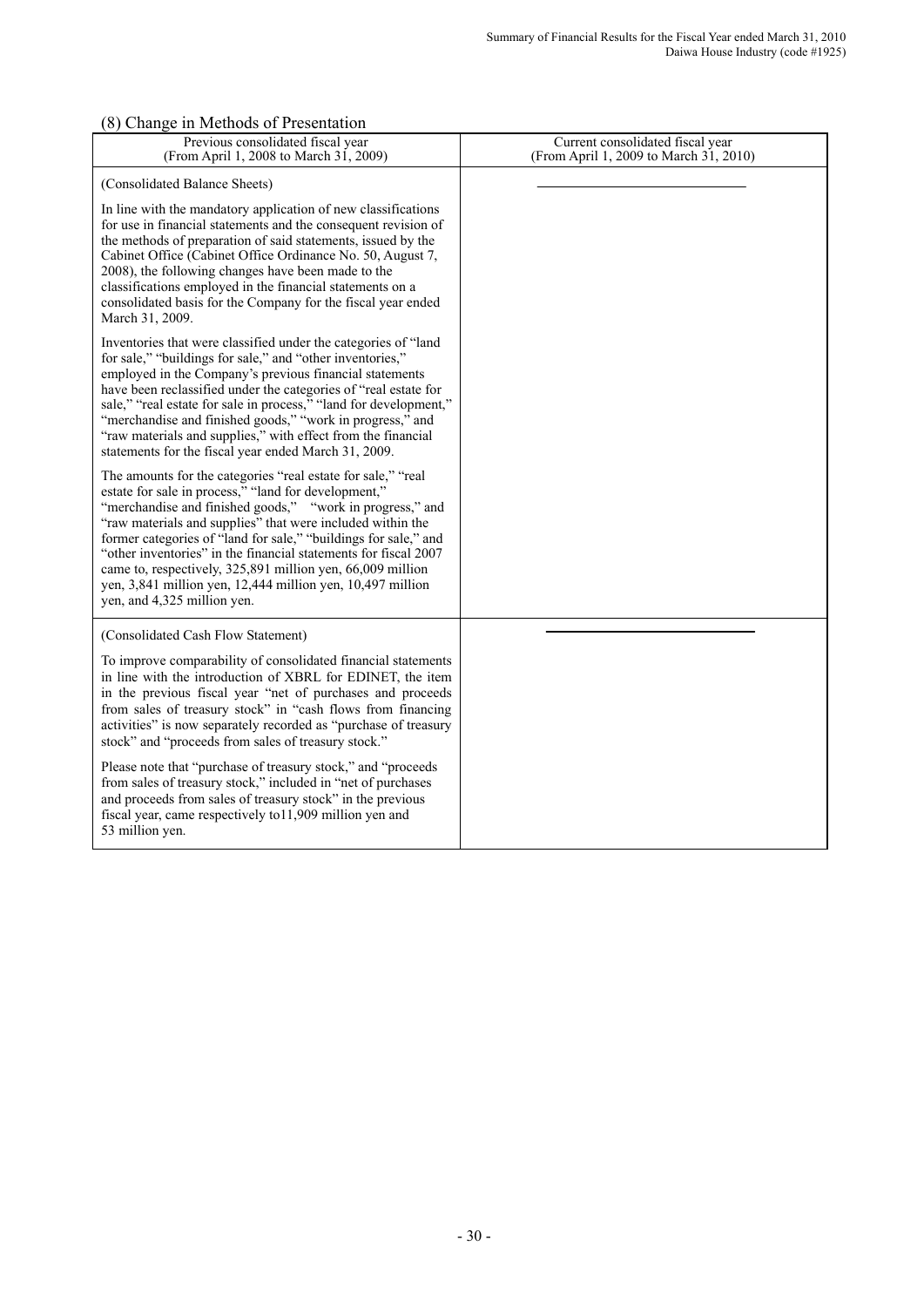#### (9) Notes to Consolidated Financial Statements (Notes to Consolidated Balance Sheets)

|                |     | Previous consolidated fiscal year<br>(as of March 31, 2009)                                                                   |                | Current consolidated fiscal year<br>(as of March 31, 2010) |                                                                                                                              |  |
|----------------|-----|-------------------------------------------------------------------------------------------------------------------------------|----------------|------------------------------------------------------------|------------------------------------------------------------------------------------------------------------------------------|--|
|                |     | Debt guarantee                                                                                                                | 1              |                                                            | Debt guarantee                                                                                                               |  |
|                | (1) | The Company has guaranteed the short-term bank<br>loans of the following companies.                                           |                | (1)                                                        | The Company has guaranteed the short-term bank<br>loans of the following company.                                            |  |
|                |     | Dalian Dahezhongsheng Estate Co, Ltd.<br>1,438 million yen                                                                    |                |                                                            | Daiwa House REIT Investment Corporation<br>$14,250$ million yen                                                              |  |
|                |     | $(100,000)$ thousand RMB)                                                                                                     |                |                                                            |                                                                                                                              |  |
|                |     | Daiwa House REIT Investment Corporation<br>15.000                                                                             |                |                                                            |                                                                                                                              |  |
|                |     | Total<br>16,438                                                                                                               |                |                                                            |                                                                                                                              |  |
|                |     | [RMB: Chinese Ren Min Bi]                                                                                                     |                |                                                            |                                                                                                                              |  |
|                | (2) | The Company has provided financial institutions<br>with debt guarantees for purchasers of housing<br>loans.                   |                | (2)                                                        | The Company has provided financial institutions<br>with debt guarantees for purchasers of housing<br>loans.                  |  |
|                |     | 23,718 million yen                                                                                                            |                |                                                            | 20,512 million yen                                                                                                           |  |
|                | (3) | The Company provides employees with debt<br>guarantees for their loans from banks under the<br>employee home-ownership plan.  |                | (3)                                                        | The Company provides employees with debt<br>guarantees for their loans from banks under the<br>employee home-ownership plan. |  |
|                |     | 44 million yen                                                                                                                |                |                                                            | 33 million yen                                                                                                               |  |
|                | (4) | The Company provides debt guarantees for<br>employees' loans from financial institutions.                                     |                | (4)                                                        | The Company provides debt guarantees for<br>employees' loans from financial institutions.                                    |  |
|                |     | 183 million yen                                                                                                               |                |                                                            | 116 million yen                                                                                                              |  |
|                | (5) | The Company provides debt guarantees for deposits<br>and guarantees paid to landlords by financial<br>institutions as agents. |                | (5)                                                        | The Company provides leasing companies with debt<br>guarantees for obligations of clients under leasing<br>agreements.       |  |
|                |     | 7,893 million yen                                                                                                             |                |                                                            | 1 million yen                                                                                                                |  |
|                | (6) | The Company provides leasing companies with debt<br>guarantees for obligations of clients under leasing<br>agreements.        |                |                                                            |                                                                                                                              |  |
|                |     | 3 million yen                                                                                                                 |                |                                                            |                                                                                                                              |  |
| $\overline{2}$ |     | Balance of notes endorsed and transferred                                                                                     | $\overline{2}$ |                                                            | Balance of notes endorsed and transferred                                                                                    |  |
|                |     | 1,385 million yen                                                                                                             |                |                                                            | 1,266 million yen                                                                                                            |  |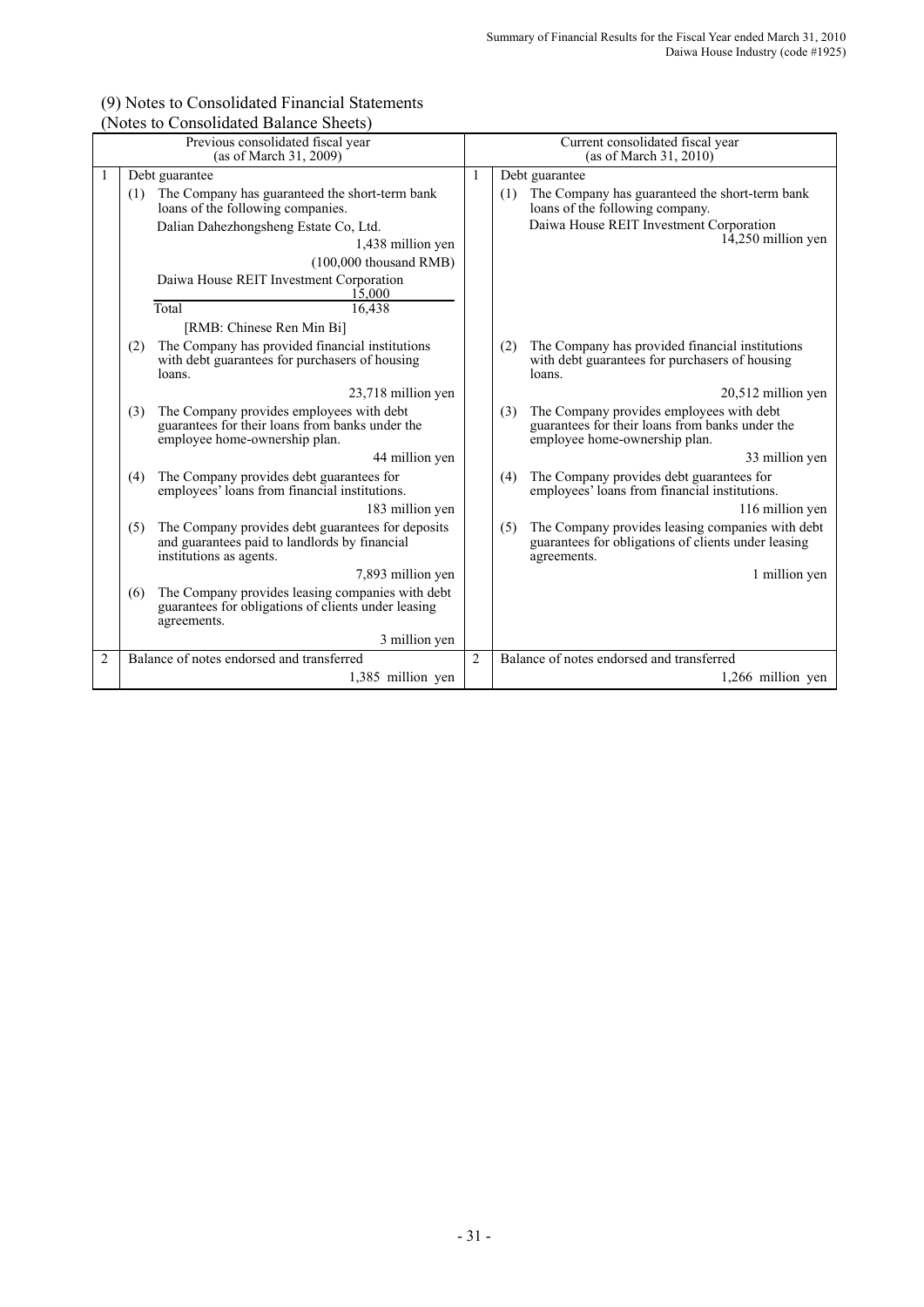|      |                                             | Previous consolidated fiscal year<br>(From April 1, 2008 to March 31, 2009)                                                                                                                                                                                                                                                                                                                                                                                                                                                                                                                                                                                                                                                                                                                                                                                                                                                                                                                                                           |                                 |                                            |      |                                             | Current consolidated fiscal year<br>(From April 1, 2009 to March 31, 2010)                                                                                                                                                                                                                                                                                                                                                                                                                                                                                                                                                                                                                                                                                                                                                                                                                                                                                                                                                                                         |                                 |                                            |
|------|---------------------------------------------|---------------------------------------------------------------------------------------------------------------------------------------------------------------------------------------------------------------------------------------------------------------------------------------------------------------------------------------------------------------------------------------------------------------------------------------------------------------------------------------------------------------------------------------------------------------------------------------------------------------------------------------------------------------------------------------------------------------------------------------------------------------------------------------------------------------------------------------------------------------------------------------------------------------------------------------------------------------------------------------------------------------------------------------|---------------------------------|--------------------------------------------|------|---------------------------------------------|--------------------------------------------------------------------------------------------------------------------------------------------------------------------------------------------------------------------------------------------------------------------------------------------------------------------------------------------------------------------------------------------------------------------------------------------------------------------------------------------------------------------------------------------------------------------------------------------------------------------------------------------------------------------------------------------------------------------------------------------------------------------------------------------------------------------------------------------------------------------------------------------------------------------------------------------------------------------------------------------------------------------------------------------------------------------|---------------------------------|--------------------------------------------|
| $*1$ | below:                                      | In the consolidated fiscal year under review, the Group<br>recognized an impairment loss on the assets described                                                                                                                                                                                                                                                                                                                                                                                                                                                                                                                                                                                                                                                                                                                                                                                                                                                                                                                      |                                 |                                            | $*1$ | below:                                      | In the consolidated fiscal year under review, the Group<br>recognized an impairment loss on the assets described                                                                                                                                                                                                                                                                                                                                                                                                                                                                                                                                                                                                                                                                                                                                                                                                                                                                                                                                                   |                                 |                                            |
|      | Purposes                                    | Items                                                                                                                                                                                                                                                                                                                                                                                                                                                                                                                                                                                                                                                                                                                                                                                                                                                                                                                                                                                                                                 | Places                          | Impairment<br>loss<br>(millions of<br>yen) |      | Purposes                                    | Items                                                                                                                                                                                                                                                                                                                                                                                                                                                                                                                                                                                                                                                                                                                                                                                                                                                                                                                                                                                                                                                              | Places                          | Impairment<br>loss<br>(millions of<br>yen) |
|      | Hotels                                      | <b>Buildings</b> and<br>structures;<br>machinery and<br>equipment;<br>furniture and<br>fixtures; land;<br>and lease<br>assets                                                                                                                                                                                                                                                                                                                                                                                                                                                                                                                                                                                                                                                                                                                                                                                                                                                                                                         | Fukuoka<br>Pref. and<br>others  | 4,879                                      |      | Hotels                                      | <b>Buildings</b> and<br>structures;<br>machinery and<br>equipment;<br>furniture and<br>fixtures; land;<br>and lease<br>assets                                                                                                                                                                                                                                                                                                                                                                                                                                                                                                                                                                                                                                                                                                                                                                                                                                                                                                                                      | Kyoto<br>Pref. and<br>others    | 3,745                                      |
|      | Golf<br>courses                             | <b>Buildings</b> and<br>structures;<br>machinery and<br>equipment;<br>furniture and<br>fixtures; and<br>land                                                                                                                                                                                                                                                                                                                                                                                                                                                                                                                                                                                                                                                                                                                                                                                                                                                                                                                          | Miyagi<br>Pref. and<br>others   | 3,497                                      |      | Assets used<br>under<br>lease<br>agreements | <b>Buildings</b> and<br>structures;<br>machinery and<br>equipment;<br>furniture and<br>fixtures; land;<br>and lease assets                                                                                                                                                                                                                                                                                                                                                                                                                                                                                                                                                                                                                                                                                                                                                                                                                                                                                                                                         | Osaka<br>Pref. and<br>others    | 4,737                                      |
|      | Assets<br>used under<br>lease<br>agreements | <b>Buildings</b> and<br>structures;<br>furniture and<br>fixtures; land;<br>lease assets:<br>and intangible<br>assets                                                                                                                                                                                                                                                                                                                                                                                                                                                                                                                                                                                                                                                                                                                                                                                                                                                                                                                  | Chiba Pref.<br>and others       | 5,391                                      |      | <b>Idle</b> assets                          | <b>Buildings</b> and<br>structures;<br>machinery and<br>equipment:<br>furniture and<br>fixtures; and<br>land                                                                                                                                                                                                                                                                                                                                                                                                                                                                                                                                                                                                                                                                                                                                                                                                                                                                                                                                                       | Shizuoka<br>Pref. and<br>others | 321                                        |
|      | <b>Idle</b> assets                          | Land                                                                                                                                                                                                                                                                                                                                                                                                                                                                                                                                                                                                                                                                                                                                                                                                                                                                                                                                                                                                                                  | Niigata<br>Pref. and<br>others  | 48                                         |      | Home<br>centers                             | Buildings and<br>structures:                                                                                                                                                                                                                                                                                                                                                                                                                                                                                                                                                                                                                                                                                                                                                                                                                                                                                                                                                                                                                                       | Kanagawa<br>Pref. and           | 981                                        |
|      | Home<br>centers                             | <b>Buildings</b> and<br>structures;<br>furniture and<br>fixtures; and<br>lease assets                                                                                                                                                                                                                                                                                                                                                                                                                                                                                                                                                                                                                                                                                                                                                                                                                                                                                                                                                 | Chiba Pref.<br>and others       | 83                                         |      |                                             | machinery and<br>equipment;<br>furniture and<br>fixtures:<br>intangible assets;<br>and lease assets                                                                                                                                                                                                                                                                                                                                                                                                                                                                                                                                                                                                                                                                                                                                                                                                                                                                                                                                                                | others                          |                                            |
|      | <b>Sports</b><br>facilities                 | <b>Buildings</b> and<br>structures:<br>furniture and<br>fixtures; lease<br>assets; and<br>intangible<br>assets                                                                                                                                                                                                                                                                                                                                                                                                                                                                                                                                                                                                                                                                                                                                                                                                                                                                                                                        | Tokyo<br>Pref. and<br>others    | 608                                        |      | <b>Sports</b><br>facilities<br>Offices and  | <b>Buildings</b> and<br>structures;<br>furniture and<br>fixtures; and<br>lease assets<br>Buildings and                                                                                                                                                                                                                                                                                                                                                                                                                                                                                                                                                                                                                                                                                                                                                                                                                                                                                                                                                             | Kanagawa<br>Pref<br>Osaka       | $\overline{c}$<br>1,115                    |
|      | Offices and<br>plants, and<br>others        | <b>Buildings</b> and<br>structures;<br>machinery and<br>equipment;<br>furniture and<br>fixtures; land;<br>and lease<br>assets                                                                                                                                                                                                                                                                                                                                                                                                                                                                                                                                                                                                                                                                                                                                                                                                                                                                                                         | Ishikawa<br>Pref. and<br>others | 383                                        |      | plants, and<br>others                       | structures;<br>machinery and<br>equipment;<br>furniture and<br>fixtures; land;<br>intangible assets;<br>and deferred<br>charges                                                                                                                                                                                                                                                                                                                                                                                                                                                                                                                                                                                                                                                                                                                                                                                                                                                                                                                                    | Pref. and<br>others             |                                            |
|      | continuously.<br>expenses.                  | Principally, the Group classified the property, plant and<br>equipment by management accounting control unit, such as<br>branch office, plant, business office, and each property<br>leased, which controls its revenue and expenditure<br>Book values of the above assets were written down to the<br>recoverable amounts due to decreases in land prices and<br>significant declines in profitability caused by severe<br>competition, and the decrease in question is recorded under<br>impairment loss (14,892 million yen) under extraordinary<br>The breakdown of the impairment loss is 6,238 million yen<br>in building and structures, 311 million yen in machinery<br>and equipment, 250 million yen in furniture and fixtures,<br>7,174 million yen in land, 484 million yen in lease assets,<br>and 432 million yen in intangible assets, respectively.<br>The recoverable amount of assets is mainly measured by its<br>discount cash flow in use and its net selling price based on<br>real estate appraisal standards. |                                 |                                            |      | continuously.<br>extraordinary expenses.    | Principally, the Group classified the property, plant and<br>equipment by management accounting control unit such<br>as branch office, plant, business office, and each property<br>leased, which controls its revenue and expenditure<br>Book values of the above assets were written down to the<br>recoverable amounts due to decreases in the land prices<br>and significant declines in profitability caused by severe<br>competition, and the decrease in question is recorded<br>under impairment loss (10,904 million yen) under<br>The breakdown of the impairment loss is 5,446 million<br>yen in building and structures, 167 million yen in<br>machinery and equipment, 289 million yen in furniture<br>and fixtures, 3,515 million yen in land, 894 million yen in<br>lease assets, 272 million yen in intangible assets, and<br>318 million yen in deferred charges, respectively.<br>The recoverable amount of assets is mainly measured by<br>its discount cash flow in use and its net selling price based<br>on real estate appraisal standards. |                                 |                                            |

# (Notes to Consolidated Statements of Income)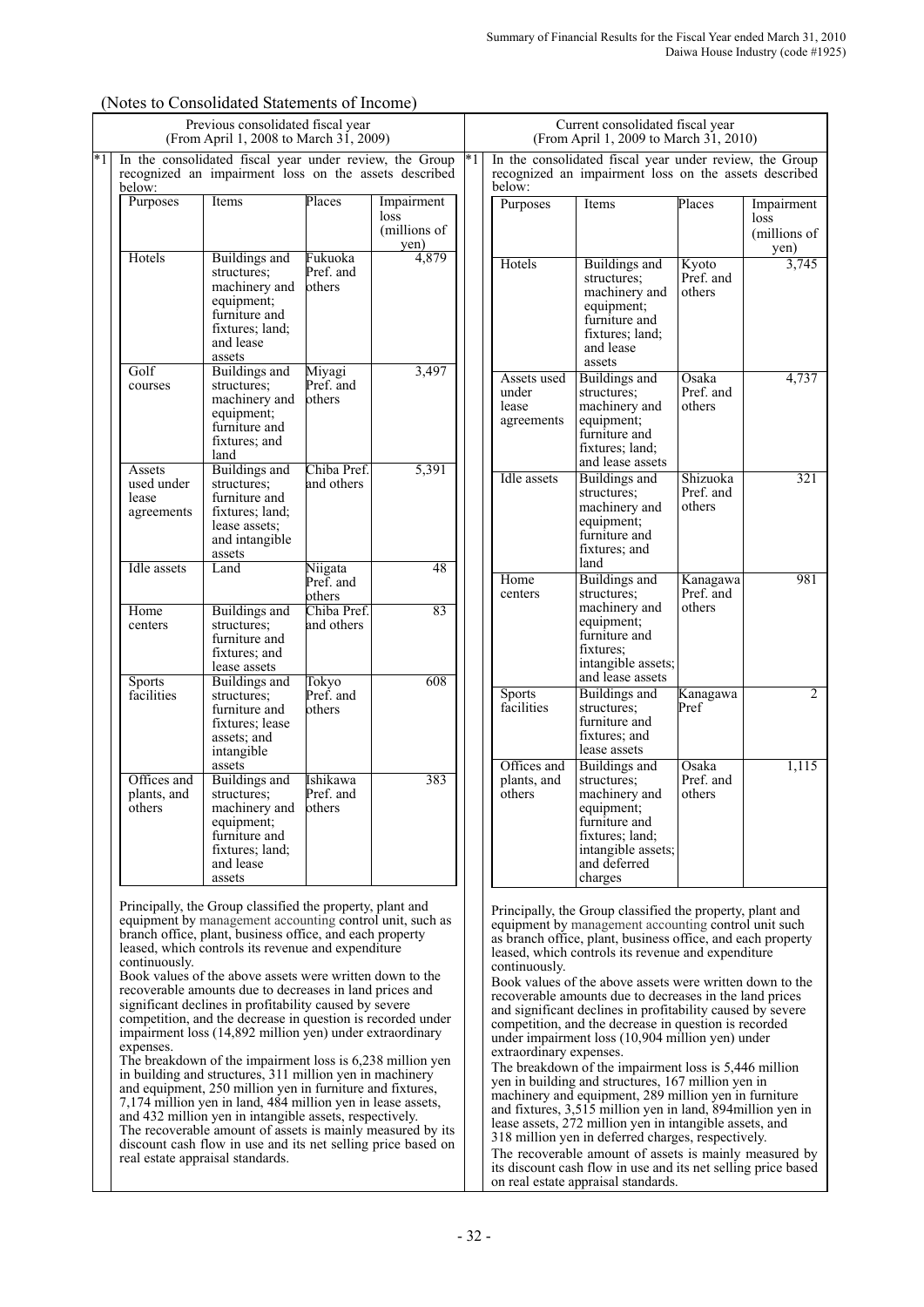#### (Notes to Consolidated Statements of Changes in Net assets) Previous consolidated fiscal year (From April 1, 2008 to March 31, 2009) 1. Type and total number of issued shares and type and number of treasury stock

| 1. Type and total hamoer of issued shares and type and hamoer of treasury<br><b>DLUVIL</b> |                                                                                                    |                                                                                                           |                                                                                                           |                                                                                                        |  |  |  |
|--------------------------------------------------------------------------------------------|----------------------------------------------------------------------------------------------------|-----------------------------------------------------------------------------------------------------------|-----------------------------------------------------------------------------------------------------------|--------------------------------------------------------------------------------------------------------|--|--|--|
|                                                                                            | Number of shares at the<br>end of previous<br>consolidated fiscal year<br>$(1,000 \text{ shares})$ | Increased number of<br>shares for consolidated<br>fiscal year under<br>review<br>$(1,000 \text{ shares})$ | Decreased number of<br>shares for consolidated<br>fiscal year under<br>review<br>$(1,000 \text{ shares})$ | Number of shares at the<br>end of consolidated<br>fiscal year under review<br>$(1,000 \text{ shares})$ |  |  |  |
| Number of shares<br>issued                                                                 |                                                                                                    |                                                                                                           |                                                                                                           |                                                                                                        |  |  |  |
| Common stock                                                                               | 599,921                                                                                            |                                                                                                           |                                                                                                           | 599,921                                                                                                |  |  |  |
| Total                                                                                      | 599,921                                                                                            |                                                                                                           |                                                                                                           | 599,921                                                                                                |  |  |  |
| Treasury stock                                                                             |                                                                                                    |                                                                                                           |                                                                                                           |                                                                                                        |  |  |  |
| Common stock                                                                               | 20,665                                                                                             | 152                                                                                                       | 66                                                                                                        | 20,750                                                                                                 |  |  |  |
| Total                                                                                      | 20,665                                                                                             | 152                                                                                                       | 66                                                                                                        | 20,750                                                                                                 |  |  |  |

Notes: 1. Breakdown of increase in treasury stock in common stock Increase as a result of purchase of odd-lots 152 thousand shares

2. Breakdown of decrease in treasury stock in common stock Decrease due to request for additional purchase of odd-lots 66 thousand shares

- 2. Subscription rights and matters related to subscription rights Not applicable
- 3. Dividends

### (1) Dividend payment amount

| Date of resolution                                                 | Type of stock | Total dividends<br>(millions of yen) | Dividend per<br>share (yen) | Record date    | Effective date |
|--------------------------------------------------------------------|---------------|--------------------------------------|-----------------------------|----------------|----------------|
| Ordinary general<br>meeting of<br>shareholders<br>on June 27, 2008 | Common stock  | 13.902                               | 24.0                        | March 31, 2008 | June 30, 2008  |

## (2) Of the dividends for which the record date falls during the fiscal year under review, such dividends the effective date of which arrives in the following fiscal period

| Date of scheduled<br>resolution                                    | Type of stock   | Total dividends<br>(millions of<br>yen) | Source of<br>dividend | Dividend<br>per share<br>(ven) | Record date       | Effective date |
|--------------------------------------------------------------------|-----------------|-----------------------------------------|-----------------------|--------------------------------|-------------------|----------------|
| Ordinary general<br>meeting of<br>shareholders<br>on June 26, 2009 | Common<br>stock | 13,900                                  | Retained<br>earnings  | 24.0                           | March 31,<br>2009 | June 29, 2009  |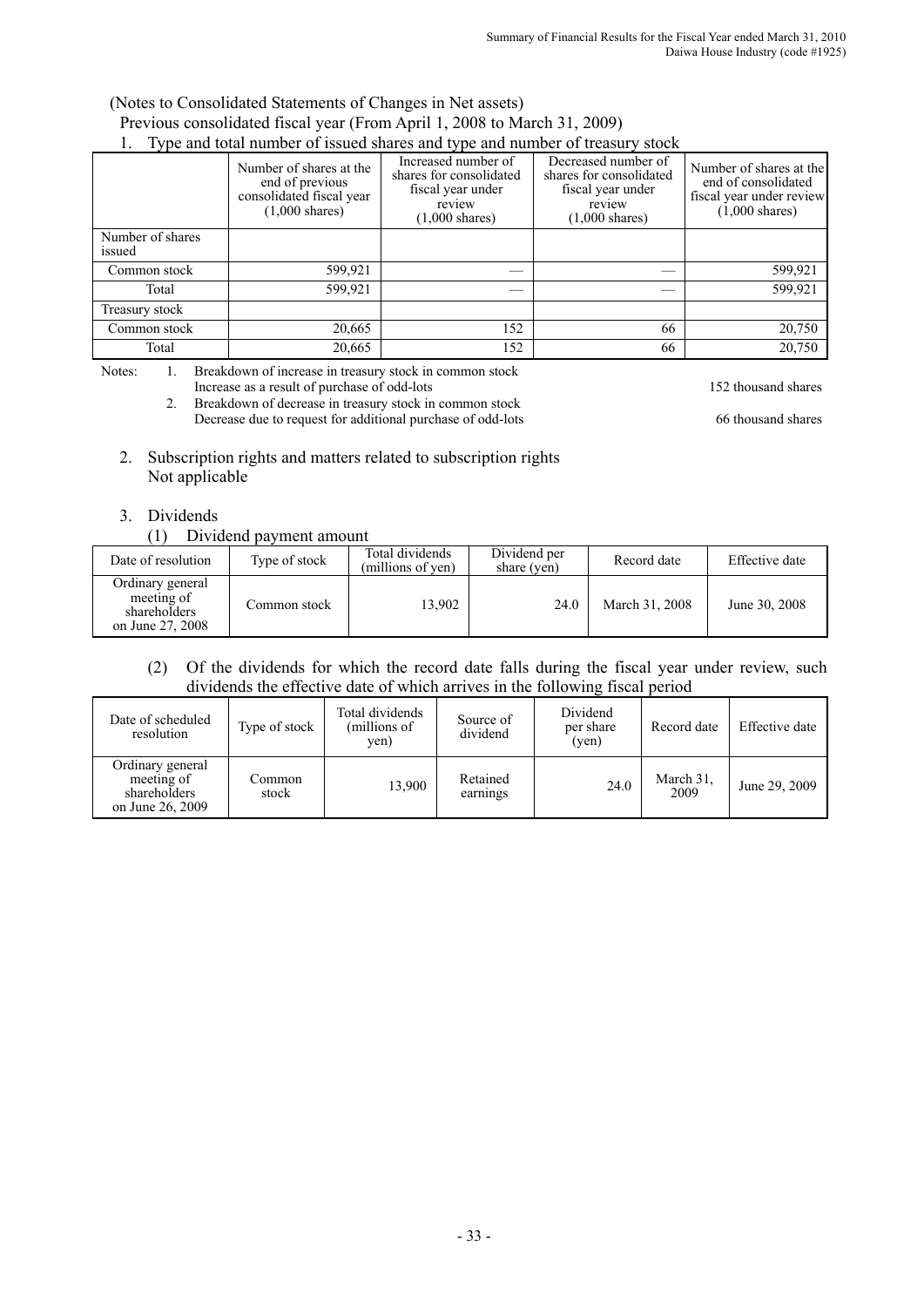#### Current consolidated fiscal year (From April 1, 2009 to March 31, 2010) 1. Type and total number of issued shares and type and number of treasury stock

|                            | 1. Type and total hannocle of issued shares and type and hannocle of treasury stock<br>Number of shares at the<br>end of previous<br>consolidated fiscal year<br>$(1,000 \text{ shares})$ | Increased number of<br>shares for consolidated<br>fiscal year under<br>review<br>$(1,000 \text{ shares})$ | Decreased number of<br>shares for consolidated<br>fiscal year under<br>review<br>$(1,000 \text{ shares})$ | Number of shares at the<br>end of consolidated<br>fiscal year under review<br>$(1,000 \text{ shares})$ |
|----------------------------|-------------------------------------------------------------------------------------------------------------------------------------------------------------------------------------------|-----------------------------------------------------------------------------------------------------------|-----------------------------------------------------------------------------------------------------------|--------------------------------------------------------------------------------------------------------|
| Number of shares<br>issued |                                                                                                                                                                                           |                                                                                                           |                                                                                                           |                                                                                                        |
| Common stock               | 599,921                                                                                                                                                                                   |                                                                                                           |                                                                                                           | 599,921                                                                                                |
| Total                      | 599,921                                                                                                                                                                                   |                                                                                                           |                                                                                                           | 599,921                                                                                                |
| Treasury stock             |                                                                                                                                                                                           |                                                                                                           |                                                                                                           |                                                                                                        |
| Common stock               | 20,750                                                                                                                                                                                    | 96                                                                                                        | 17                                                                                                        | 20,829                                                                                                 |
| Total                      | 20,750                                                                                                                                                                                    | 96                                                                                                        | 17                                                                                                        | 20,829                                                                                                 |

Notes: 1. Breakdown of increase in treasury stock in common stock Increase as a result of purchase of odd-lots 96 thousand shares 96 thousand shares

2. Breakdown of decrease in treasury stock in common stock Decrease due to request for additional purchase of odd-lots 17 thousand shares

2. Subscription rights and matters related to subscription rights Not applicable

# 3. Dividends

(1) Dividend payment amount

| Date of resolution                                                 | Type of stock | Total dividends<br>(millions of yen) | Dividend per<br>share (yen) | Record date    | Effective date |
|--------------------------------------------------------------------|---------------|--------------------------------------|-----------------------------|----------------|----------------|
| Ordinary general<br>meeting of<br>shareholders<br>on June 26, 2009 | Common stock  | 13.900                               | 24.0                        | March 31, 2009 | June 29, 2009  |

(2) Of the dividends for which the record date falls during the fiscal year under review, such dividends the effective date of which arrives in the following fiscal period The Company plans on reaching a resolution as follows.

| Date of resolution                                                 | Type of stock   | Total dividends<br>(millions of<br>yen) | Source of<br>dividend | Dividend<br>per share<br>(ven) | Record date       | Effective date |
|--------------------------------------------------------------------|-----------------|-----------------------------------------|-----------------------|--------------------------------|-------------------|----------------|
| Ordinary general<br>meeting of<br>shareholders<br>on June 29, 2010 | Common<br>stock | 9.844                                   | Retained<br>earnings  | 17.0                           | March 31.<br>2010 | June 30, 2010  |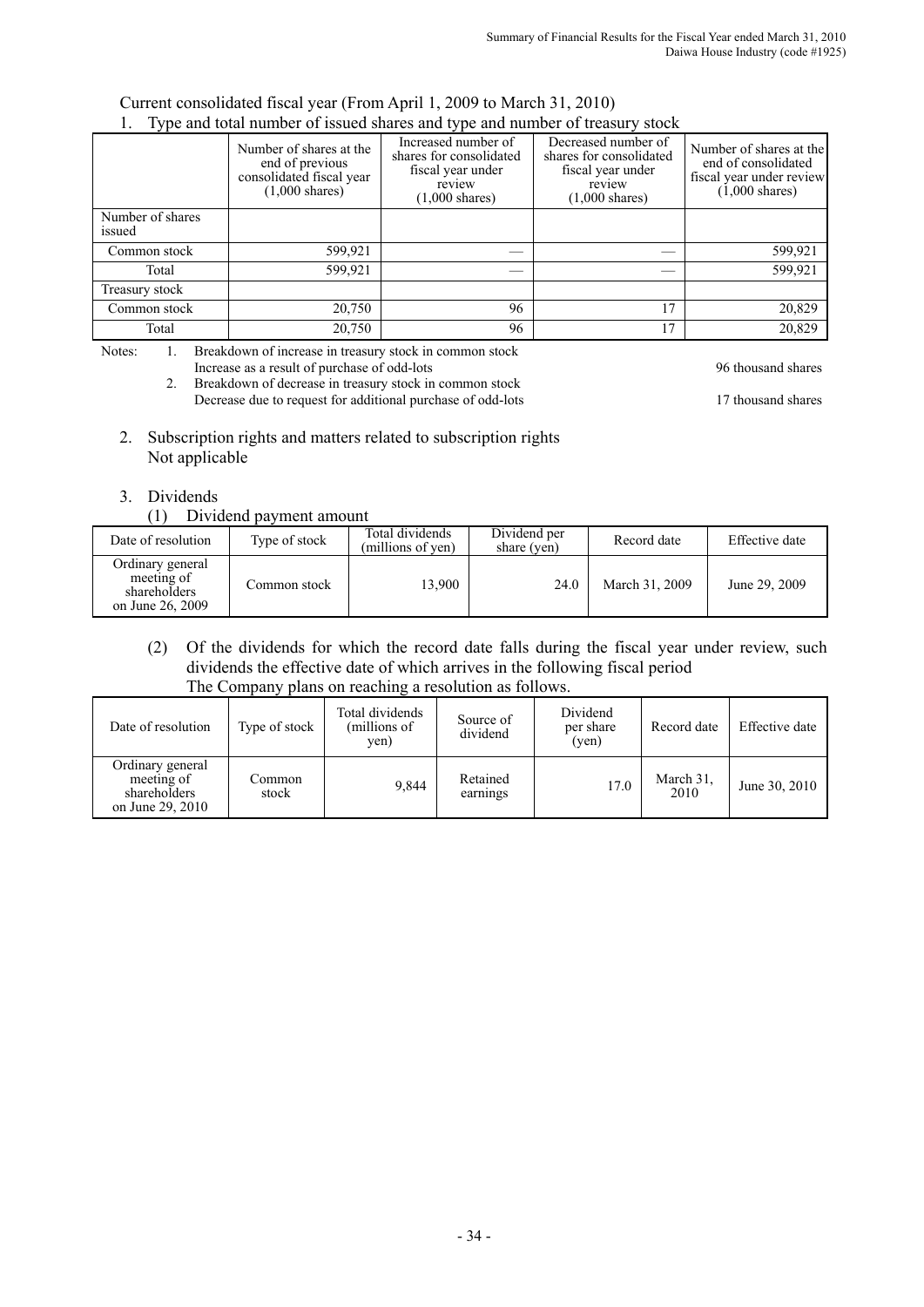|      | Previous consolidated fiscal year<br>(From April 1, 2008 to March 31, 2009)                                                              |      | Current consolidated fiscal year<br>(From April 1, 2009 to March 31, 2010)                                                                               |
|------|------------------------------------------------------------------------------------------------------------------------------------------|------|----------------------------------------------------------------------------------------------------------------------------------------------------------|
| $*1$ | Balance of cash and cash equivalents at year-end and<br>relevance to the amounts of items recorded on the<br>consolidated balance sheets | $*1$ | Balance of cash and cash equivalents at year-end and<br>relevance to the amounts of items recorded on the<br>consolidated balance sheets                 |
|      | (As of March 31, 2009)                                                                                                                   |      | (As of March 31, 2010)                                                                                                                                   |
|      | 105,840 million yen<br>Cash and deposits                                                                                                 |      | 179,792 million yen<br>Cash and deposits                                                                                                                 |
|      | Time deposits with<br>terms in excess of<br>three months<br>(458)                                                                        |      | Time deposits with<br>terms in excess of<br>three months<br>(49)                                                                                         |
|      | Cash and cash<br>105,381<br>equivalents                                                                                                  |      | Cash and cash<br>179,743<br>equivalents                                                                                                                  |
|      |                                                                                                                                          | $*2$ | Assets and liabilities for the newly consolidated<br>subsidiaries, following acquisition of their equity.                                                |
|      |                                                                                                                                          |      | Assets and liabilities of Cosmos Life Co., Ltd. and<br>Life Clean Service Co., Ltd. upon their consolidation<br>through acquisition of their equity; and |
|      |                                                                                                                                          |      | Acquisition costs and total expenses incurred in the<br>consolidation of the companies in question.                                                      |
|      |                                                                                                                                          |      | Current assets<br>5,832 million yen<br>Noncurrent assets<br>6,520<br>Goodwill                                                                            |
|      |                                                                                                                                          |      | 11,175<br><b>Current</b> liabilities<br>(4, 333)                                                                                                         |
|      |                                                                                                                                          |      | Noncurrent liabilities<br>(3,172)                                                                                                                        |
|      |                                                                                                                                          |      | 16,021<br>Acquisition costs                                                                                                                              |
|      |                                                                                                                                          |      | $\overline{\text{Cash}}$ and cash<br>equivalents of the<br>subsidiaries<br>2,698                                                                         |
|      |                                                                                                                                          |      | Total: Purchase of<br>investment in<br>subsidiaries resulting<br>in change in scope of<br>13,323<br>consolidation                                        |
|      |                                                                                                                                          |      | Cosmos Life Co., Ltd. changed its registered name to<br>Daiwa LifeNext Co., Ltd. on April 1, 2010,                                                       |

(Notes to Consolidated Statements of Cash Flows)

(Notes to Stock Options) No item to report.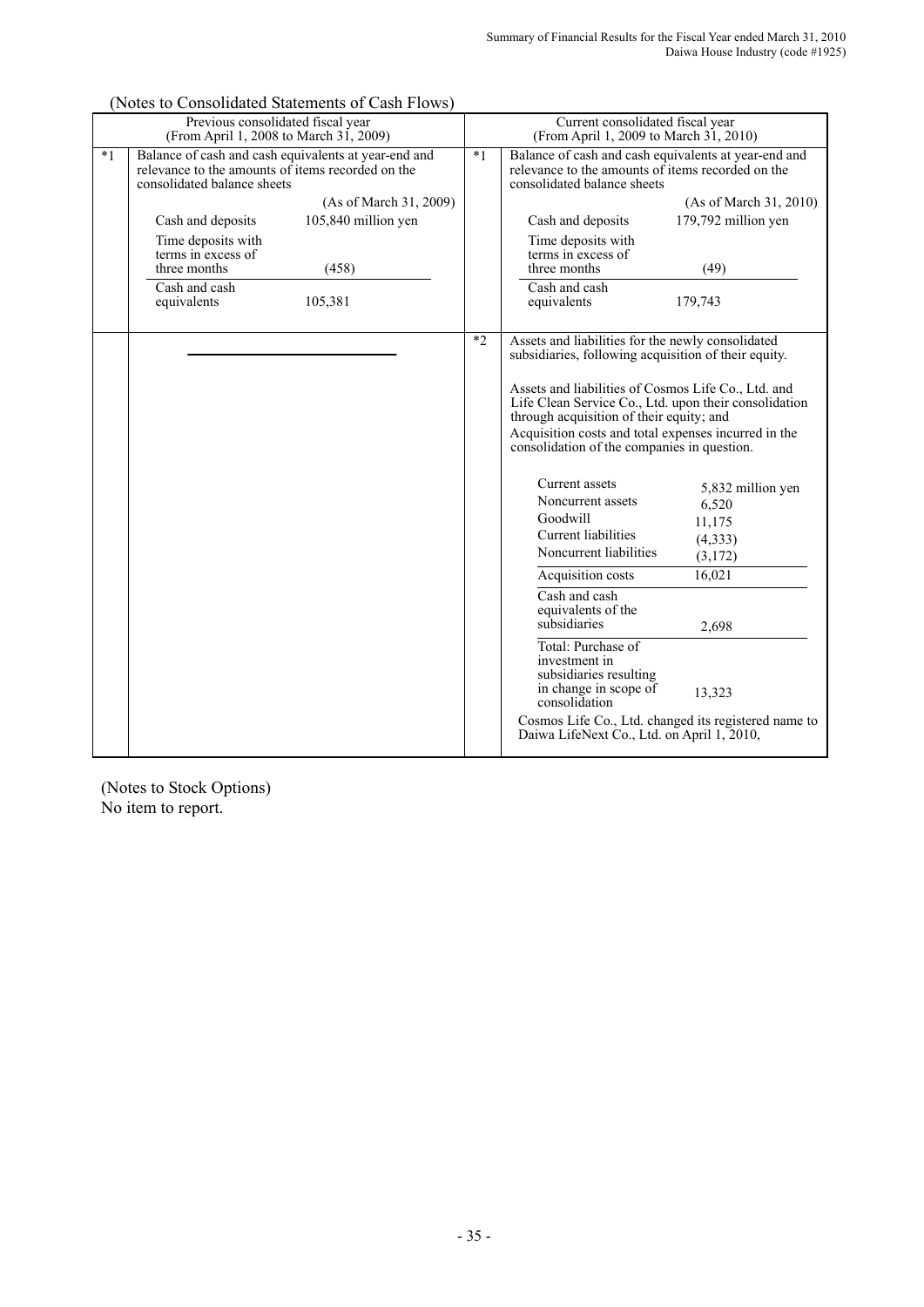#### (Segment Information)

#### a. Information by business segment

#### Previous consolidated fiscal year (From April 1, 2008 to March 31, 2009)

|                                                                         | 110,1000 COMBONGULOU MOU<br>$, \, \text{cm}$ (110.111 ip 111 i,<br>$20000$ to match $31, 2007$ |                                                          |                                                                                         |                                                           |                                                     |                               |                                                     |                                       |  |
|-------------------------------------------------------------------------|------------------------------------------------------------------------------------------------|----------------------------------------------------------|-----------------------------------------------------------------------------------------|-----------------------------------------------------------|-----------------------------------------------------|-------------------------------|-----------------------------------------------------|---------------------------------------|--|
|                                                                         | Residential<br><b>Business</b><br>(millions)<br>of yen)                                        | Construction<br><b>Business</b><br>(millions)<br>of yen) | Commercial Resort Hotels<br>and Sports<br><b>Life Business</b><br>(millions)<br>of yen) | Home<br>Center<br><b>Business</b><br>(millions<br>of yen) | Other<br><b>Businesses</b><br>(millions)<br>of yen) | Total<br>(millions<br>of yen) | Eliminations/<br>Corporate<br>(millions)<br>of yen) | Consolidated<br>(millions)<br>of yen) |  |
| Sales and operating                                                     |                                                                                                |                                                          |                                                                                         |                                                           |                                                     |                               |                                                     |                                       |  |
| income                                                                  |                                                                                                |                                                          |                                                                                         |                                                           |                                                     |                               |                                                     |                                       |  |
| Sales                                                                   |                                                                                                |                                                          |                                                                                         |                                                           |                                                     |                               |                                                     |                                       |  |
| $(1)$ Sales to                                                          |                                                                                                |                                                          |                                                                                         |                                                           |                                                     |                               |                                                     |                                       |  |
| customers                                                               | 957,188                                                                                        | 530,108                                                  | 60,077                                                                                  | 61,744                                                    | 81,837                                              | 1,690,956                     |                                                     | 1,690,956                             |  |
| (2) Inter-segment                                                       |                                                                                                |                                                          |                                                                                         |                                                           |                                                     |                               |                                                     |                                       |  |
| sales or transfers                                                      | 1,838                                                                                          | 15,032                                                   | 29                                                                                      | 1,761                                                     | 62,141                                              | 80,802                        | (80, 802)                                           |                                       |  |
| Total sales                                                             | 959.026                                                                                        | 545,141                                                  | 60,107                                                                                  | 63,505                                                    | 143,978                                             | 1,771,758                     | (80, 802)                                           | 1,690,956                             |  |
| Operating expenses                                                      | 930,492                                                                                        | 478,959                                                  | 61,223                                                                                  | 62,351                                                    | 141,474                                             | 1,674,501                     | (57, 125)                                           | 1,617,376                             |  |
| Operating income (loss)                                                 | 28,533                                                                                         | 66,181                                                   | (1, 115)                                                                                | 1,153                                                     | 2,504                                               | 97,257                        | (23,677)                                            | 73,580                                |  |
| II Assets, depreciation,<br>impairment loss, and<br>capital investments |                                                                                                |                                                          |                                                                                         |                                                           |                                                     |                               |                                                     |                                       |  |
| Assets                                                                  | 607,233                                                                                        | 705,606                                                  | 91,825                                                                                  | 44,895                                                    | 201,081                                             | 1,650,642                     | 159,930                                             | 1,810,573                             |  |
| Depreciation                                                            | 7,248                                                                                          | 13,979                                                   | 2,859                                                                                   | 980                                                       | 13,190                                              | 38,258                        | 1,059                                               | 39,318                                |  |
| Impairment loss                                                         | 198                                                                                            | 5,507                                                    | 8,985                                                                                   | 83                                                        | 9                                                   | 14,784                        | 107                                                 | 14,892                                |  |
| Capital investments                                                     | 50,112                                                                                         | 89,259                                                   | 2,378                                                                                   | 1,074                                                     | 19,424                                              | 162,249                       | (1,648)                                             | 160,600                               |  |

Notes: 1. Method of industry segmentation

The Company has defined industry segments based on the currently adopted sales classifications: Residential Business, Commercial Construction Business, Resort Hotels and Sports Life Business, Home Center Business and Other Businesses.

- 2. Major business components of each industry segment
	- [1] Residential Business

Construction, subdivision and rental of single-family houses, residential complexes (including dormitories, corporate housing and apartments) and condominiums;

Subdivision of real estate for residential use;

Real estate agency services;

Rental and management of residential complexes;

- Management of condominiums
- [2] Commercial Construction Business

Construction, rental and management of commercial buildings such as distribution facilities, shops, offices and factories;

Sales and rental of real estate for commercial use

- [3] Resort Hotels and Sports Life Business
	- Operation of resort hotels, golf courses and sports facilities
- [4] Home Center Business

Operation of home center business

[5] Other Businesses

Manufacture and sales of construction materials; logistics business; operation of city-type hotels; other

- 3. Under operating expenses, the amount of unallocated expenses included in eliminations/corporate totaled 24,238 million yen, consisting principally of expenses for corporate image advertisements and general corporate expenses incurred by the Administration Headquarters of the Company.
- 4. Under assets, the amount of corporate assets included in elimination/corporate totaled 222,418 million yen, consisting primarily of surplus funds (cash and cash equivalents), long-term investment funds (investment securities) and assets associated with the Administration Headquarters of the Company.
- 5. Change in the accounting policies
	- (Change in accounting policies for the valuation of inventories)

As described in the Basic Significant Matters Regarding Preparation of Consolidated Financial Statements, beginning the consolidated fiscal year ended March 31, 2009, the "Accounting Standard for Measurement of Inventories" (ASB) Statement No. 9, released on July 5, 2006) has been applied for the calculation of inventories.

As a result of this change, operating income decreased by 7,586 million yen for the Residential Business, by 106 million yen for the Commercial Construction Business, by 0 million yen for the Resort hotels and Sports Life Business, by 179 million yen for the Home Center Business, and by 8 million yen for the Other Businesses, respectively.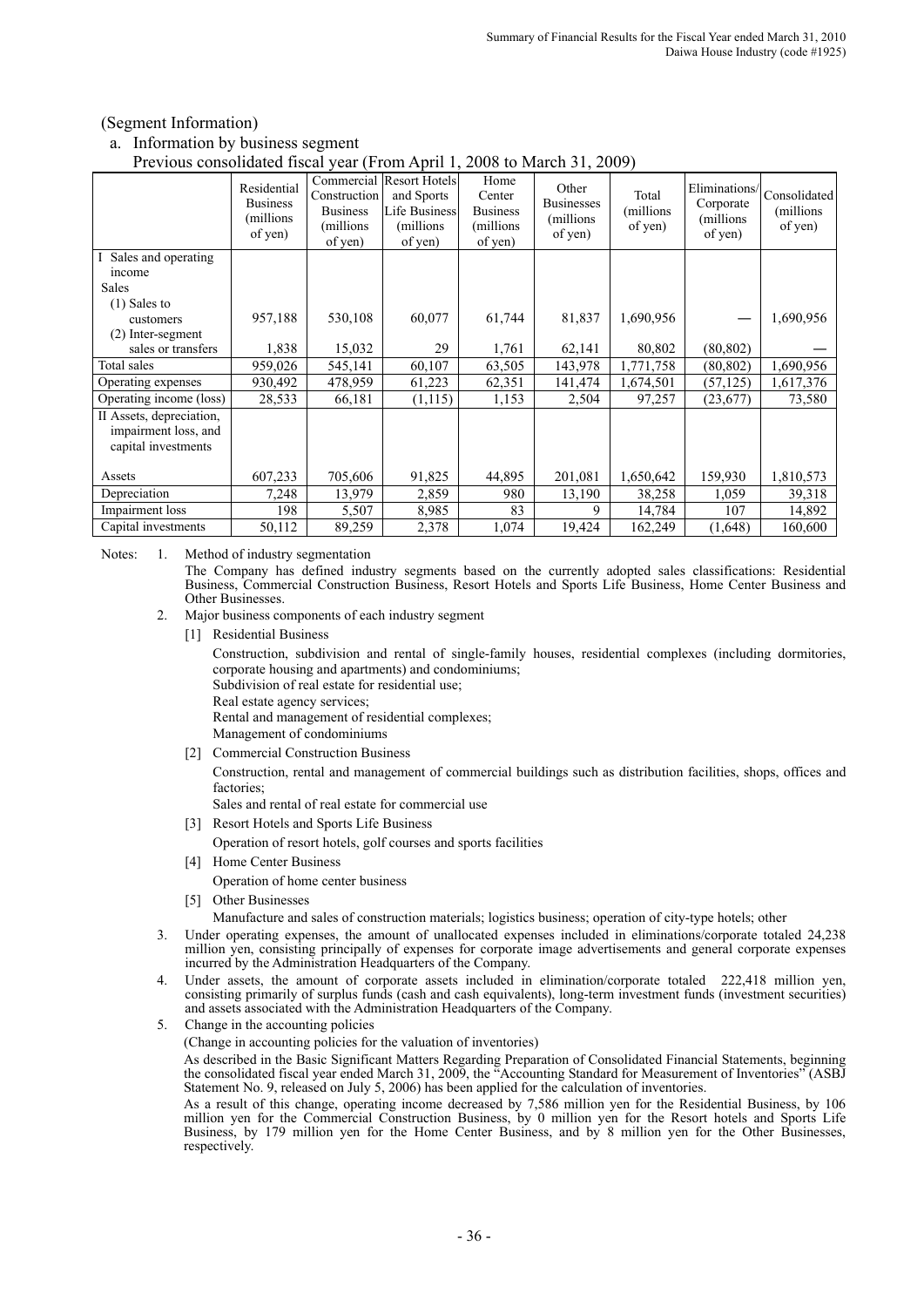|                                           | Residential<br><b>Business</b><br>(millions)<br>of yen) | Construction<br><b>Business</b><br>(millions)<br>of yen) | Commercial Resort Hotels<br>and Sports<br><b>Life Business</b><br>(millions)<br>of yen) | Home<br>Center<br><b>Business</b><br>(millions)<br>of yen) | Other<br><b>Businesses</b><br>(millions)<br>of yen) | Total<br>(millions)<br>of yen) | Eliminations/<br>Corporate<br>(millions)<br>of yen) | Consolidated<br>(millions)<br>of yen) |
|-------------------------------------------|---------------------------------------------------------|----------------------------------------------------------|-----------------------------------------------------------------------------------------|------------------------------------------------------------|-----------------------------------------------------|--------------------------------|-----------------------------------------------------|---------------------------------------|
| Sales and operating                       |                                                         |                                                          |                                                                                         |                                                            |                                                     |                                |                                                     |                                       |
| income                                    |                                                         |                                                          |                                                                                         |                                                            |                                                     |                                |                                                     |                                       |
| <b>Sales</b>                              |                                                         |                                                          |                                                                                         |                                                            |                                                     |                                |                                                     |                                       |
| $(1)$ Sales to                            |                                                         |                                                          |                                                                                         |                                                            |                                                     |                                |                                                     |                                       |
| customers                                 | 939,771                                                 | 471,288                                                  | 56,043                                                                                  | 59,909                                                     | 82,870                                              | 1,609,883                      |                                                     | 1,609,883                             |
| $(2)$ Inter-segment<br>sales or transfers | 1,756                                                   | 9,232                                                    | 35                                                                                      | 1,301                                                      | 55,127                                              | 67,452                         | (67, 452)                                           |                                       |
| Total sales                               |                                                         |                                                          |                                                                                         |                                                            |                                                     |                                |                                                     |                                       |
|                                           | 941,528                                                 | 480,520                                                  | 56,079                                                                                  | 61,211                                                     | 137,997                                             | 1,677,336                      | (67, 452)                                           | 1,609,883                             |
| Operating expenses                        | 912,417                                                 | 425,228                                                  | 56,610                                                                                  | 60,430                                                     | 138,260                                             | 1,592,947                      | (45, 778)                                           | 1,547,169                             |
| Operating income (loss)                   | 29,110                                                  | 55,291                                                   | (531)                                                                                   | 780                                                        | (262)                                               | 84,388                         | (21, 674)                                           | 62,714                                |
| IIAssets, depreciation,                   |                                                         |                                                          |                                                                                         |                                                            |                                                     |                                |                                                     |                                       |
| impairment loss, and                      |                                                         |                                                          |                                                                                         |                                                            |                                                     |                                |                                                     |                                       |
| capital investments                       |                                                         |                                                          |                                                                                         |                                                            |                                                     |                                |                                                     |                                       |
| Assets                                    | 585,291                                                 | 713,174                                                  | 87,780                                                                                  | 42,581                                                     | 212,472                                             | 1,641,300                      | 275,626                                             | 1,916,927                             |
| Depreciation                              | 9,917                                                   | 16,715                                                   | 2,524                                                                                   | 1,009                                                      | 12,827                                              | 42,994                         | 923                                                 | 43,917                                |
| Impairment loss                           | 555                                                     | 5,002                                                    | 3,748                                                                                   | 981                                                        | 615                                                 | 10,904                         |                                                     | 10,904                                |
| Capital investments                       | 33,784                                                  | 46,159                                                   | 2,564                                                                                   | 524                                                        | 17,310                                              | 100,343                        | (557)                                               | 99,786                                |

#### Current consolidated fiscal year (From April 1, 2009 to March 31, 2010)

Notes: 1. Method of industry segmentation

The Company has defined industry segments based on the currently adopted sales classifications: Residential Business, Commercial Construction Business, Resort Hotels and Sports Life Business, Home Center Business and Other Businesses.

- 2. Major business components of each industry segment
	- [1] Residential Business

Construction, subdivision and rental of single-family houses, residential complexes (including dormitories, corporate housing and apartments) and condominiums;

Subdivision of real estate for residential use;

Real estate agency services;

Rental and management of residential complexes;

Management of condominiums

[2] Commercial Construction Business

Construction, rental and management of commercial buildings such as distribution facilities, shops, offices and **factories** 

Sales and rental of real estate for commercial use

[3] Resort Hotels and Sports Life Business

Operation of resort hotels, golf courses and sports facilities

- [4] Home Center Business
	- Operation of home center business
- [5] Other Businesses

Manufacture and sales of construction materials; logistics business; operation of city-type hotels; other

- 3. Under operating expenses, the amount of unallocated expenses included in eliminations/corporate totaled 22,374 million yen, consisting principally of expenses for corporate image advertisements and general corporate expenses incurred by the Administration Headquarters of the Company.
- 4. Under assets, the amount of corporate assets included in elimination/corporate totaled 375,778 million yen, consisting primarily of surplus funds (cash and cash equivalents), long-term investment funds (investment securities) and assets associated with the Administration Headquarters of the Company.
- 5. Change in the accounting policies

(Change in accounting policies for construction contracts)

As described in the "Changes in Accounting Policies, Procedures and Methods of Presentation for Preparation of Consolidated Financial Statements," beginning the fiscal year ended March 31, 2010, the "Accounting Standard for Construction Contracts" (ASBJ Statement No. 15, issued on December 27, 2007), and the "Guidance on Application of Accounting Standards for Construction Contracts" (ASBJ Guidance No. 18, issued on December 27, 2007) have been applied for construction contracts.

As a result of this change, net sales increased by 14,444 million yen for the Residential Business, by 23,939 million yen for the Commercial Construction Business, and by 190 million yen for the Other Businesses, and operating income increased by 3,467 million yen for the Residential Business, by 4,145 million yen for the Commercial Construction Business, and by 19 million yen for the Other Businesses, compared with the application of the previous accounting standards.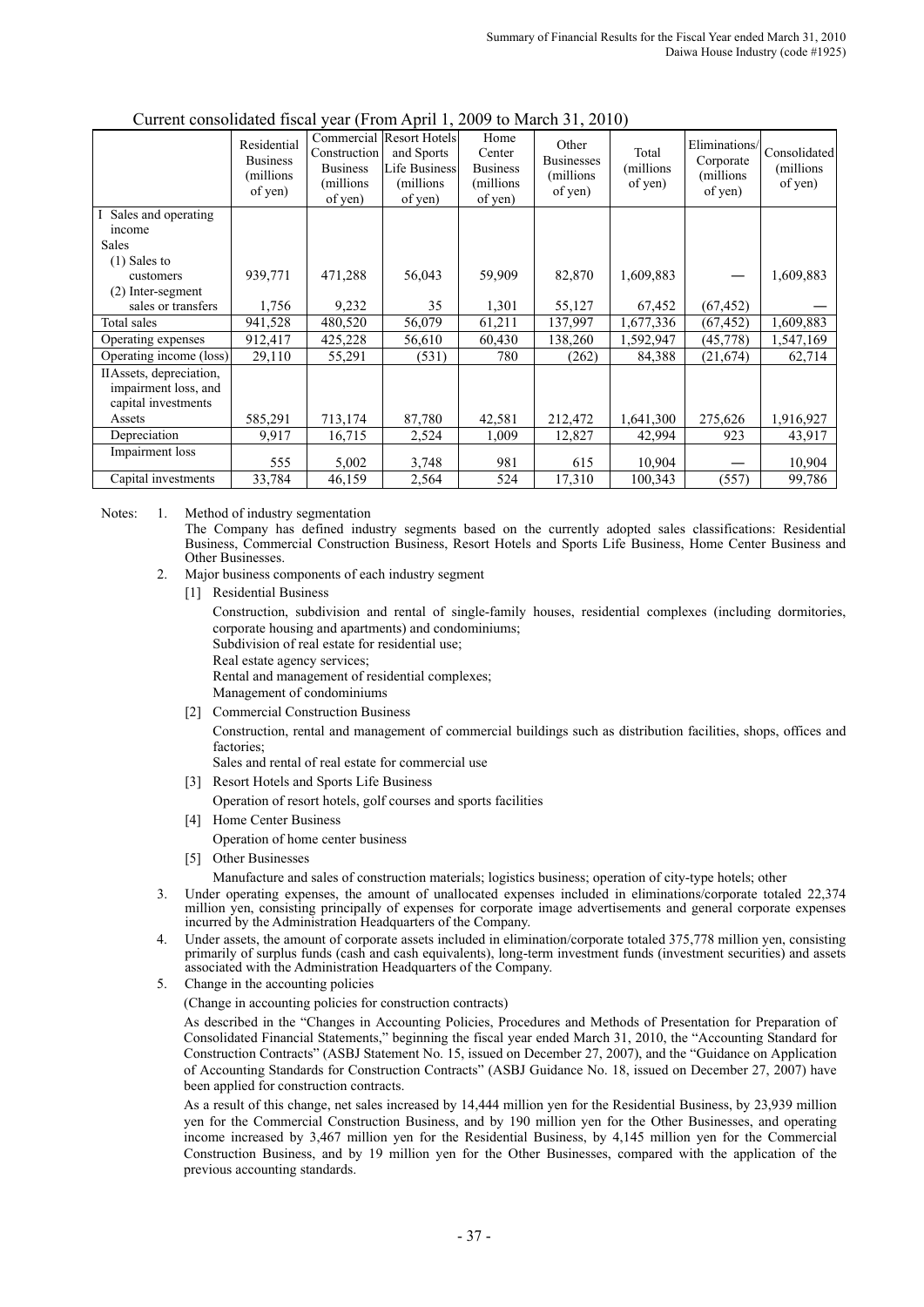b. Segment information by geographic region

Previous consolidated fiscal year (From April 1, 2008 to March 31, 2009) Description has been omitted as the ratio of Japan to total segment sales and to total segment assets exceeded 90%, respectively.

Current consolidated fiscal year (From April 1, 2009 to March 31, 2010) Description has been omitted as the ratio of Japan to total segment sales and to total segment assets exceeded 90%, respectively.

c. Overseas sales

Previous consolidated fiscal year (From April 1, 2008 to March 31, 2009) Description has been omitted as the ratio of overseas sales to consolidated net sales was below 10%.

Current consolidated fiscal year (From April 1, 2009 to March 31, 2010) Description has been omitted as the ratio of overseas sales to consolidated net sales was below 10%.

(Per Share Information)

| Previous consolidated fiscal year<br>(From April 1, 2008 to March 31, 2009)                                            |          |     | Current consolidated fiscal year<br>(From April 1, 2009 to March 31, 2010)                                             |                 |  |  |  |
|------------------------------------------------------------------------------------------------------------------------|----------|-----|------------------------------------------------------------------------------------------------------------------------|-----------------|--|--|--|
| Net assets per share                                                                                                   | 1,047.50 | yen | Net assets per share                                                                                                   | 1,065.15<br>yen |  |  |  |
| Basic net income per share                                                                                             | 7.20     | yen | Basic net income per share                                                                                             | 33.00<br>yen    |  |  |  |
| Diluted net income per share                                                                                           |          | yen | Diluted net income per share                                                                                           | yen             |  |  |  |
| 1. Diluted net income per share is not disclosed because the<br>Company does not issue warrants with dilutive effects. |          |     | 1. Diluted net income per share is not disclosed because the<br>Company does not issue warrants with dilutive effects. |                 |  |  |  |
| 2. The basis of calculation for basic net income per share is<br>as follows.                                           |          |     | 2. The basis of calculation for basic net income per share is<br>as follows.                                           |                 |  |  |  |
| Net income (millions of yen)                                                                                           | 4,170    |     | Net income (millions of yen)                                                                                           | 19,113          |  |  |  |
| Amount not belonging to general<br>shareholders (millions of yen)                                                      |          |     | Amount not belonging to general<br>shareholders (millions of yen)                                                      |                 |  |  |  |
| Basic net income related to common<br>stock (millions of yen)                                                          | 4,170    |     | Basic net income related to<br>common stock (millions of yen)                                                          | 19,113          |  |  |  |
| Average amount of common stock<br>during the year (thousand shares)                                                    | 579.216  |     | Average amount of common stock<br>during the year (thousand shares)                                                    | 579.133         |  |  |  |

(Significant Subsequent Event)

No item to report

# (Omission of Disclosure)

Disclosure of information concerning lease transactions, transactions with associated parties, tax effect accounting, financial instruments, derivatives transactions, retirement benefits, business consolidations and lease properties has been omitted, due to the insignificance of disclosure of such information in the summary of financial statements.